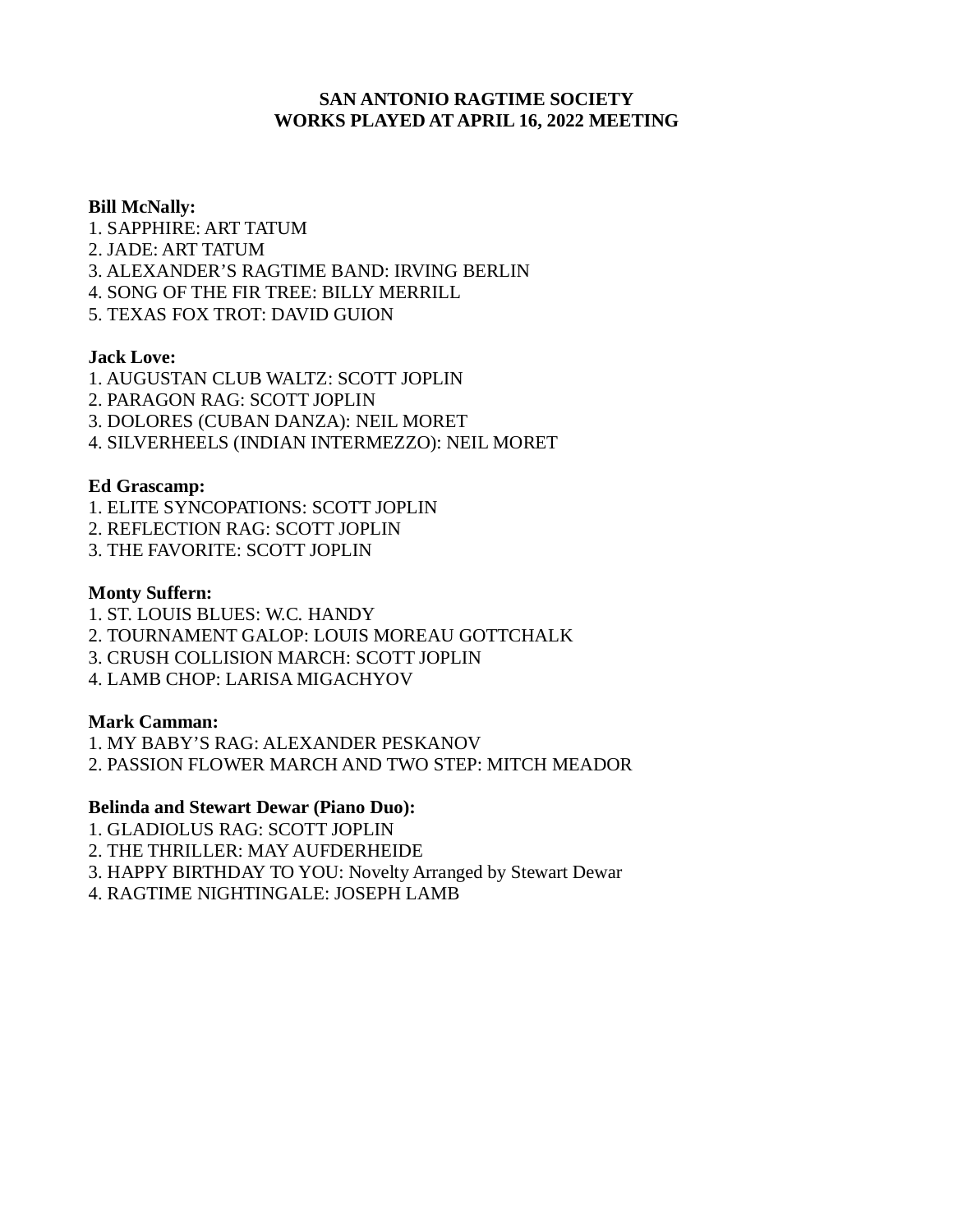# Play list for February 8, 2020

#### -- Pre-meeting warmup --

| Antoine Arnosky<br>(student)  | Maple Leaf Rag                                                                                                 | 1899          | Scott Joplin                             |
|-------------------------------|----------------------------------------------------------------------------------------------------------------|---------------|------------------------------------------|
| -- Meeting --                 |                                                                                                                |               |                                          |
| Jack Love                     | Silver Swan<br>(transcribed from a piano roll by<br>Richard Zimmerman)                                         | 1971          | Scott Joplin                             |
| Jack Love<br>Colin Scheuerman | Kismet Rag<br>Solace                                                                                           | 1913<br>1909  | Scott Joplin<br>Scott Joplin             |
| (student)                     |                                                                                                                |               |                                          |
| Colin Scheuerman<br>(student) | Swipesy Cakewalk                                                                                               | 1900          | Scott Joplin /<br><b>Arthur Marshall</b> |
| <b>Bill McNally</b>           | Grand Sonata in Rag -<br>Suite of 3 pieces,<br>- Scott Joplin's Victory<br>- Turtledove<br>- Behemoth Two Step | 1968          | William Albright                         |
| Puja Rajaram<br>(student)     | Easy Winners                                                                                                   | 1901          | Scott Joplin                             |
| Puja Rajaram<br>(student)     | Maple Leaf Rag                                                                                                 | 1899          | Scott Joplin                             |
| Antoine Arnosky<br>(student)  | Maple Leaf Rag                                                                                                 | 1899          | Scott Joplin                             |
| Bill T. / Vicki M.<br>(duet)  | Swanee Rag                                                                                                     | 1912/<br>2015 | Chas. L. Johnson /<br>arr. Wm Severson   |
| Vance Strickland              | Mary Had A Little Lamb<br>(arrangement)                                                                        | 1830          | Lowell Mason                             |
| Sara Hu                       | High Steppin' Rag                                                                                              | - -           | Martha Mier                              |
| Mark Camann                   | Commodore Decatur's Turkish March                                                                              | 1814          | Philip Trajetta<br>(Filippo Traetta)     |
| Mark Camann                   | <b>President's March</b><br>(President James Madison)                                                          | 1814          | Philip Trajetta<br>(Filippo Traetta)     |
| Monty Suffern                 | stride style medley;<br>- Darktown Strutters Ball,<br>- Alexander's Ragtime Band,<br>- Sweet Georgia Brown     | var.          | various /<br>arr. Monty Suffern          |
| -- Break --                   | - continued on next page -                                                                                     |               |                                          |

- Break --- playlist continued on next page -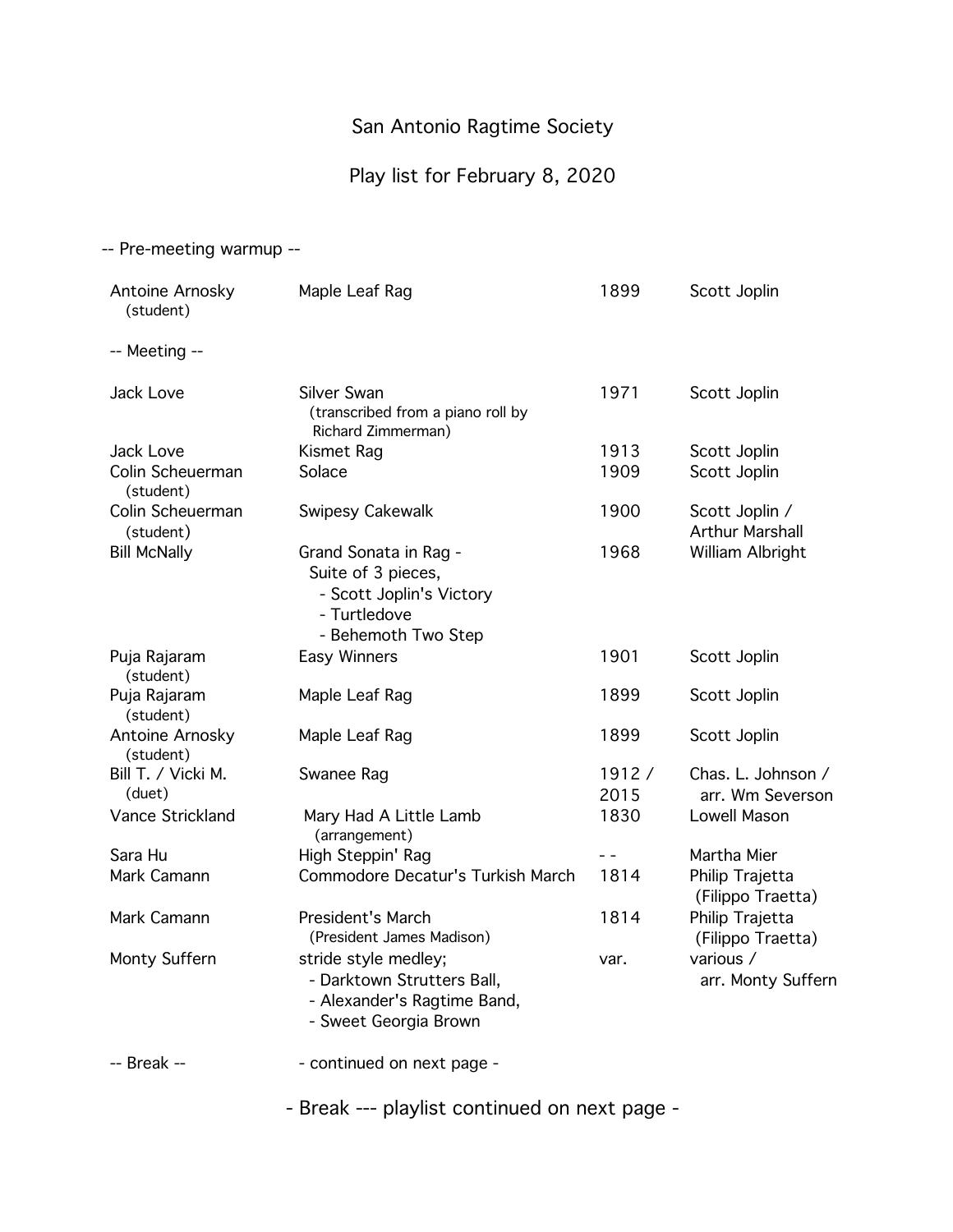# San Antonio Ragtime Society - February 8, 2020

# - (continued) -

| $-$ Break $-$        | - continued -                    |       |                                   |
|----------------------|----------------------------------|-------|-----------------------------------|
| Jack Love            | <b>Felicity Rag</b>              | 1911  | Scott Joplin /<br>Scott Hayden    |
| Jack Love            | Country Club Rag                 | 1909  | Scott Joplin                      |
| Bill T. / Vicki M.   | Cleopatra Rag                    | 1915/ | Joseph Lamb /                     |
| (duet)               |                                  | 2015  | arr. Wm. Severson                 |
| Vicki McRae          | Who's Sorry Now                  | 1923  | m - Ted Snyder                    |
|                      |                                  |       | w - Bert Kalmar &                 |
|                      |                                  |       | Harry Ruby                        |
| Monty Suffern        | Gladiolus Rag                    | 1907  | Scott Joplin                      |
| Monty Suffern        | Magnetic Rag                     | 1914  | Scott Joplin                      |
| <b>Bill Thompson</b> | sing-a-long: Music, Music, Music | 1950  | $w/m -$                           |
|                      |                                  |       | Stephan Weiss &                   |
|                      |                                  |       | Bernie Baum                       |
| <b>Bill Thompson</b> | sing-a-long: Green Door          | 1956  | m - Bob Davis<br>w - Marvin Moore |
|                      |                                  |       |                                   |
| Jimmy Drury          | <b>Weeping Willow</b>            | 1903  | Scott Joplin                      |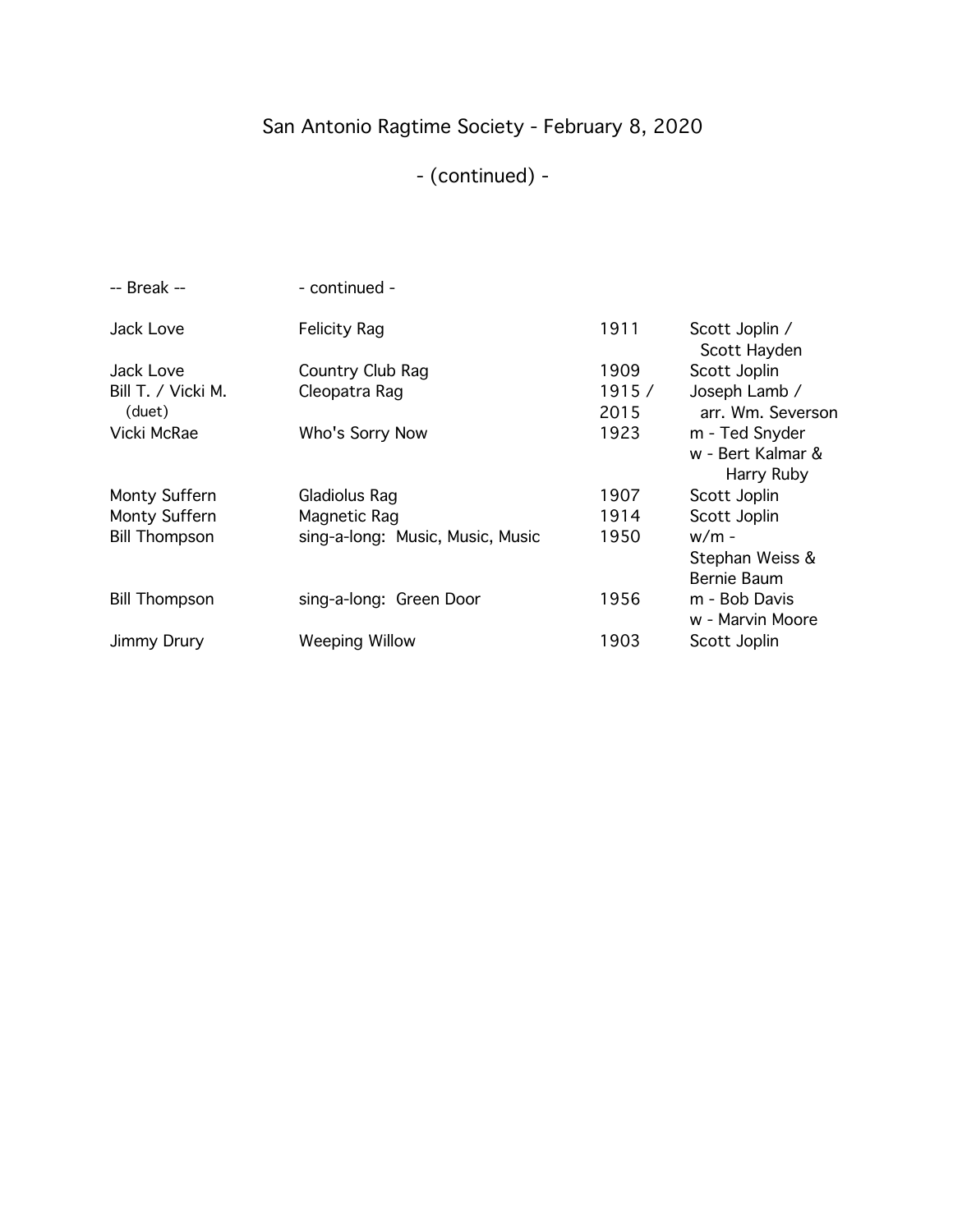# Play list for October 19, 2019

#### -- Pre-meeting warmup --

| Jimmy Drury                                 | (didn't catch title)                                            |                |                                                                                   |
|---------------------------------------------|-----------------------------------------------------------------|----------------|-----------------------------------------------------------------------------------|
| -- Meeting --                               |                                                                 |                |                                                                                   |
| Sara Hu                                     | Maple Leaf Rag<br>(simplified version)                          | 1899           | Scott Joplin                                                                      |
| <b>Bill McNally</b>                         | Epithalamium                                                    | 1993           | <b>William Bolcom</b>                                                             |
| <b>Bill McNally</b>                         | Mississippi Shivers<br>(from: African Suite)                    | 1924           | Zez Confrey                                                                       |
| Undrio Cheffin                              | Mix of classics (Clair de Lune) and<br>blues improvisation      |                | arr. Undrio Cheffin                                                               |
| Monty Suffern                               | Pine Apple Rag                                                  | 1908           | Scott Joplin                                                                      |
| Monty Suffern                               | <b>Nola</b>                                                     | 1915           | Felix Arndt                                                                       |
| Vance Strickland                            | School of Ragtime - Exercises<br>(Numbers: 3 and 4)             | 1908           | Scott Joplin                                                                      |
| Bill T. / Vicki M.<br>(duet)                | Apple Jack (Some Rag)                                           | 1909 /<br>2014 | Chas. L. Johnson /<br>arr. - Wm. Severson                                         |
| Jack Love                                   | Laughing Water                                                  | 1903           | Ida G. Bierman                                                                    |
| Jack Love                                   | Diamonds and Rubies: Novelette                                  | 1909           | <b>Nellie Stokes</b>                                                              |
| Ellin Schoenfeld /<br>Vicki McRae<br>(song) | It's Not Your Nationality (It's Simply<br>You)                  | 1916           | Howard Johnson,<br>Joe. McCarthy                                                  |
| Monty Suffern                               | King Chanticleer                                                | 1910           | Nat D. Ayer                                                                       |
| Monty Suffern                               | Medley: Blue Skies (w/variations)<br>and California Here I Come | 1927 /<br>1924 | Irving Berlin /<br>Al Jolson, Bud De<br>Sylva, Joseph Meyer<br>arr. Monty Suffern |
|                                             |                                                                 |                |                                                                                   |

-- Break --  $\qquad \qquad$  - (continued on next page) -

- Break --- playlist continued on next page -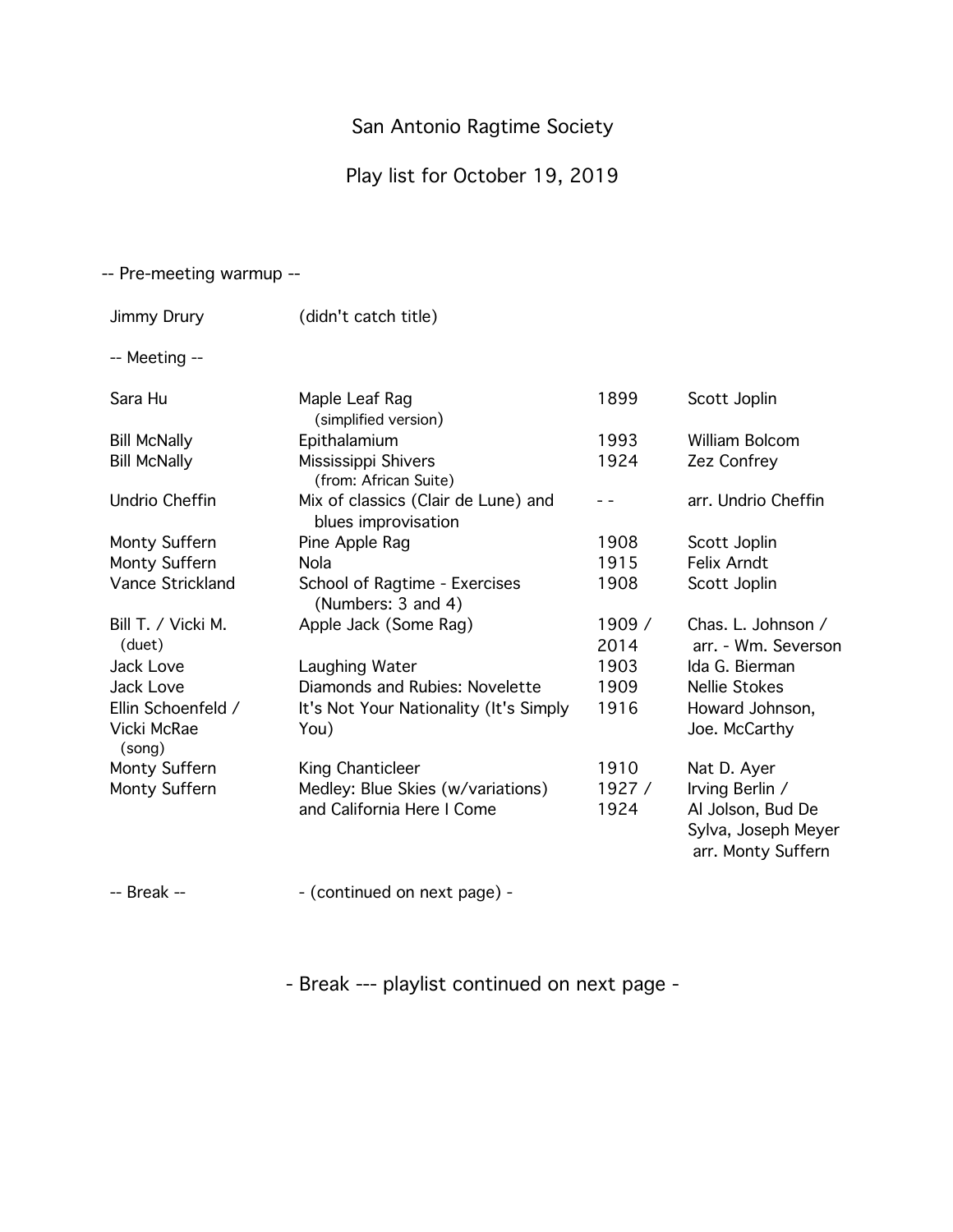# San Antonio Ragtime Society - October 19, 2019

# - (continued) -

| -- Break --          | - (continued) -                    |        |                        |
|----------------------|------------------------------------|--------|------------------------|
| Jimmy Drury          | <b>Elite Syncopations</b>          | 1902   | Scott Joplin           |
| <b>Bill Thompson</b> | Medley: When the Roll Is Called Up | 1893/  | James Milton Black /   |
|                      | Yonder and Gladiolus               | 1907   | Scott Joplin           |
| Josh Gardner         | Medley: I'll Fly Away and Power in | 1929 / | Albert E. Brumley /    |
|                      | the Blood                          | 1899   | hymn tune              |
| Donald - -           | Exercises/Pieces                   |        | Muzio Clementi         |
| Ed Graskamp          | Swipesy--Cakewalk                  | 1900   | Scott Joplin /         |
|                      |                                    |        | <b>Arthur Marshall</b> |
| Jack Love            | Live Wires Rag                     | 1909   | Adaline Shepherd       |
| Jack Love            | That Cherry Rag                    | 1914   | Edna Chappell Tiff     |
| Monty Suffern        | <b>Bohemia</b>                     | 1919   | Joseph Lamb            |
| Monty Suffern        | Medley: Solace on the Blue Bayou   | 1909 / | Scott Joplin /         |
|                      |                                    | 1963   | Roy Orbison and Joe    |
|                      |                                    |        |                        |

Melson

 arr. - Brian Holland et al.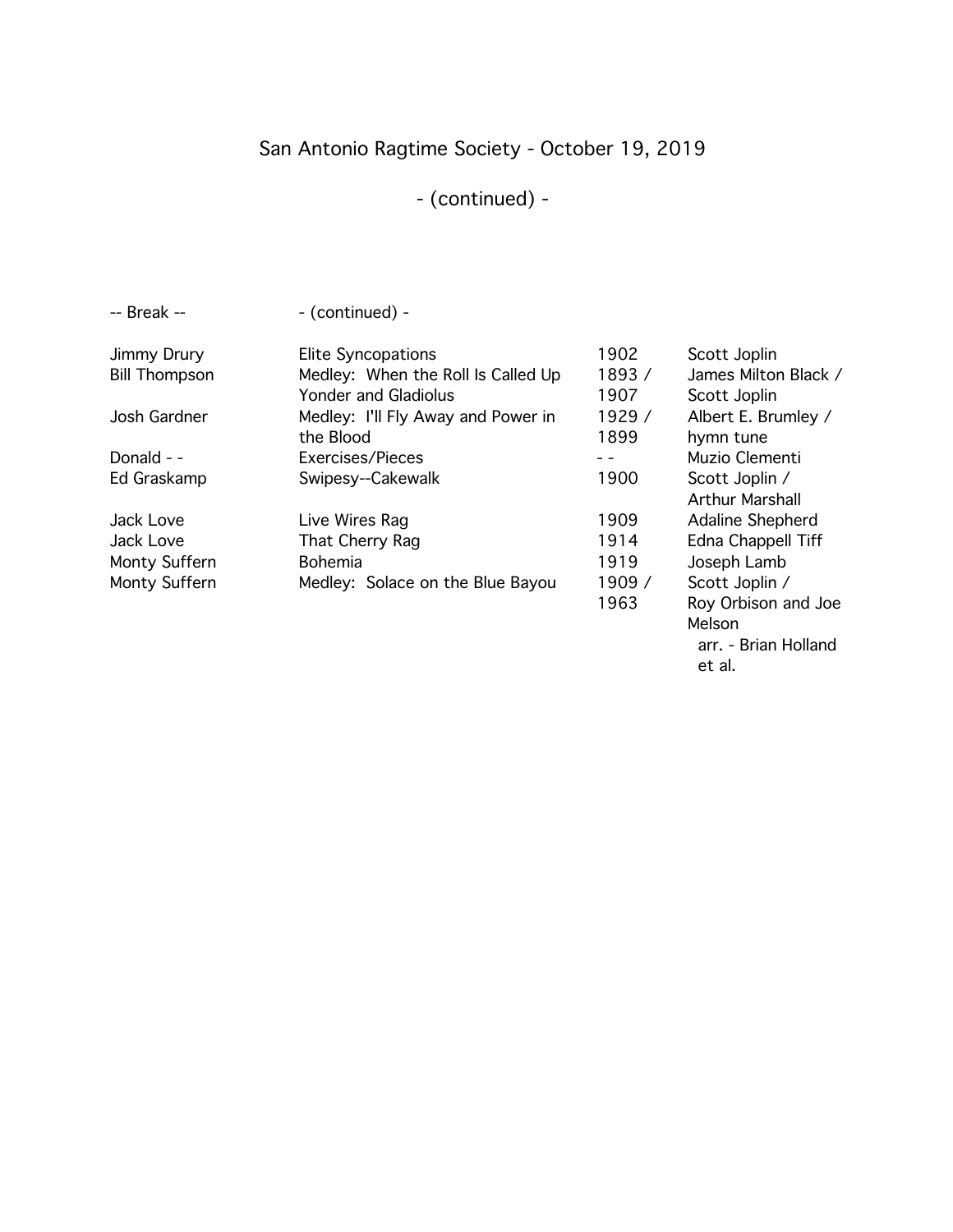# Play list for August 17, 2019

| Jimmy Drury            | The Entertainer                 | 1902   | Scott Joplin         |
|------------------------|---------------------------------|--------|----------------------|
| Mark Camann            | Purple Martin Rag               | 2013   | <b>Bill Thompson</b> |
| Mark Camann            | Leave It to Me (novelty)        |        | Alexander Glazunov   |
| Alex Ritter            | Peace Dale Mill                 | 2013   | Frank Livolsi        |
| Monty Suffern          | Lemon Slice Rag                 | 2008   | Larisa Migachyov     |
| Monty Suffern          | Solace on the Blue Bayou        | 1909 / | Scott Joplin /       |
|                        |                                 | 1963   | Roy Orbison and Joe  |
|                        |                                 |        | Melson               |
|                        |                                 |        | arr. - Brian Holland |
|                        |                                 |        | et al.               |
| Bill T. / Vicki M.     | Rosebud -- Two-Step             | 1905/  | Scott Joplin /       |
| (duet)                 |                                 | 2015   | arr. - Wm. Severson  |
| Joe McKay              | Searchlight Rag                 | 1907   | Scott Joplin         |
| <b>Bill McNally</b>    | Danza Graziosa                  | 1924   | Nikolai Medtner      |
|                        | (from: a suite of eight pieces, |        |                      |
|                        | Op. 38 - Forgotten Melodies-    |        |                      |
|                        | First Cycle)                    |        |                      |
| <b>Bill McNally</b>    | Piano Puzzle (novelty)          | 1929   | <b>Arthur Schutt</b> |
| Chris Castillo         | The Shiner                      | 2015   | Christopher Castillo |
| Josh Gardner<br>(song) | I'll Fly Away                   | 1929   | Albert E. Brumley    |
| <b>Bill Thompson</b>   | Scandalous Thompson             | 1899   | Chas. L. Johnson     |
| -- Break --            | - (continued on next page) -    |        |                      |

- Break --- playlist continued on next page -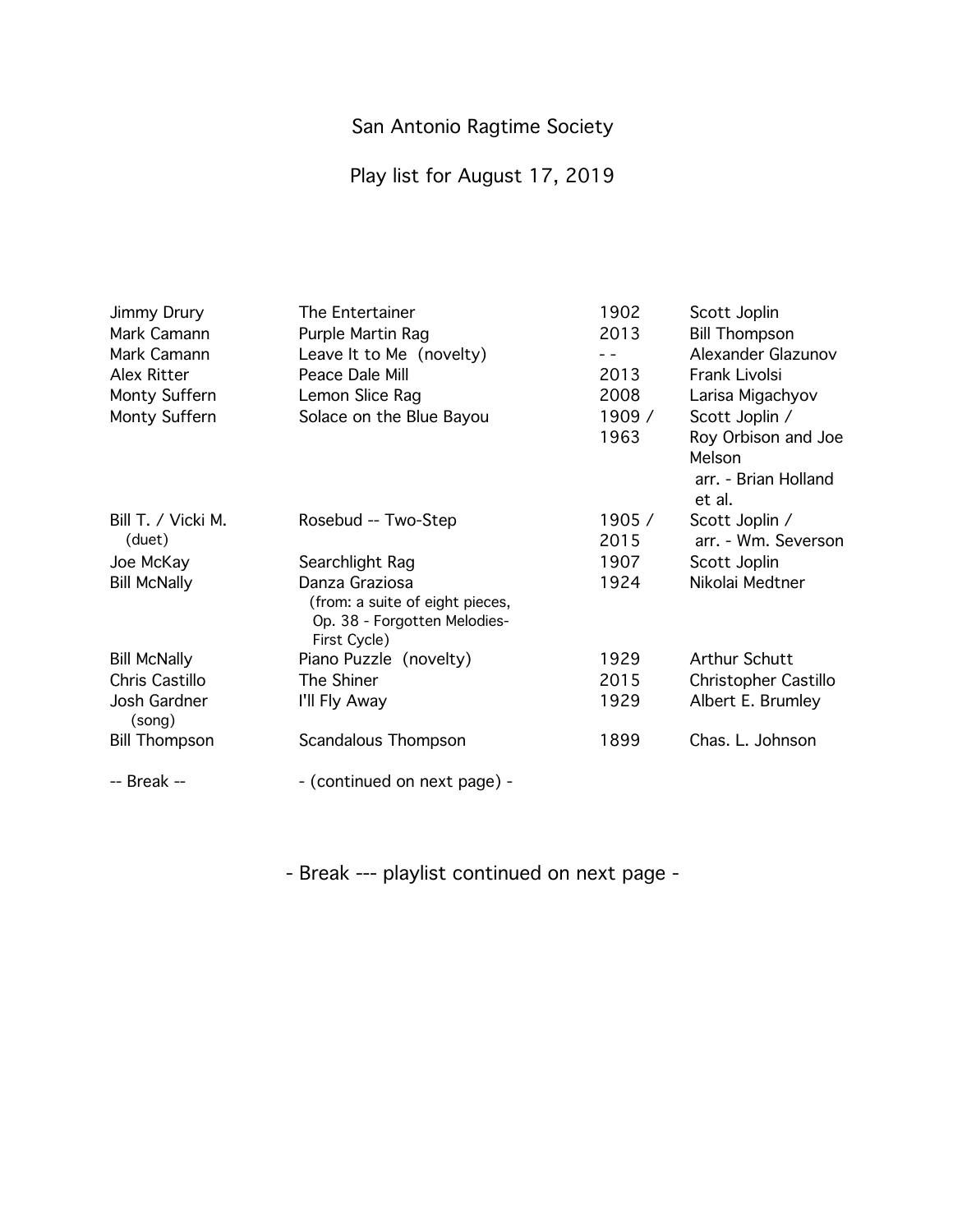# San Antonio Ragtime Society -- August 17, 2019

# - (continued) -

| -- Break --                  | - (continued) -                                                           |                |                                        |
|------------------------------|---------------------------------------------------------------------------|----------------|----------------------------------------|
| <b>Bill McNally</b>          | Hi Hattin'<br>(from: African Suite)                                       | 1924           | Zez Confrey                            |
| <b>Bill McNally</b>          | Kitten on the Keys                                                        | 1921           | Zez Confrey                            |
| Mark Camann                  | Johann Sebastian Rag                                                      | ~2014          | Mark Camann                            |
| Mark Camann                  | The Tango Rag                                                             | 1914           | Reginald Stoneham                      |
| <b>Bill McNally</b>          | A Little Tango Rag<br>(No. 19, from: Triakontameron)                      | 1920           | Leopold Godowsky                       |
| Monty Suffern                | Lamb Chop (rag)<br>(dedicated to Patricia Lamb Conn)                      | 2013           | Larisa Migachyov                       |
| Monty Suffern                | Cucumber Lemonade                                                         | 2010           | Larisa Migachyov                       |
| Bill T. / Vicki M.<br>(duet) | Chestnuts                                                                 | 1906 /<br>2015 | Percy Wenrich /<br>arr. - Wm. Severson |
| Josh Gardner                 | The Strenuous Life                                                        | 1902           | Scott Joplin                           |
| Chris Castillo               | Cardinal Rag                                                              | 2014           | Christopher Castillo                   |
| Chris Castillo               | Jelly Beans                                                               | ~2014          | Christopher Castillo                   |
| Mark Camann                  | Riverwalk Rag                                                             | 2015           | <b>Bill Thompson</b>                   |
| Josh Gardner                 | In the Mood<br>(based on 1930 song - Tar Paper<br>Stomp, by Wingy Manone) | 1938           | Joe Garland - m<br>Andy Razaf - w      |
| <b>Bill McNally</b>          | Upstate Rag                                                               | 2005           | Carter Pann                            |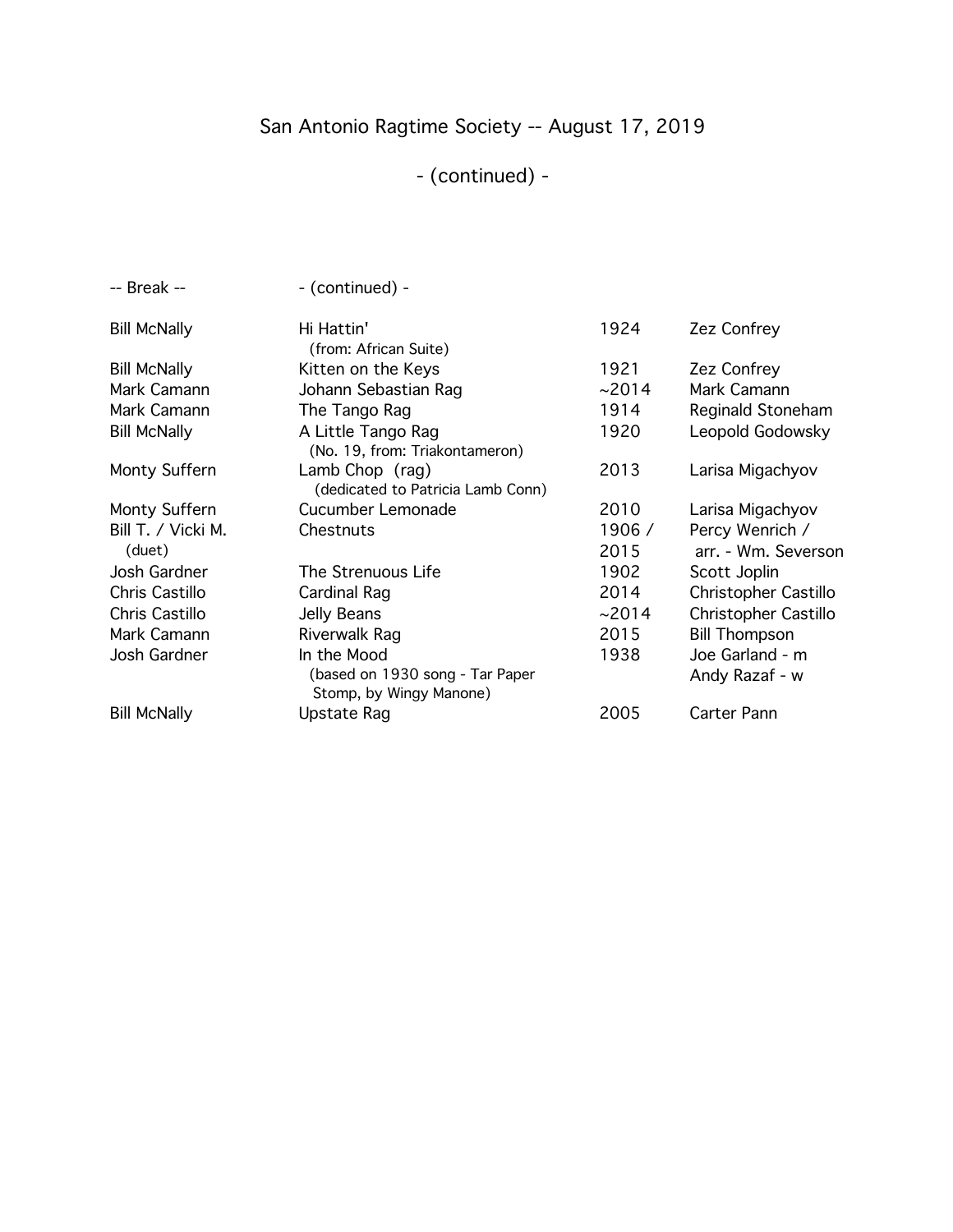# Play list for June 29, 2019

-- Pre-meeting warmup --

| Monty Suffern                | several assorted pieces to set the<br>mood                                                                                                          | var.  | various            |
|------------------------------|-----------------------------------------------------------------------------------------------------------------------------------------------------|-------|--------------------|
| -- Meeting --                |                                                                                                                                                     |       |                    |
| Monty Suffern                | Medley for the 4th of July:<br>- Liberty Bell,<br>- Stars and Stripes Forever,<br>- America the Beautiful,<br>- Stars and Stripes Forever (reprise) | var.  | various            |
| <b>Bill Thompson</b>         | My Hero                                                                                                                                             | 2002  | Dale Hadley        |
| Mark Camann                  | Flibertigibbet                                                                                                                                      | 2019  | Mitch Meador       |
| Monty S. / Mark C.<br>(duet) | Marche Militaire                                                                                                                                    | ~1826 | Franz Schubert     |
| Coco Costello                | Dusting the Piano<br>(novelty)                                                                                                                      |       | unknown            |
| Henry Tam                    | <b>Bethena</b>                                                                                                                                      | 1905  | Scott Joplin       |
| Henry Tam                    | The Cascades                                                                                                                                        | 1904  | Scott Joplin       |
| Vance Strickland             | School of Ragtime - Exercises<br>(Numbers 1 and 2)                                                                                                  | 1908  | Scott Joplin       |
| Alex Ko                      | Champagne Rag (partial)                                                                                                                             | 1910  | Joseph Lamb        |
| Alex Ko                      | Rubberplant Rag                                                                                                                                     | 1909  | George Cobb        |
| <b>Bill McNally</b>          | Southern Rag Medleys:                                                                                                                               |       | <b>Blind Boone</b> |
|                              | - Strains from the Alley                                                                                                                            | 1908  |                    |
|                              | - Strains from the Flat Branch                                                                                                                      | 1909  |                    |
| <b>Bill McNally</b>          | <b>Rialto Ripples</b>                                                                                                                               | 1917/ | George Gershwin /  |
|                              | (with a bit of Chevy Chase<br>mixed in)                                                                                                             | 1914  | Eubie Blake        |
| -- Break --                  | - continued on next page -                                                                                                                          |       |                    |

- Break --- playlist continued on next page -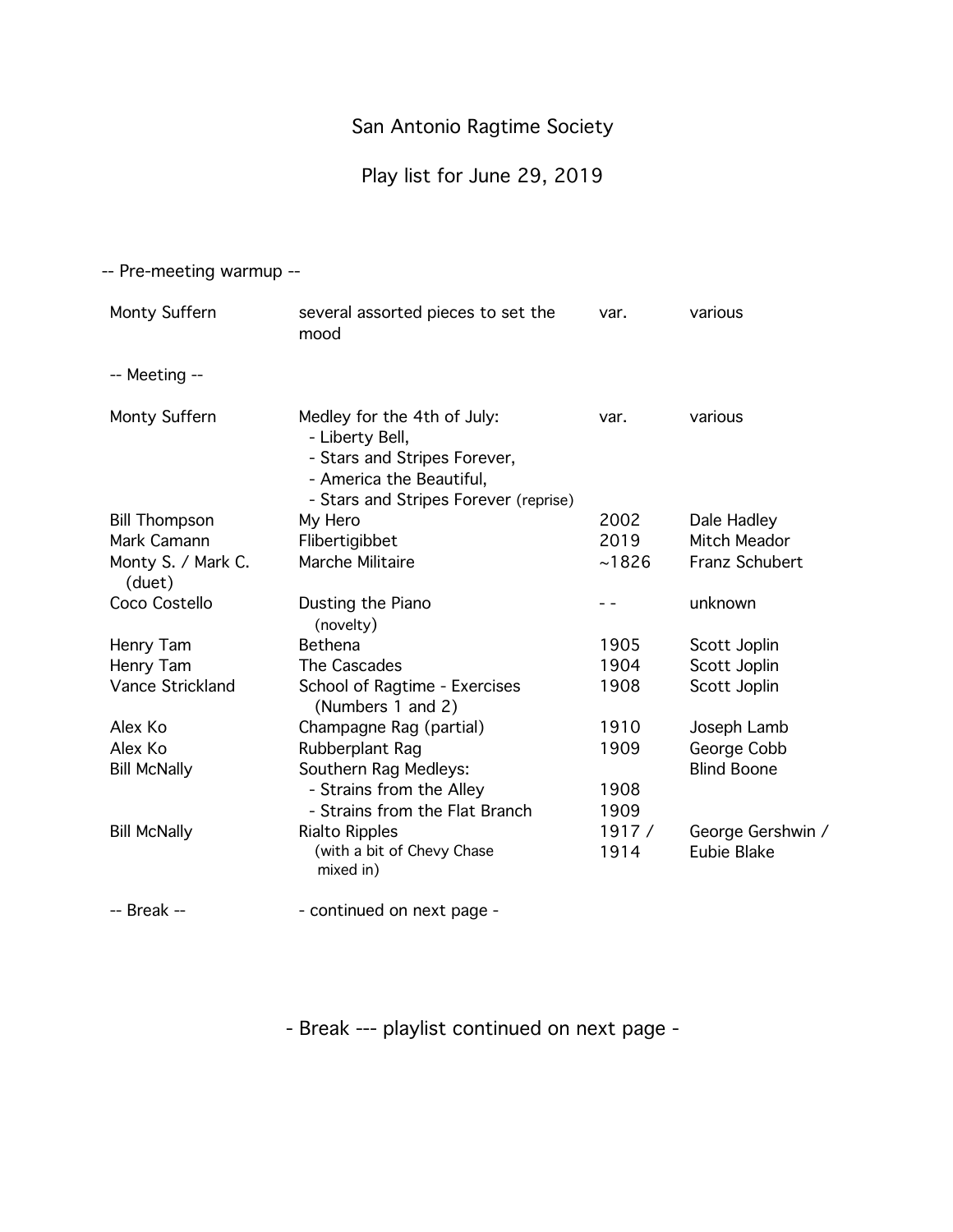Play list for June 29, 2019

| -- Break --          | - continued -                                                                                               |               |                                               |
|----------------------|-------------------------------------------------------------------------------------------------------------|---------------|-----------------------------------------------|
| Monty Suffern        | Silent Movie: Two Tars, 1928<br>- with Laurel and Hardy -<br>(accompaniment - 24 songs)<br>from circa 1930) | circa<br>1930 | various                                       |
| Chris Castillo       | Quarry Rag                                                                                                  | ~2015         | <b>Christopher Castillo</b>                   |
| Chris Castillo       | Playland Rag                                                                                                | ~2016         | Christopher Castillo                          |
| Henry Tam            | Gladiolus                                                                                                   | 1907          | Scott Joplin                                  |
| Henry Tam            | Easy Winners                                                                                                | 1901          | Scott Joplin                                  |
| <b>Bill McNally</b>  | Mocha Monkey                                                                                                | 2009          | <b>Bill McNally</b>                           |
| <b>Bill McNally</b>  | Cheese Grater -<br>(- A Mean Piano Two-Step)                                                                | 1996          | Carter Pann                                   |
| <b>Bill Thompson</b> | Trail of the Lonesome Pine<br>(from Laurel and Hardy film -<br>- Way Out West, 1937)                        | 1913          | m - Harry Carroll<br>w - Ballard<br>MacDonald |
| Alex Ko              | <b>Swing Doors</b><br>(from Fallout 3, video game)                                                          | 2009          | Allan Gray<br>- transcribed by<br>Alex Ko     |
| Alex Ko              | No Name (yet) (partial)                                                                                     |               | Alex Ko                                       |
| Alex Ko              | Suflower Slow Drag                                                                                          | 1901          | Scott Joplin /<br>Scott Hayden                |
| Aaron Walker         | Solace                                                                                                      | 1909          | Scott Joplin                                  |
| Monty Suffern        | The Entertainer                                                                                             | 1902          | Scott Joplin                                  |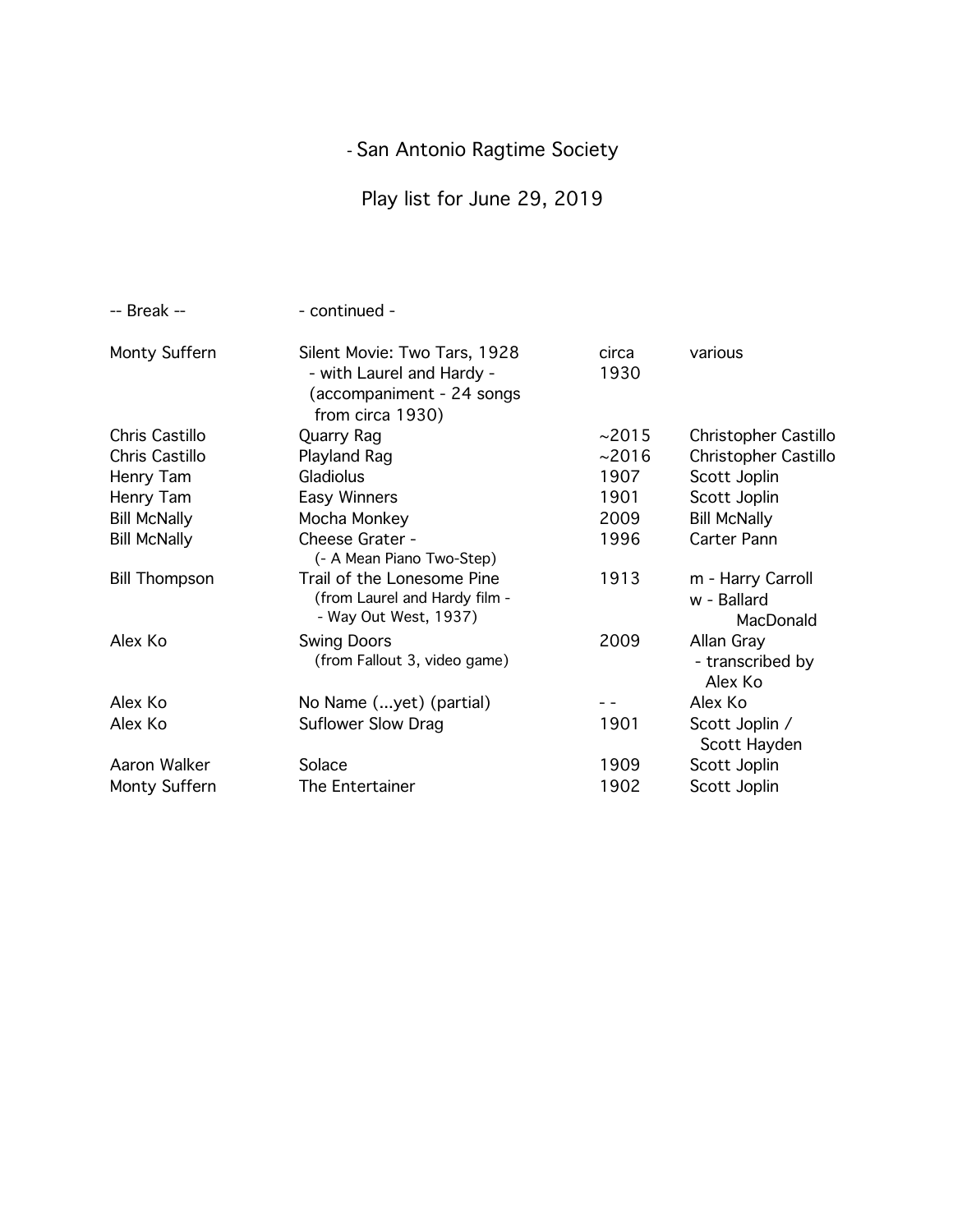### **San Antonio Ragtime Society Meeting: April 27, 2019**

| <b>Performer</b>                      | <b>Title</b>                                                                                                     | <b>Composer</b>          | Year |
|---------------------------------------|------------------------------------------------------------------------------------------------------------------|--------------------------|------|
| <b>Jimmy Drury</b>                    | The Entertainer<br>Weeping Willow<br>The Ragtime Dance<br>The Easy Winners<br>Leola<br><b>Elite Syncopations</b> | Scott Joplin             |      |
| Vicki McRae                           | <b>Red Rose Rag</b>                                                                                              | Percy Wenrich            | 1911 |
| <b>Bill Thompson</b>                  | Race Horse Rag                                                                                                   | Mike Bernard             | 1911 |
| Vicki McRae &<br><b>Bill Thompson</b> | Cleopha - March & Two Step<br>(duet - arr. Mauritzio Machella)                                                   | Scott Joplin             | 1902 |
| Vicki McRae &<br><b>Bill Thompson</b> | <b>Magnetic Rag</b><br>(duet - arr. Fred Kern)                                                                   | Scott Joplin             | 1914 |
| <b>Jack Love</b>                      | <b>Cotton Time</b>                                                                                               | <b>Charles Daniels</b>   | 1910 |
| <b>Jack Love</b>                      | Melody of Spring                                                                                                 | Hans Engelmann           | 1915 |
| <b>Jack Love</b>                      | Melody of Love                                                                                                   | Hans Engelmann           | 1903 |
| <b>Jack Love</b>                      | Oh You Devil                                                                                                     | Fred Dabney              | 1909 |
| <b>Jack Love</b>                      | Oh You Angel                                                                                                     | <b>Fred Dabney</b>       | 1911 |
| <b>Jack Love</b>                      | Rubies & Pearls                                                                                                  | Harry A. Tierney         | 1911 |
| <b>Jack Love</b>                      | Panama                                                                                                           | William Tyres            | 1911 |
| <b>Jack Love</b>                      | Lovey Dovey                                                                                                      | George Botsford          | 1910 |
| <b>Jack Love</b>                      | Aggie War Hymn                                                                                                   | Pinkie Wilson            | 1914 |
| <b>Jack Love</b>                      | <b>Circus Days</b>                                                                                               | Moissaye Boguslawski     | 1936 |
| <b>Jack Love</b>                      | Cloud Kisser                                                                                                     | Charles Johnson          | 1911 |
| <b>Jack Love</b>                      | Twinkles                                                                                                         | <b>Charles Gish</b>      | 1909 |
| <b>Jack Love</b>                      | Crabapples                                                                                                       | Percy Wenrich            | 1908 |
| <b>Jack Love</b>                      | Porcupine Rag                                                                                                    | <b>Charles Johnson</b>   | 1909 |
| <b>Jack Love</b>                      | Turkish Rondo                                                                                                    | <b>Richard Krentzlin</b> | 1910 |
| <b>Jack Love</b>                      | At The Campfire                                                                                                  | Richard Krentzlin        | 1927 |
|                                       |                                                                                                                  |                          |      |
|                                       |                                                                                                                  |                          |      |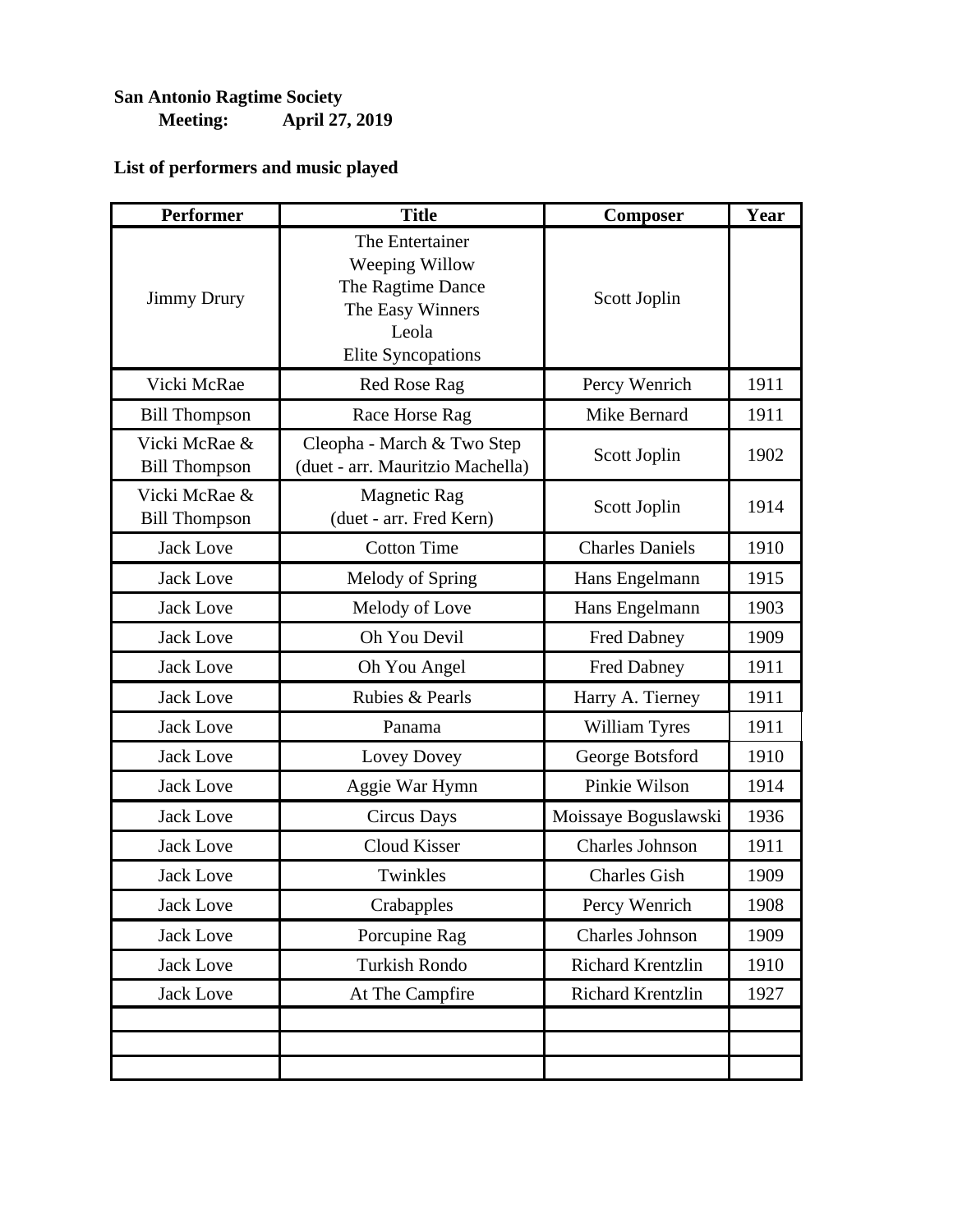#### **San Antonio Ragtime Society Meeting: February 9, 2019**

| <b>Performer</b>                                  | <b>Title</b>                                                                 | Composer                               | Year | Order          |
|---------------------------------------------------|------------------------------------------------------------------------------|----------------------------------------|------|----------------|
| Jim Schuppenhauer, p.<br>Cassandra Hill, vocalist | Are You Sincere?                                                             | Alfred Bryan &<br><b>Albert Gumble</b> | 1908 | 1              |
| Jim Schuppenhauer, p.<br>Cassandra Hill, vocalist | A Picture of Her Face                                                        | Scott Joplin                           | 1895 | $\overline{2}$ |
| Jack Love &<br>Gustavo Valadez                    | Scott Joplin's New Rag (duet)                                                | Scott Joplin                           | 1912 | 3              |
| Jack Love &<br>Gustavo Valadez                    | The Strenuous Life (duet)                                                    | Scott Joplin                           | 1902 | 4              |
| Mark Camann                                       | Chisholm Trail Stampede                                                      | Mitch Meador                           | 2011 | 5              |
| Vicki McRae &<br><b>Bill Thompson</b>             | Combination March (duet)                                                     | Scott Joplin                           | 1896 | 6              |
| <b>Brooks Christensen</b>                         | Maple Leaf Rag                                                               | Scott Joplin                           | 1899 | $\overline{7}$ |
| <b>Brooks Christensen</b>                         | Pickles & Peppers                                                            | <b>Adaline Shepherd</b>                | 1906 | 8              |
| Monty Suffern                                     | <b>Bohemian Companion</b><br>(companion rag to "Bohemia" by Lamb)            | <b>Monty Suffern</b>                   | 2009 | 9              |
| Monty Suffern                                     | Through the Bottom Lands                                                     | Davis Thomas<br>Roberts                | 1981 | 10             |
| <b>Jack Love</b>                                  | Dengoso (Maxixe-Tango)                                                       | <b>Ernesto Nazareth</b>                | 1914 | 11             |
| <b>Jack Love</b>                                  | The Cascades                                                                 | Scott Joplin                           | 1904 | 12             |
| (BREAK)                                           |                                                                              |                                        |      |                |
| <b>Jack Love</b>                                  | Weeping Willow                                                               | Scott Joplin                           | 1903 | 13             |
| Jack Love &<br>Gustavo Valadez                    | The Easy Winners (duet)                                                      | Scott Joplin                           | 1903 | 14             |
| Monty Suffern                                     | The Entertainer                                                              | Scott Joplin                           | 1902 | 15             |
| Monty Suffern                                     | Sprig of Basil Rag<br>(companion rag to "Garlic Pudding" by L.<br>Migachyov) | <b>Monty Suffern</b>                   | 2006 | 16             |
| <b>Brooks Christensen</b>                         | Ain't Misbehavin'                                                            | <b>Fats Waller</b>                     | 1929 | 17             |
| <b>Brooks Christensen</b>                         | Spanish Autumn                                                               | <b>Brian Holland</b>                   | 2013 | 18             |
| Vicki McRae &<br><b>Bill Thompson</b>             | Heliotrope Bouquet (duet)                                                    | Louis Chauvin &<br>Scott Joplin        | 1907 | 19             |
| <b>Bill Thompson</b>                              | The Sycamore                                                                 | Scott Joplin                           | 1904 | 20             |
| Mark Camann                                       | <b>Treasure Map</b>                                                          | Mitch Meador                           | 2011 | 21             |
| Aaron Walker                                      | Solace                                                                       | Scott Joplin                           | 1909 | 22             |
|                                                   |                                                                              |                                        |      |                |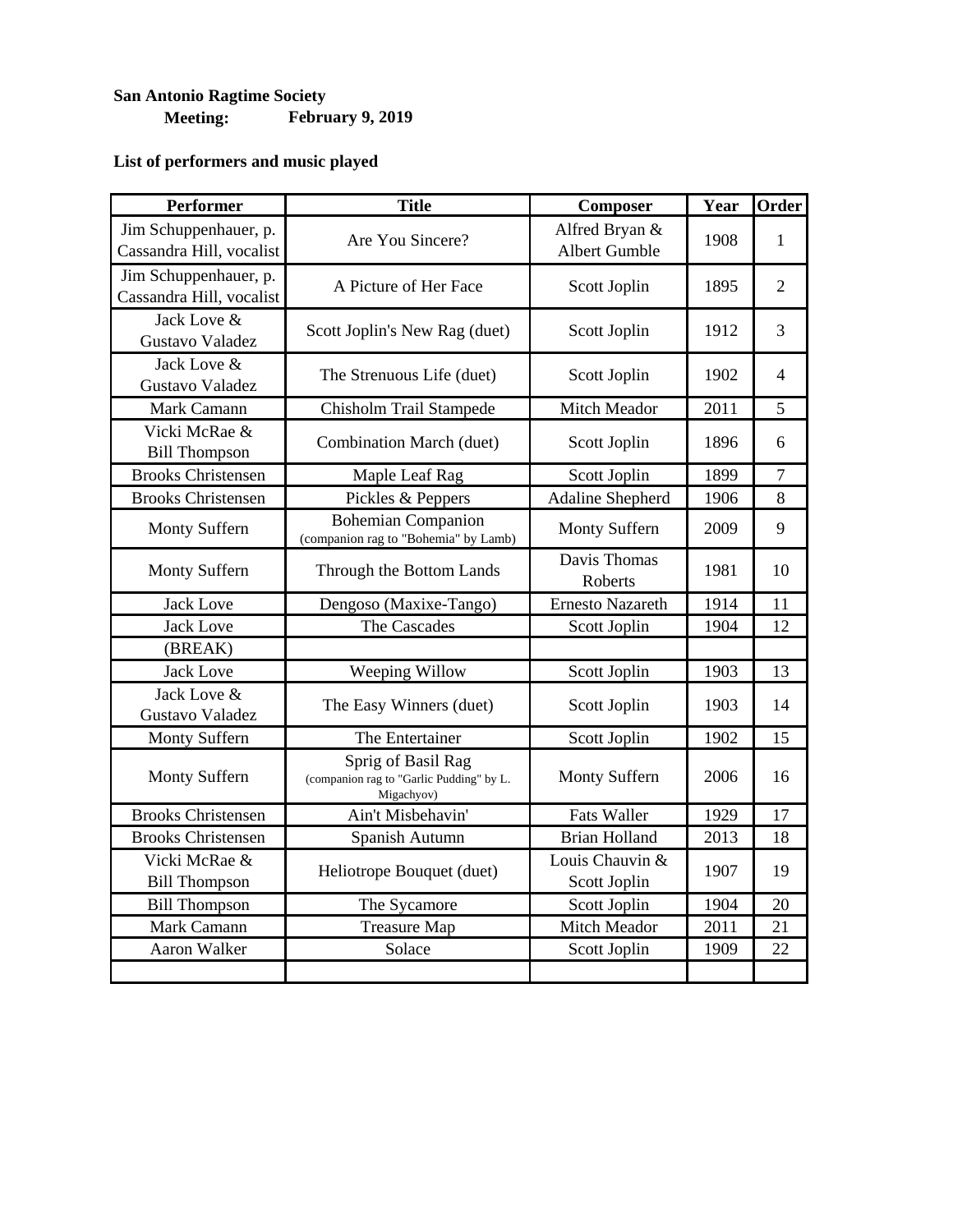### **San Antonio Ragtime Society Meeting: October 13, 2018**

| Performer                         | <b>Title</b>                             | Composer                                 | Year | Order          |
|-----------------------------------|------------------------------------------|------------------------------------------|------|----------------|
| Jack Love &<br>Gustavo Valadez    | Solace (arr. Petrov)                     | Scott Joplin                             | 1909 | $\mathbf{1}$   |
| <b>Bill Thompson</b>              | Lazy Moon (song)                         | J. Rosamond Johnson<br>& Bob Cole        | 1903 | $\overline{2}$ |
| Joe McKay                         | Sensation                                | Joseph Lamb arr. Joplin                  | 1908 | $\overline{3}$ |
| Josh Jenski                       | <b>Beach Buggy Boogie</b>                | Martha Mier                              | 1993 | $\overline{4}$ |
| <b>Jack Love</b>                  | That Lovin' Rag                          | <b>Bernie Adler</b>                      | 1907 | 5              |
| Bill Thompson &<br>Vicki McRae    | Peacherine Rag<br>(arr. Kern & Thompson) | Scott Joplin                             | 1903 | 6              |
| <b>Jack Love</b>                  | Planxty                                  | Glenn Jenks                              | 1993 | $\overline{7}$ |
| Vicki McRae &<br>Ellin Schoenfeld | Red Rose Rag (song)                      | Percy Wenrich &<br><b>Edward Madden</b>  | 1911 | 8              |
| Rhoda Auerbach                    | Chatterbox Rag                           | George Botsford                          | 1910 | 9              |
| <b>Jack Love</b>                  | Apple Jack                               | Charles Johnson                          | 1909 | 10             |
| (BREAK)                           |                                          |                                          |      |                |
| Jimmy Drury                       | Something Doing                          | Scott Joplin &<br>Scott Hayden           | 1903 | 11             |
| <b>Jimmy Drury</b>                | Weeping Willow Rag                       | Scott Joplin                             | 1903 | 12             |
| Joe McKay                         | Pine Apple Rag                           | Scott Joplin                             | 1908 | 13             |
| Chris Castillo                    | Quarry Rag                               | Chris Castillo                           | 2016 | 14             |
| Vicki McRae &<br>Ellin Schoenfeld | All Muddled Up                           | Percy Wenrich                            | 1922 | 15             |
| <b>Jack Love</b>                  | Lily Queen                               | Scott Joplin &<br><b>Arthur Marshall</b> | 1907 | 16             |
| Joe McKay                         | Solace                                   | Scott Joplin                             | 1909 | 17             |
| Vicki McRae &<br>Ellin Schoenfeld | Davy Crockett is Helping<br>Santa Claus  | Tommy Connor &<br>Frank Stanton          | 1956 | 18             |
| <b>Jack Love</b>                  | Some Pumpkins                            | Ed Kuhn                                  | 1918 | 19             |
|                                   |                                          |                                          |      |                |
|                                   |                                          |                                          |      |                |
|                                   |                                          |                                          |      |                |
|                                   |                                          |                                          |      |                |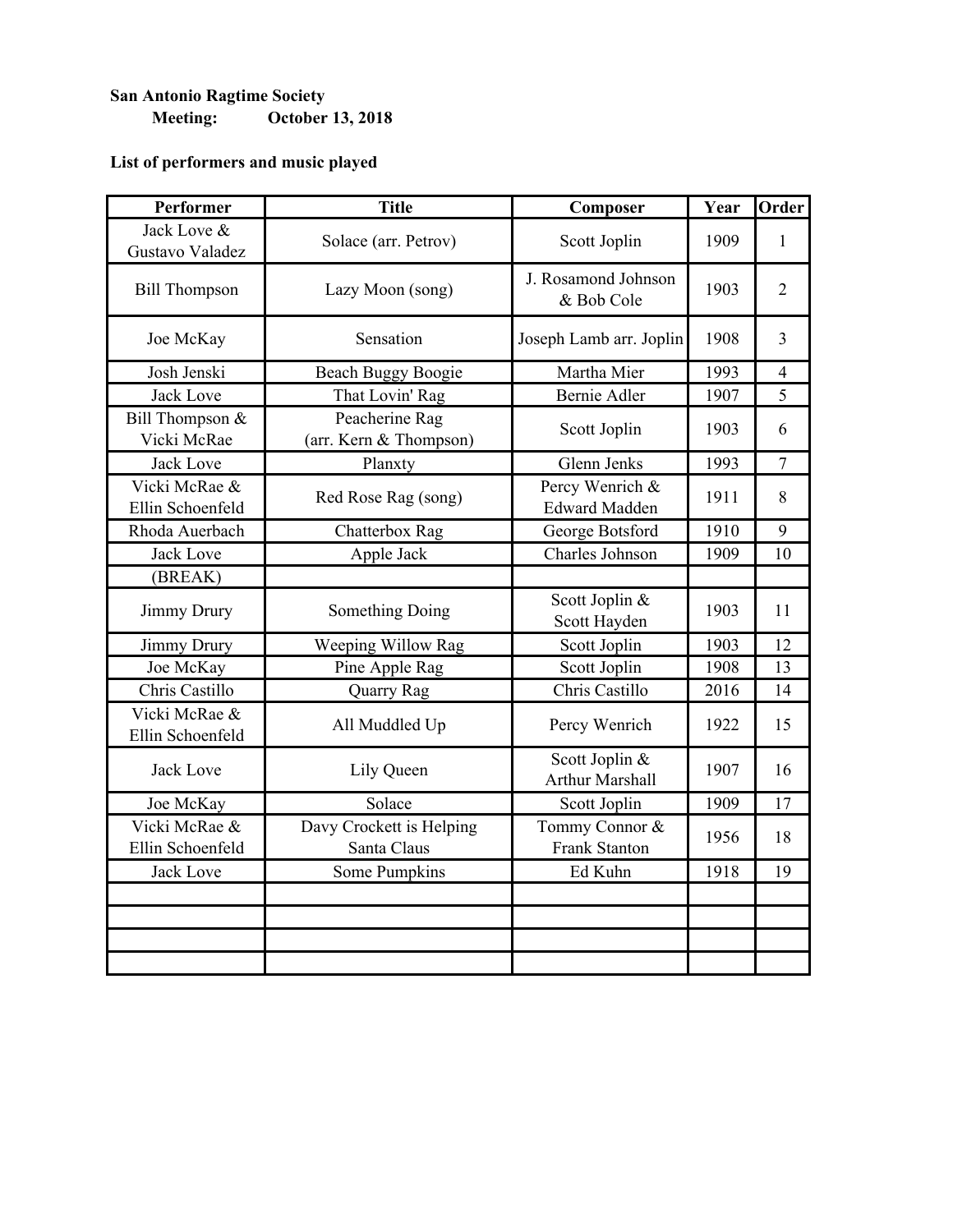#### **San Antonio Ragtime Society Meeting: August 25, 2018**

| Performer                                         | <b>Title</b>                                                                  | Composer                                                   | Year | Order          |
|---------------------------------------------------|-------------------------------------------------------------------------------|------------------------------------------------------------|------|----------------|
| <b>Jack Love</b>                                  | The Washington Post March                                                     | J.P. Sousa                                                 | 1885 | 1              |
| Pete Petrov                                       | Slow March from Sonata No. 4<br>"American"                                    | Pete Petrov                                                | 1990 | 2              |
| Richard Golladay                                  | Me and My Shadow                                                              | Dreyer / Rose / Jolson                                     | 1927 | 3              |
| Richard Golladay                                  | Evergreen Rag                                                                 | James Scott                                                | 1915 | $\overline{4}$ |
| <b>Bill Thompson</b>                              | The Arugula Leaf Rag                                                          | Larisa Migachyov                                           | 2007 | 5              |
| Jim Schuppenhauer, p.<br>Cassandra Hill, vocalist | Meet Me in St. Louis                                                          | Kerry Mills                                                | 1904 | 6              |
| Jim Schuppenhauer, p.<br>Cassandra Hill, vocalist | Red Rose Rag                                                                  | Percy Weinrich/<br><b>Edward Madden</b>                    | 1911 | 7              |
| Chris Castillo                                    | Playland Rag                                                                  | Chris Castillo                                             | 2016 | 8              |
| <b>Bill McNally</b>                               | Sweet Pea                                                                     | Vincent Matthew<br>Johnson                                 | 2014 | 9              |
| <b>Bill McNally</b>                               | High Hattin'                                                                  | Zez Confrey                                                | 1924 | 10             |
| Monty Suffern                                     | Medley: Blue Skies / Bye Bye<br>Blues / California Here I Come                | Irving Berlin                                              | 1926 | 11             |
| Monty Suffern                                     | Magnetic Rag                                                                  | Scott Joplin                                               | 1914 | 12             |
| <b>BREAK</b>                                      |                                                                               |                                                            |      |                |
| Mark Camann                                       | The Burning of Rome<br>(March and Two-Step)                                   | E.T. Paull                                                 | 1903 | 13             |
| Mark Camann                                       | Play That Song of India Again                                                 | Wood-Bibo arr. Paul<br>Whiteman (after<br>Rimsky-Korsakov) | 1921 | 14             |
| Jack Love                                         | King Cotton                                                                   | J.P. Sousa                                                 | 1895 | 15             |
| Jack Love                                         | <b>Wall Street Rag</b>                                                        | Scott Joplin                                               | 1909 | 16             |
| Richard Golladay, p.<br>Cassandra Hill, vocalist  | Summertime                                                                    | George Gershwin &<br>DuBose Heyward                        | 1934 | 17             |
| Richard Golladay                                  | Sensation                                                                     | Joseph Lamb & Scott<br>Joplin                              | 1908 | 18             |
| Bill Thompson &<br>Vicki McRae                    | <b>Pleasant Moments</b>                                                       | Scott Joplin                                               | 1909 | 19             |
| Luis Martinez                                     | Solace                                                                        | Scott Joplin                                               | 1909 | 20             |
| <b>Bill McNally</b>                               | Rambling in Rhythm                                                            | <b>Arthur Schott</b>                                       | 1926 | 21             |
| <b>Bill McNally</b>                               | Pineapple Rag                                                                 | Scott Joplin                                               | 1908 | 22             |
| Monty Suffern                                     | Chicken Fried Steak Rag                                                       | Larisa Migachyov                                           | 2007 | 23             |
| Monty Suffern                                     | The Victorian Lady's Lament                                                   | Monty Suffern                                              | 2017 | 24             |
| Mark Camann                                       | I Hold Her Hand & She Holds<br>Mine (Ain't Love Grand)<br>(Feist Dance Folio) | Irving Bibo                                                | 1921 | 25             |
| Mark Camann                                       | <b>Pullman Porter Blues</b><br>(Feist Dance Folio)                            | Cliff Ulrich<br>& Burton Hamilton                          | 1921 | 26             |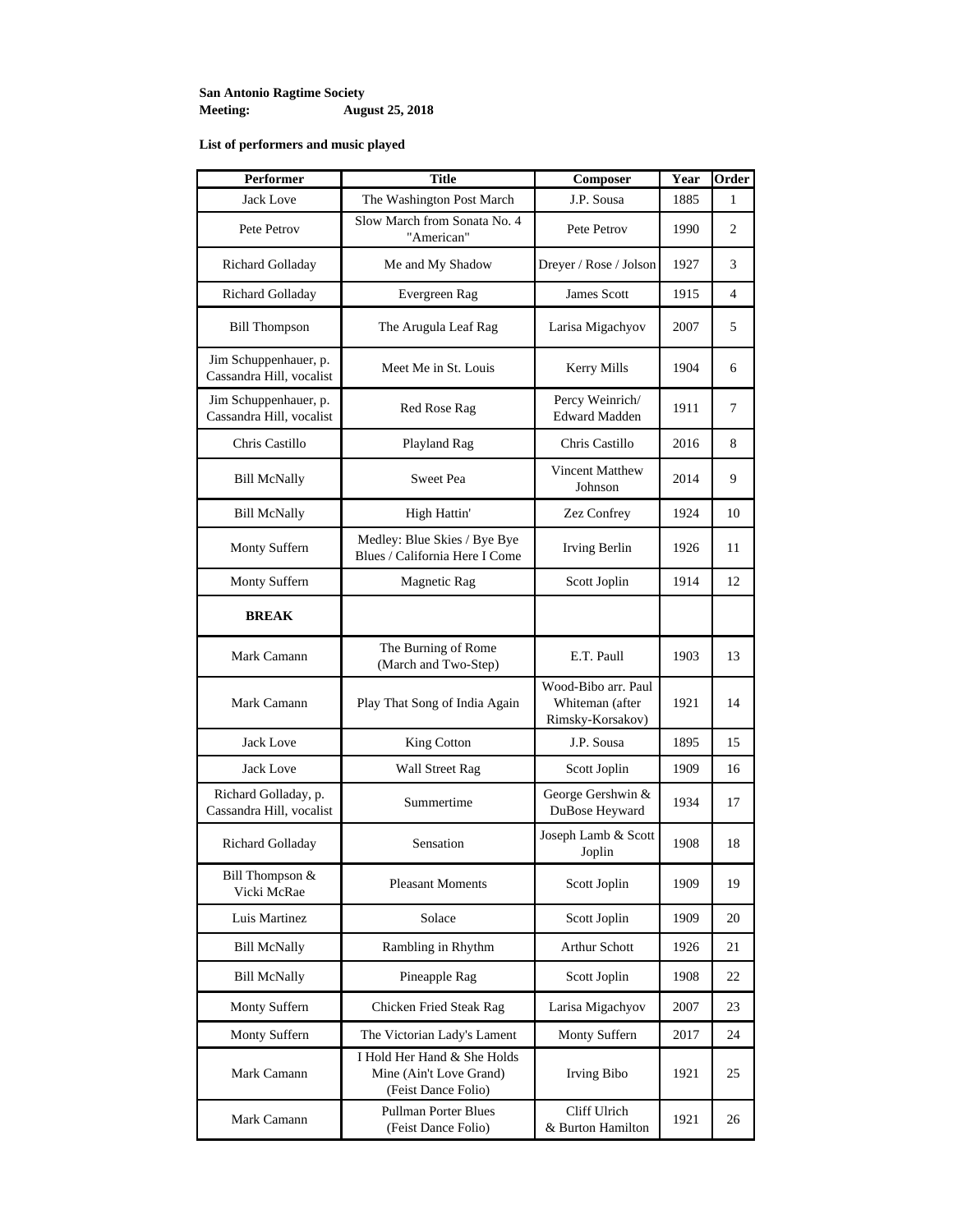#### **San Antonio Ragtime Society Meeting June 23, 2018**

| <b>Performer</b>                                           | <b>Title</b>                                                                                   | Composer                                                  | Year | Order          |
|------------------------------------------------------------|------------------------------------------------------------------------------------------------|-----------------------------------------------------------|------|----------------|
| John Dong<br>(3 time Youth<br><b>Festival Winner)</b>      | Maple Leaf Rag                                                                                 | Scott Joplin                                              | 1899 | 1              |
| Jim Schuppenhauer<br>(piano), Cassandra<br>Hill (vocalist) | A Picture of Her Face<br>Please Say You Will                                                   | Scott Joplin<br>(words & music)<br>(his 1st compositions) | 1895 | 2,3            |
| <b>Jack Love</b>                                           | Honeymoon Rag                                                                                  | Abe Ohlman                                                | 1908 | 4              |
| <b>Bill Thompson</b>                                       | Swipesy (Cakewalk)                                                                             | Scott Joplin &<br><b>Arthur Marshall</b>                  | 1900 | 5              |
| Mark Camann                                                | <b>Cactus Candy</b>                                                                            | Mitch Meador                                              | 2013 | 6              |
| <b>Bill McNally</b>                                        | In the Court of Old King Cole                                                                  | Raie Da Costa                                             | 1932 | $\overline{7}$ |
| Luis Martinez<br>(guitar)                                  | Northern Lights Rag                                                                            | Max Keenlyside                                            | 2004 | 8              |
| <b>Jack Love</b>                                           | Ophelia Rag                                                                                    | <b>James Scott</b>                                        | 1910 | 9              |
| Bill Thompson /<br>Vicki McRae                             | Champagne Rag (duet)                                                                           | Joseph Lamb                                               | 1910 | 10             |
| <b>Bill McNally</b>                                        | <b>Dream Shadows</b>                                                                           | William Bolcom                                            | 1970 | 11             |
| (BREAK)                                                    |                                                                                                |                                                           |      |                |
| Coco Castillo                                              | Wild Honeysuckle Rag                                                                           | Martha Mier                                               |      | 12             |
| Coco Castillo                                              | <b>Für James</b><br>(based on Für Elise & James Bond<br>Theme)                                 | Peter Thorne                                              |      | 13             |
| Bill Thompson /<br><b>Bill McNally</b>                     | A Breeze From Alabama<br>(BT-sections A,B,D simplified,<br><b>BM-section C regular)</b>        | Scott Joplin                                              | 1902 | 14             |
| John Dong                                                  | The Entertainer                                                                                | Scott Joplin                                              | 1902 | 15             |
| Martin Spitznagel                                          | from Martin's show "Eubie and<br>$Me$ ":<br>Dreams of Irene<br>Eubie and Me (w/Eubie's tricks) | Martin Spitznagel                                         | 2018 | 16,17          |
| Jack Love                                                  | Garotto                                                                                        | Ernesto Nazareth                                          | 1916 | 18             |
| John Dong                                                  | Bethena (A Concert Waltz)                                                                      | Scott Joplin                                              | 1905 | 19             |
| <b>Bill McNally</b>                                        | Amethyst ("The Shout")                                                                         | <b>Art Tatum</b>                                          | 1934 | 20             |
| Bill McNally /<br>Martin Spitznagel                        | Maple Leaf Rag (2 pianos)                                                                      | Scott Joplin                                              | 1899 | 21             |
|                                                            |                                                                                                |                                                           |      |                |
|                                                            |                                                                                                |                                                           |      |                |
|                                                            |                                                                                                |                                                           |      |                |
|                                                            |                                                                                                |                                                           |      |                |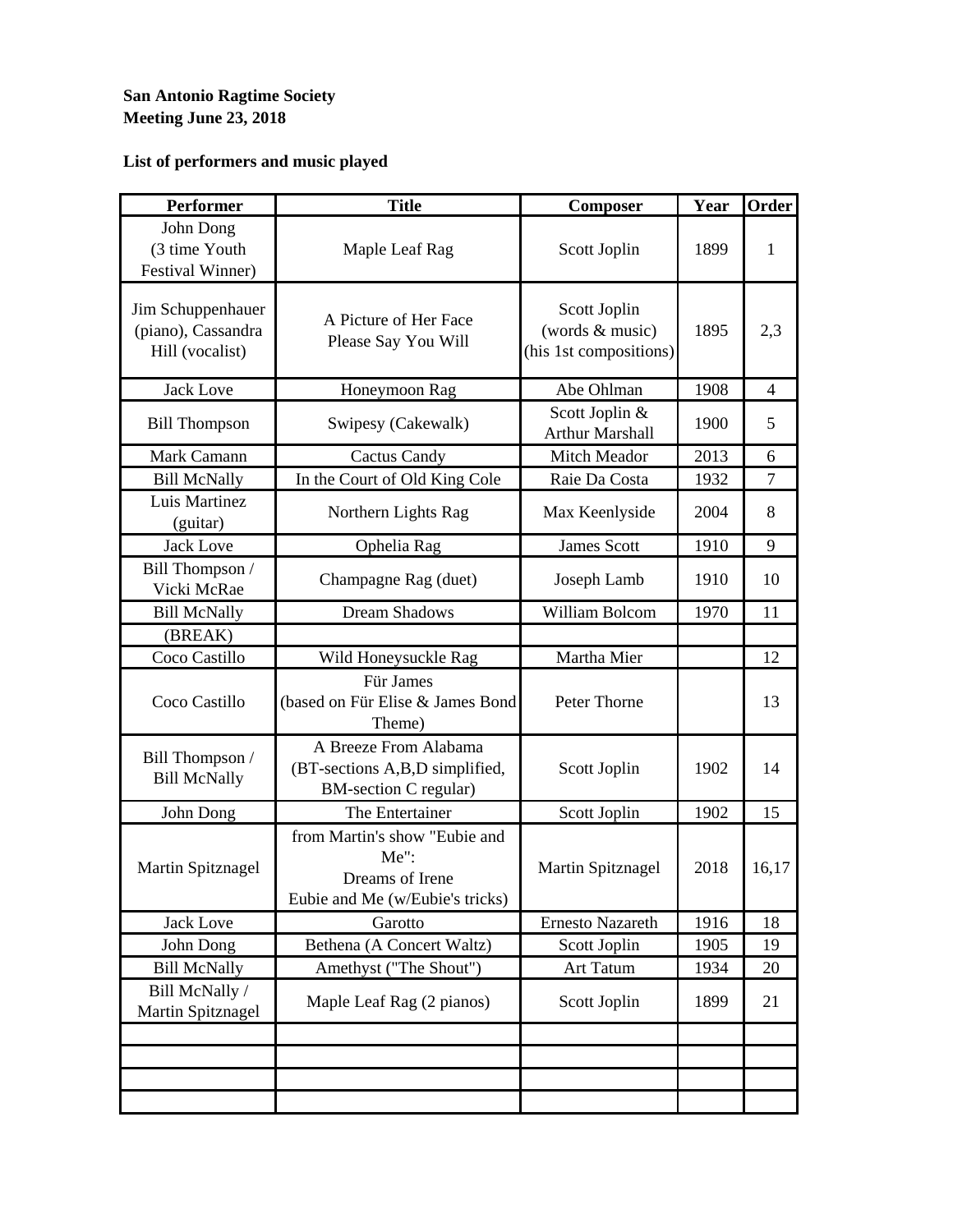### San Antonio Ragtime Society Meeting October 14, 2017

| Performer                                                                                                      | <b>Title</b>                                                                                                                                                                                                                                                                                                                               | Composer                    | Year<br>(of piece)                           | 0rd             |
|----------------------------------------------------------------------------------------------------------------|--------------------------------------------------------------------------------------------------------------------------------------------------------------------------------------------------------------------------------------------------------------------------------------------------------------------------------------------|-----------------------------|----------------------------------------------|-----------------|
|                                                                                                                |                                                                                                                                                                                                                                                                                                                                            |                             |                                              |                 |
| Jack Love                                                                                                      | Pine Apple Rag                                                                                                                                                                                                                                                                                                                             | Scott Joplin                | 1908                                         | 01              |
| Jack Love                                                                                                      | <b>Whippoorwill Hollow</b>                                                                                                                                                                                                                                                                                                                 | Wilkes, Galen               | 1981                                         | 02              |
| Jack Love                                                                                                      | <b>Creeks of Missouri</b>                                                                                                                                                                                                                                                                                                                  | Wilkes, Galen               | 1983                                         | 03              |
| Jack Love                                                                                                      | Ragtime Waltz                                                                                                                                                                                                                                                                                                                              | Wilkes, Galen               | 1986                                         | 04              |
| Jack Love                                                                                                      | Leprechaun Rag                                                                                                                                                                                                                                                                                                                             | Wilkes, Galen               | 1981                                         | 05              |
| Mark Camann                                                                                                    | Tango Rag<br>(from Australia)                                                                                                                                                                                                                                                                                                              | Stoneham, Reginald          | 1914                                         | 06              |
| Joe McKay                                                                                                      | Maple Leaf Rag<br>(his interpretation of how it might be<br>played on Saturday night in a saloon)                                                                                                                                                                                                                                          | Joplin, Scott/arr McKay     | 1899                                         | 07              |
| Monty Suffern                                                                                                  | Cucumber Lemonade                                                                                                                                                                                                                                                                                                                          | Migachyov, Larisa           | 2010                                         | 08              |
| Monty Suffern                                                                                                  | Last of the Ragtime Pioneers                                                                                                                                                                                                                                                                                                               | Wilkes, Galen               | 1984                                         | 09              |
| -- Break --<br>(and announcements)<br>(more info to follow at a<br>later date concerning the<br>announcements) | * Brad: Steinway Piano Gallery will<br>be moving to a new location by the<br>end of 2017. New location not<br>specified yet.<br>* Chris: Ragtime Festival (a SA300<br>event), tentative date in April,<br>2018; featuring ragtime, blues,<br>jazz, folk.<br>* Jimmy: Ragtime Concert, Nov.<br>12 at The Radius; featuring Bill<br>McNalley |                             |                                              |                 |
| Jimmy Drury                                                                                                    | <b>Weeping Willow</b>                                                                                                                                                                                                                                                                                                                      | Joplin, Scott               | 1903                                         | 10              |
| Mark Camann                                                                                                    | Johann Sebastian Rag<br>(based on themes by J.S. Bach)                                                                                                                                                                                                                                                                                     | Camann, Mark                | 2014                                         | 11              |
| Monty Suffern                                                                                                  | When the Work Is Done, I'll Dance                                                                                                                                                                                                                                                                                                          | Rummell, Jack               | $\sim$<br>(late 20 <sup>th</sup><br>century) | $\overline{12}$ |
| Monty Suffern                                                                                                  | Sugar Cane                                                                                                                                                                                                                                                                                                                                 | Joplin, Scott               | 1908                                         | 13              |
| Jack Love                                                                                                      | Song of India                                                                                                                                                                                                                                                                                                                              | Rimsky-Korsakov,<br>Nikolai | 1896                                         | 14              |
| Jack Love                                                                                                      | Coontown Chimes                                                                                                                                                                                                                                                                                                                            | Webster, Harry              | 1902                                         | 15              |
| Mark Camann                                                                                                    | Escales de San Antonio                                                                                                                                                                                                                                                                                                                     | Palleja, Ezequiel           | 2011                                         | 16              |
| <b>Jimmy Drury</b>                                                                                             | Leola                                                                                                                                                                                                                                                                                                                                      | Joplin, Scott               | 1905                                         | 17              |
| Chris Castillo                                                                                                 | Playland Rag                                                                                                                                                                                                                                                                                                                               | Castillo, Christopher       | 2016                                         | 18              |
| Vicki McRae/Ellin<br>Schoenfeld                                                                                | All Muddled Up (song)                                                                                                                                                                                                                                                                                                                      | Wenrich, Percy              | 1922                                         | 19              |
| Jack Love                                                                                                      | <b>Some Pumpkins</b>                                                                                                                                                                                                                                                                                                                       | Kuehn, Ed                   | 1918                                         | 20              |
|                                                                                                                |                                                                                                                                                                                                                                                                                                                                            |                             |                                              |                 |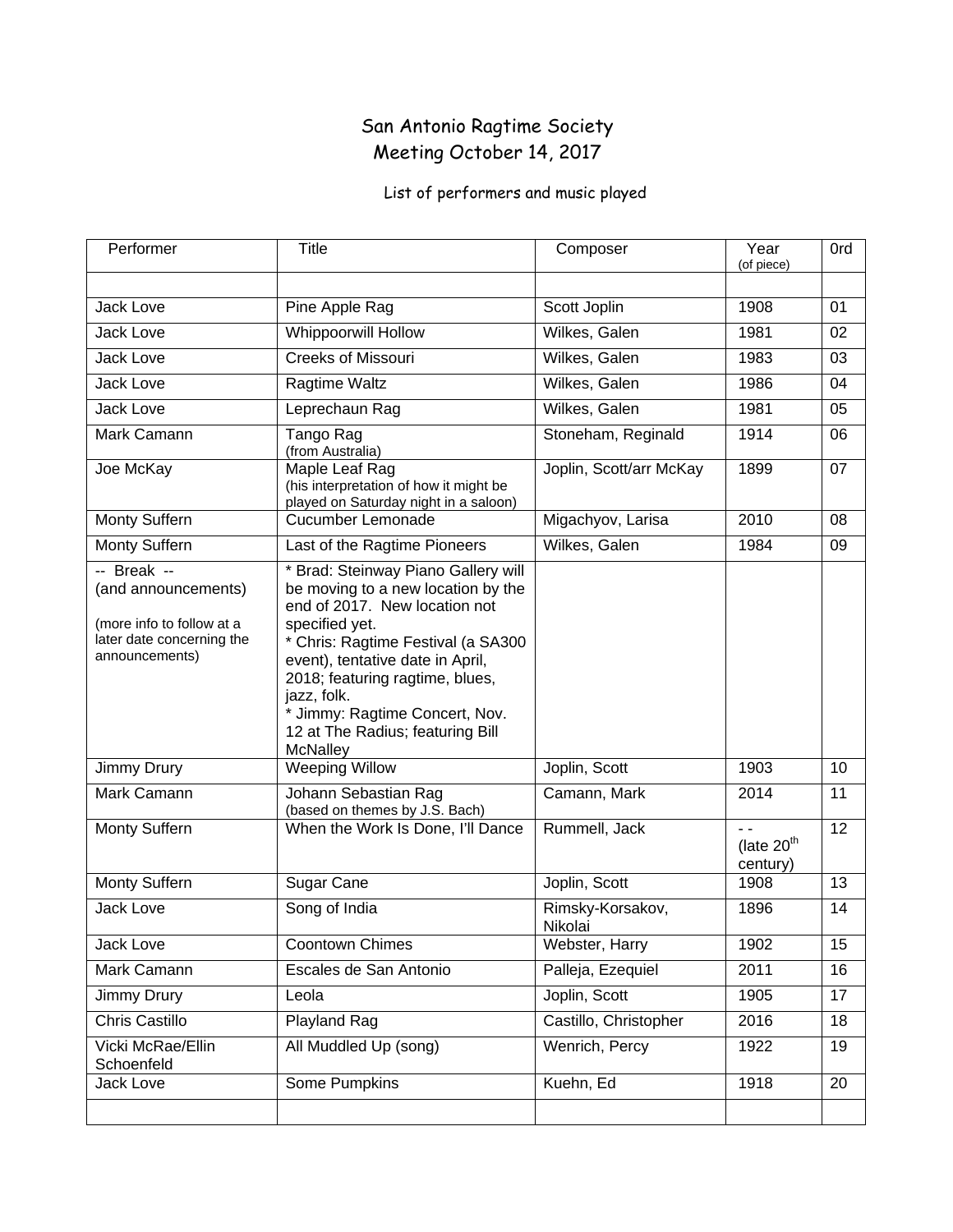### **San Antonio Ragtime Society Meeting June 24, 2017**

| Performer                   | Title                         | Composer                              | Year    | Order |
|-----------------------------|-------------------------------|---------------------------------------|---------|-------|
| <b>Robert Edwards</b>       | <b>Gladiolus Rag</b>          | Scott Joplin                          | 1907    |       |
| <b>Robert Edwards</b>       | <b>Modesty Rag</b>            | <b>James Scott</b>                    | 1920    |       |
| Chris Pearce                | Cum Bac Rag                   | Charles L. Johnson                    | 1911    |       |
| <b>Chris Pearce</b>         | Pastime Rag No. 2             | <b>Artie Matthews</b>                 | 1913    |       |
| <b>Chris Pearce</b>         | Kinklets                      | <b>Arthur Marshall</b>                | 1906    |       |
| Robert & Chris              | <b>Brejerio</b>               | <b>Ernesto Nazareth</b>               | 1893    |       |
| Robert & Chris              | <b>Sunburst Rag</b>           | <b>James Scott</b>                    | 1909    |       |
| <b>Jack Love</b>            | <b>Wall Street Rag</b>        | Scott Joplin                          | 1909    |       |
| <b>Jack Love</b>            | Whoa! You Heiffer             | Al Verges                             | 1904    |       |
| <b>Jack Love</b>            | <b>Whipped Cream</b>          | Percy Wenrich                         | 1913    |       |
| <b>Jack Love</b>            | Whitewater                    | <b>Brian Keenan</b>                   | 1995    |       |
| <b>Bill McNally</b>         | <b>Hill Springs Rag</b>       | <b>Bill McNally</b>                   | 2010    |       |
| <b>Bill McNally</b>         | In Dahomey - Cakewalk Smasher | Percy Grainger                        | 1903-09 |       |
| <b>Bill McNally</b>         | Lover, Come Back to Me        | Romberg arr. Schutt                   | 1929    |       |
| <b>Bill McNally</b>         | Bluin' the Black Keys         | <b>Arthur Schutt</b>                  | 1926    |       |
| <b>Bill McNally</b>         | <b>Blue Goose Rag</b>         | Raymond Birch<br>(Charles L. Johnson) | 1916    |       |
| Robbie & Nicole<br>Elefante | The Easy Winners (duet)       | Scott Joplin                          | 1901    |       |
|                             |                               |                                       |         |       |
|                             |                               |                                       |         |       |
|                             |                               |                                       |         |       |
|                             |                               |                                       |         |       |
|                             |                               |                                       |         |       |
|                             |                               |                                       |         |       |
|                             |                               |                                       |         |       |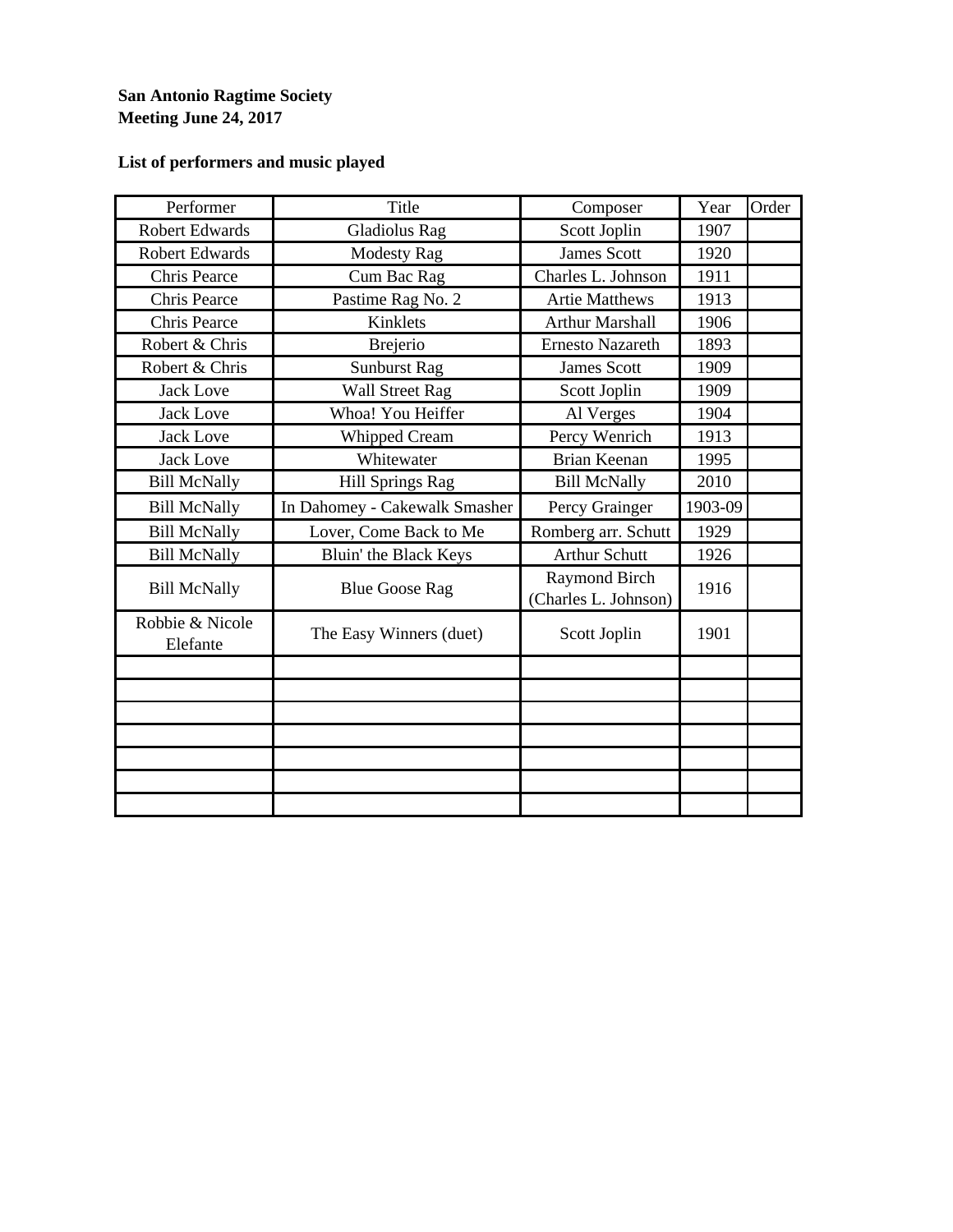#### **San Antonio Ragtime Society Meeting April 8, 2017**

| Performer            | Title                       | Composer                              | Year   | Order          |
|----------------------|-----------------------------|---------------------------------------|--------|----------------|
| <b>Jack Love</b>     | <b>Cottontail Rag</b>       | Joseph Lamb                           | posth. | 1              |
| <b>Jimmy Granger</b> | <b>Razor Blades</b>         | Tom Brier                             | 2012   | $\overline{2}$ |
| <b>Jimmy Granger</b> | Space Shuffle               | <b>Robin Frost</b>                    | 1979   | 3              |
| Andy Xi              | 3rd Eye Ray                 | (video game theme)                    |        | $\overline{4}$ |
| Chris Castillo       | <b>Sunflower Slow Drag</b>  | S. Joplin/S. Hayden                   | 1901   | 5              |
| <b>Jack Love</b>     | Ophelia Rag                 | <b>James Scott</b>                    | 1910   | 6              |
| <b>Jack Love</b>     | Melody of Spring            | H. Engelmann                          | 1930   | $\tau$         |
| Jimmy Granger        | Aggie War Hymn              | J.V. "Pinky" Wilson<br>(arr. Granger) | 1918   | 8              |
| Jimmy Granger        | Zip-A-Dee-Doo-Dah           | Allie Wrubel                          | 1946   | 9              |
| <b>Jack Love</b>     | Across the Footlights       | Ralph Federer                         | 1942   | 10             |
| <b>INTERMISSION</b>  |                             |                                       |        |                |
| Gill Trigg           | Ragtime Oriole              | <b>James Scott</b>                    | 1911   | 11             |
| Jimmy Granger        | <b>Space Shuttle</b>        | arr. Granger                          |        | 12             |
| <b>Jimmy Granger</b> | Spinach Rag                 | Nobuo Uematsu                         | 1994   | 13             |
| Jimmy Granger        | Thomas the Tank Engine      | arr. Granger                          |        | 14             |
| Chris Castillo       | Playland Rag                | Chris Castillo                        | 2016   | 15             |
| <b>Jack Love</b>     | Searchlight Rag             | Scott Joplin                          | 1907   | 16             |
| <b>Jack Love</b>     | Paderewski Rag              | Henry Klickman                        | 1920   | 17             |
| Andy Xi              | 1000 Cherry Trees           | Moto                                  |        | 18             |
| Chris Castillo       | <b>Bink's Waltz</b>         | Scott Joplin                          | 1905   | 19             |
| <b>Jack Love</b>     | The Blue Blue Bird          | Jimmy McQ                             |        | 20             |
| <b>Jack Love</b>     | San Antonio Rose            | <b>Bob Wills</b>                      | 1940   | 21             |
| Jack, Andy, Jimmy    | <b>Star Spangled Banner</b> |                                       |        | 22             |
|                      |                             |                                       |        |                |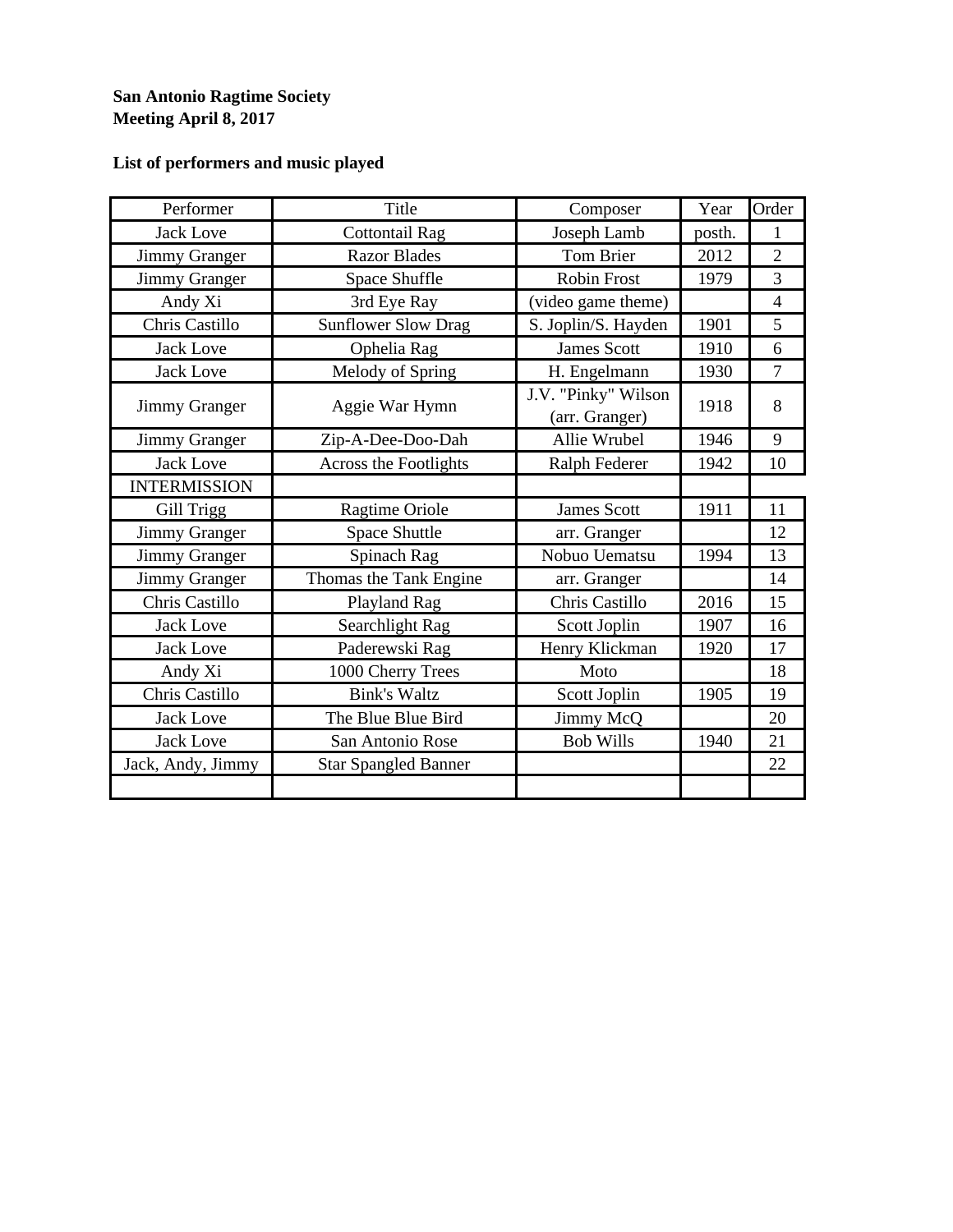### San Antonio Ragtime Society Meeting February 18, 2017

| Performer                 | <b>Title</b>                                                  | Composer                                            | Year<br>(of piece) | 0rd            |
|---------------------------|---------------------------------------------------------------|-----------------------------------------------------|--------------------|----------------|
| Jack Love                 | Frozen Bill                                                   | Arthur Pryor                                        | 1909               | 1              |
| Jack Love                 | <b>Crabapples Rag</b>                                         | <b>Percy Wenrich</b>                                | 1908               | 2              |
| <b>Brooks Christensen</b> | Maple Leaf Rag                                                | Scott Joplin                                        | 1899               | 3              |
| <b>Brooks Christensen</b> | Something Doing                                               | Scott Hayden arr. Joplin                            | 1903               | $\overline{4}$ |
| Elizabeth Wang            | Bethena                                                       | Scott Joplin                                        | 1905               | $\overline{5}$ |
| Monty Suffern             | <b>Magnetic Rag</b>                                           | Scott Joplin                                        | 1914               | 6              |
| Monty Suffern             | Pine Apple Rag                                                | Scott Joplin                                        | 1908               | $\overline{7}$ |
| <b>Bill Thompson</b>      | The Banjo                                                     | Louis Moreau Gottschalk                             | 1855               | 8              |
| <b>Chris Castillo</b>     | The Candy Girl                                                | Thomas White                                        | 1905               | 9              |
| <b>Chris Castillo</b>     | Playland Rag                                                  | <b>Chris Castillo</b>                               | 2016               | 10             |
| Mark Camann               | Scales of San Antonio                                         | Ezequiel Pallejá                                    | 2011               | 11             |
| <b>BREAK</b>              |                                                               |                                                     |                    |                |
| <b>Brooks Christensen</b> | Spanish Autumn                                                | <b>Brian Holland</b>                                | 2013               | 12             |
| <b>Brooks Christensen</b> | Pickles & Peppers                                             | Adaline Shepherd                                    | 1906               | 13             |
| <b>Alex Ritter</b>        | Sensation                                                     | Joseph Lamb arr. Joplin                             | 1908               | 14             |
| Jack Love                 | Danny Boy                                                     | traditional                                         |                    | 15             |
| Jack Love                 | The Turkey Trot                                               | <b>Ribe Danmark</b><br>(pseudonym of J.B.<br>Lampe) | 1912               | 16             |
| <b>Bill Thompson</b>      | Paragon Rag                                                   | Scott Joplin                                        | 1909               | 17             |
| Gill Trigg                | Ragtime Oriole                                                | James Scott                                         | 1911               | 18             |
| <b>Chris Castillo</b>     | Nameless Rag                                                  | <b>Chris Castillo</b>                               | 2016               | 19             |
| <b>Chris Castillo</b>     | Pastime Rag #3                                                | <b>Artie Matthews</b>                               | 1916               | 20             |
| Monty Suffern             | The Entertainer                                               | Scott Joplin                                        | 1902               | 21             |
| Monty Suffern             | Crazy                                                         | Wm. "Willie" Nelson                                 | 1961               | 22             |
| <b>Jack Love</b>          | Theme from "All in the Family"<br>("Those Were The Days")     | <b>Charles Strouse</b>                              | 1971               | 23             |
| Jack Love                 | "Remembering You" (closing<br>theme from "All in the Family") | Roger Kellaway                                      | 1971               | 24             |
|                           |                                                               |                                                     |                    |                |
|                           |                                                               |                                                     |                    |                |
|                           |                                                               |                                                     |                    |                |
|                           |                                                               |                                                     |                    |                |
|                           |                                                               |                                                     |                    |                |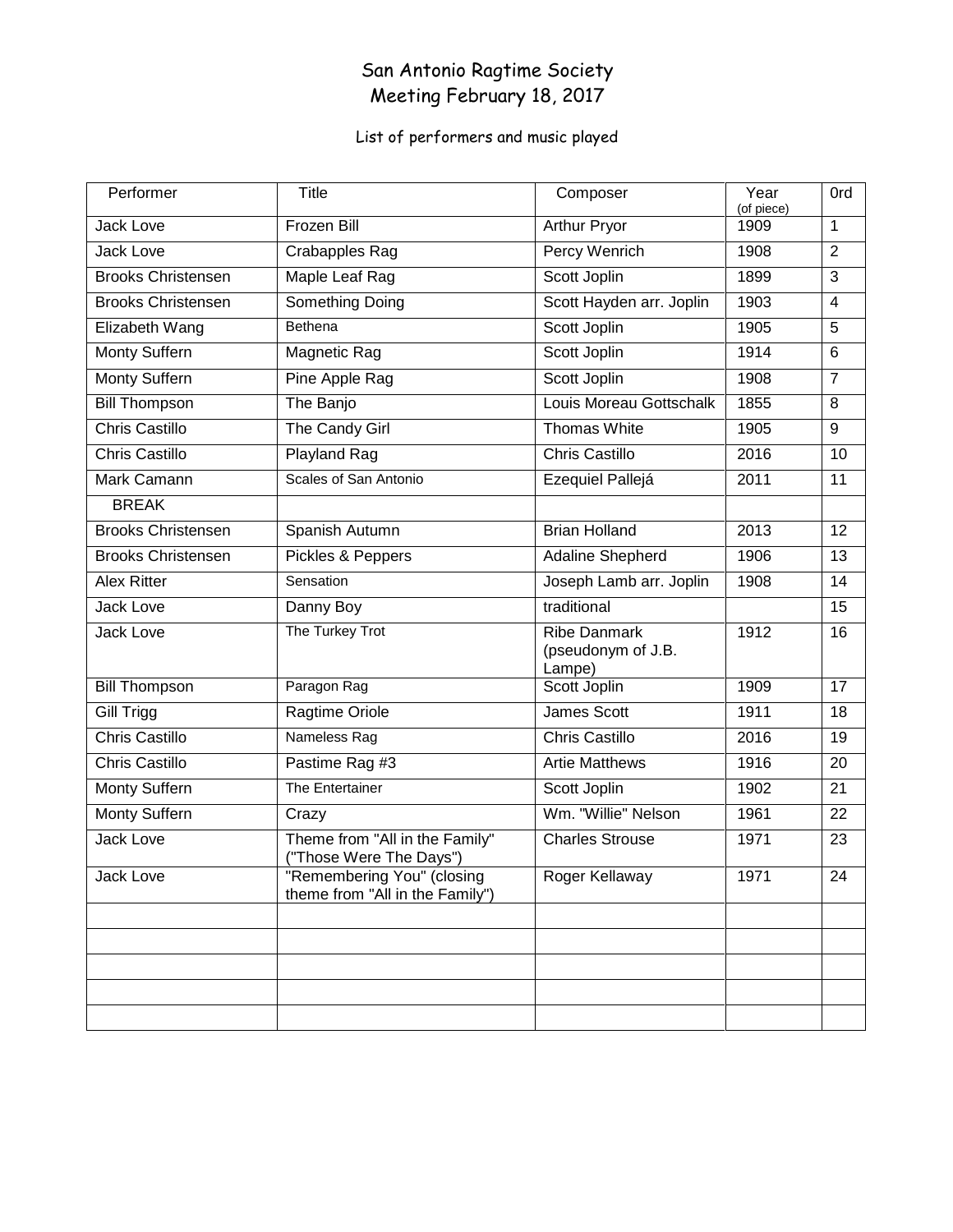### San Antonio Ragtime Society Meeting October 22, 2016

| Performer                                                                     | Title                                                          | Composer                                 | Year<br>(of piece)                                             | 0rd |
|-------------------------------------------------------------------------------|----------------------------------------------------------------|------------------------------------------|----------------------------------------------------------------|-----|
|                                                                               |                                                                |                                          |                                                                |     |
| <b>Brooks Christensen</b>                                                     | Maple Leaf Rag                                                 | Scott Joplin                             | 1899                                                           | 01  |
| <b>Jack Love</b>                                                              | <b>Whipped Cream Rag</b>                                       | <b>Percy Wenrich</b>                     | 1912                                                           | 02  |
| Bill Thompson-piano<br>Michael Chisholm-flute                                 | Let's Do It Again                                              | <b>Brett Youens</b>                      | 2002                                                           | 03  |
| <b>Chris Castillo</b>                                                         | <b>Bink's Waltz</b>                                            | Scott Joplin                             | 1905                                                           | 04  |
| $Jacob -$                                                                     | Maple Leaf Rag                                                 | Scott Joplin                             | 1899                                                           | 05  |
| Nina Freeman/<br>Michael Chisholm                                             | Fig Leaf Rag                                                   | Scott Joplin                             | 1908                                                           | 06  |
| Monty Suffern                                                                 | Carrot Cake Walk                                               | John Reed Tores                          | $-$ new $-$                                                    | 07  |
| John Lile/Cathy<br>Kernodle/Vicki<br>McRae/Bill Thompson/<br>Michael Chisholm | <b>Original Rags</b><br>(2 pianos/8 hands/1flute)              | Scott Joplin                             | 1899                                                           | 08  |
| <b>Byron Elliott</b>                                                          | Medley: Brown Derby, Cottontail,<br>American Beauty            | Joseph Lamb                              | various                                                        | 09  |
| <b>Byron Elliott</b>                                                          | didn't get title                                               | Zez Confrey                              | $\sim$ $\sim$                                                  | 10  |
| Michael Chisholm                                                              | <b>Buffoon</b>                                                 | Zez Confrey                              | 1932                                                           | 11  |
| -- Break --                                                                   |                                                                |                                          |                                                                |     |
| Michael Chisholm/<br><b>Jack Love</b>                                         | Notoriety Rag                                                  | Kathryn Widmer/<br>arr. Michael Chisholm | 1913                                                           | 12  |
| John Lile                                                                     | excerpt from "Phantom of the<br>Opera" (in honor of Halloween) | <b>Andrew Lloyd Webber</b>               | 1986                                                           | 13  |
| Monty Suffern                                                                 | When the Work is Done, I'll Dance                              | <b>Jack Rummel</b>                       | $\overline{\phantom{a}}$<br>(late 20 <sup>th</sup><br>century) | 14  |
| <b>Byron Elliott</b>                                                          | <b>Dizzy Fingers</b>                                           | Zez Confrey                              | 1923                                                           | 15  |
| <b>Brooks Christensen</b>                                                     | Ticklish Tom (cakewalk)                                        | <b>Bryan Wright</b>                      | $-$ new $-$                                                    | 16  |
| <b>Brooks Christensen/</b><br>Monty Suffern                                   | Lourdes Joys                                                   | <b>Ezequiel Palleja</b>                  | 1998                                                           | 17  |
| Jack Love/<br>Michael Chisholm                                                | San Antonio Rose                                               | <b>Bob Wills</b>                         | 1940                                                           | 18  |
| <b>Chris Castillo</b>                                                         | Quarry 1                                                       | <b>Chris Castillo</b>                    | 2014                                                           | 19  |
| Bill Thompson-piano<br>Michael Chisholm-flute                                 | <b>Riverwalk Rag</b>                                           | <b>Bill Thompson</b>                     | 2015                                                           | 20  |
| <b>Jack Love</b>                                                              | Melody of Love                                                 | Hans Englemann                           | 1903/<br>1954                                                  | 21  |
| Michael Chisholm                                                              | Hap L'il Mose                                                  | T.A. Duggan                              | 1903                                                           | 22  |
| Monty Suffern                                                                 | <b>King Chanticleer</b>                                        | Nat D. Ayer                              | 1911                                                           | 23  |
| <b>Bill Thompson</b>                                                          | Rough Rider Rag                                                | Dale Hadley                              | 2002                                                           | 24  |
| Jack Love/<br>Michael Chisholm                                                | Strenuous Life                                                 | Scott Joplin                             | 1902                                                           | 25  |
| <b>Brooks Christensen</b>                                                     | Pumpkin Bread Rag                                              | Larisa Migachyov                         | 2009                                                           | 26  |
| <b>Brooks Christensen/</b><br>Michael Chisholm                                | <b>Pickles and Peppers</b>                                     | Adaline Shepherd                         | 1906                                                           | 27  |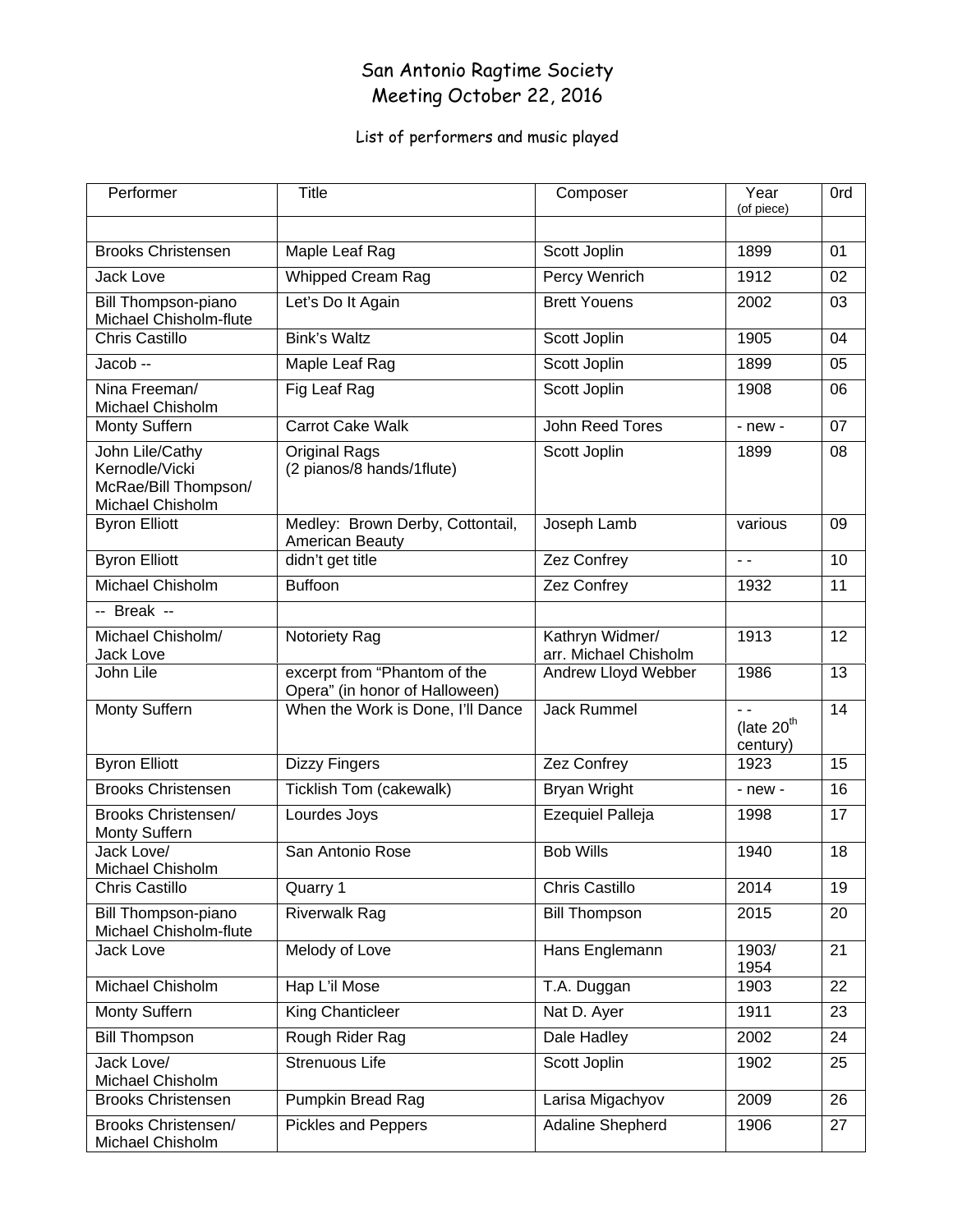### San Antonio Ragtime Society Meeting August 20, 2016

| Performer                               | Title                                             | Composer                          | Year<br>(of piece) | 0rd |
|-----------------------------------------|---------------------------------------------------|-----------------------------------|--------------------|-----|
| Jack Love/John Lile                     | Sunburst Rag                                      | <b>James Scott</b>                | 1909               | 01  |
| <b>Brooks Christensen</b>               | Pickles and Peppers                               | Adaline Shepherd                  | 1906               | 02  |
| <b>Jack Love</b>                        | Garoto ("a sheik young man")                      | <b>Ernesto Nazareth</b>           | 1916               | 03  |
| Mark Camann                             | Nonpareil                                         | Scott Joplin                      | 1907               | 04  |
| <b>Bill McNally</b>                     | Piano Puzzle                                      | <b>Arthur Schutte</b>             | 1929               | 05  |
| <b>Brooks Christensen</b>               | Spanish Autumn                                    | <b>Brian Holland</b>              | 2013               | 06  |
| John Lile/Cathy<br>Kernodle/Vicki McRae | <b>Original Rags</b>                              | Scott Joplin                      | 1899               | 07  |
| <b>Chris Castillo</b>                   | Mild Rags                                         | <b>Chris Castillo</b>             | 2016               | 08  |
| <b>Bill McNally</b>                     | Alexander's Ragtime Band                          | Irving Berlin/arr. Monia<br>Liter | 1911/1934          | 09  |
| -- Break --                             |                                                   |                                   |                    |     |
| Jack Love                               | Baroque Rag (after Nach Dem<br>Choral by JS Bach) | Martin Jager                      | recent             | 10  |
| Luis Martinez                           | Solace                                            | Scott Joplin                      | 1909               | 11  |
| <b>Brooks Christensen</b>               | <b>Texas Foxtrot</b>                              | David Guion                       | 1915/17            | 12  |
| <b>Brooks Christensen</b>               | Escales de San Antonio                            | <b>Ezequiel Palleja</b>           | 2011               | 13  |
| <b>Jack Love</b>                        | Levee Rag                                         | <b>Charles Mullen</b>             | 1902               | 14  |
| <b>Bill McNally</b>                     | Mississippi Shivers                               | Zez Confrey                       | 1924               | 15  |
| <b>Bill McNally</b>                     | Stoptime Rag                                      | Scott Joplin                      | 1910               | 16  |
| Jack Love                               | <b>Doll Dance</b>                                 | Nacio Herb Brown                  | 1927               | 17  |
|                                         |                                                   |                                   |                    |     |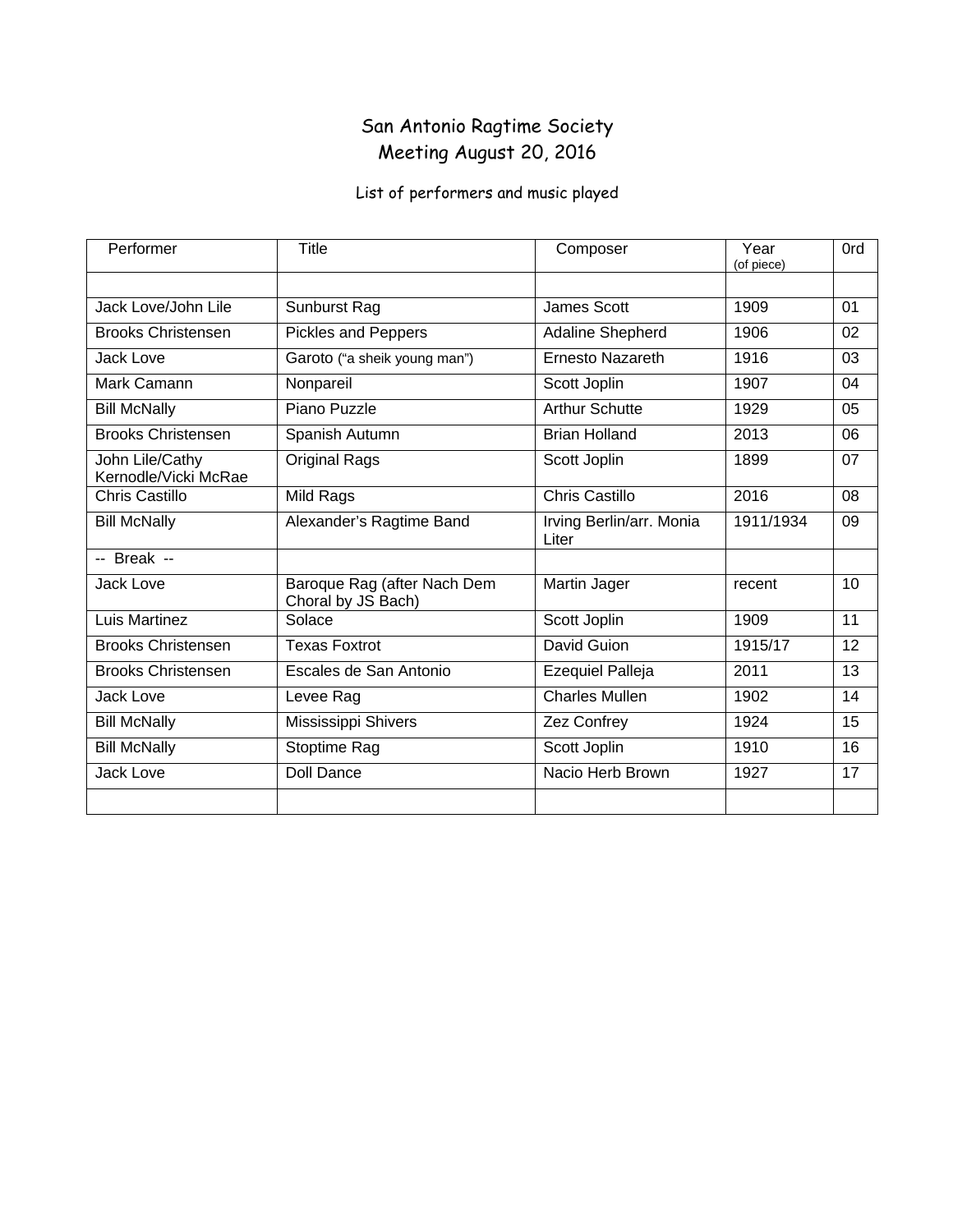### Who Played What - SARS Meeting 6/25/16

| Performer(s)                                                                                                                                             | <b>Piece</b>                                                                             |
|----------------------------------------------------------------------------------------------------------------------------------------------------------|------------------------------------------------------------------------------------------|
| <b>Monty Suffern (grand)</b>                                                                                                                             | Rose Leaf Rag                                                                            |
| <b>Jack Love (grand) Michael</b><br>Chisholm (upright)                                                                                                   | Valse de Anita                                                                           |
| <b>Michael Chisholm (grand)</b>                                                                                                                          | The Volcanic Rag                                                                         |
| Nina Freeman (grand)                                                                                                                                     | American Beauty Rag                                                                      |
| <b>Robert Edwards (grand)</b>                                                                                                                            | <b>Colonial Glide</b><br>Hot House Rag                                                   |
| <b>Matt Tolentino (accordion,</b><br>*vocal)                                                                                                             | *Mr. Moon Man, Turn Off Your Light<br>*I Wish I Was Tarzan<br>Palm Leaf Rag              |
| <b>Chris Pearce (grand)</b>                                                                                                                              | I Wish I Could Shimmy Like My<br><b>Sister Kate</b>                                      |
| <b>INTERMISSION</b>                                                                                                                                      |                                                                                          |
| <b>Monty Suffern (grand), Jack</b><br>Love & Robert Edwards (four<br>hand, upright), Matt Tolentino<br>(accordion), Michael Chisholm<br>(flute, piccolo) | <b>Stars and Stripes Forever</b>                                                         |
| Nina Freeman (grand)                                                                                                                                     | The Entertainer's Rag                                                                    |
| <b>Michael Chisholm (grand)</b>                                                                                                                          | Galloping Jasper<br>Cornfed!                                                             |
| Chris Pearce (grand), *Robert<br><b>Edwards (upright)</b>                                                                                                | Jinx Rag<br>*Paragon Rag                                                                 |
| <b>Robert Edwards (grand)</b>                                                                                                                            | Rose Leaf Rag<br><b>Big Fat Ham</b>                                                      |
| <b>Jack Love (grand)</b>                                                                                                                                 | Hoosier Rag                                                                              |
| <b>Matt Tolentino (accordion,</b><br>vocal)                                                                                                              | Mariutch Down At Coney Isle                                                              |
| <b>Robert Edwards (grand), Matt</b><br><b>Tolentino (vocal)</b>                                                                                          | Robinson Caruso's Isle                                                                   |
| <b>Matt Tolentino (accordion,</b><br>*vocal)                                                                                                             | *Tuck Me To Sleep In My Old 'Tucky<br>Home<br>Peaceful Henry<br>*I'll See You In C-U-B-A |
| <b>Monty Suffern (grand)</b>                                                                                                                             | Through The Bottom Land                                                                  |
| Nina Freeman (grand), Robert<br><b>Edwards (upright)</b>                                                                                                 | Maple Leaf Rag                                                                           |
| <b>Chris Pearce (grand), Robert</b><br><b>Edwards (upright)</b>                                                                                          | <b>Pleasant Moments</b>                                                                  |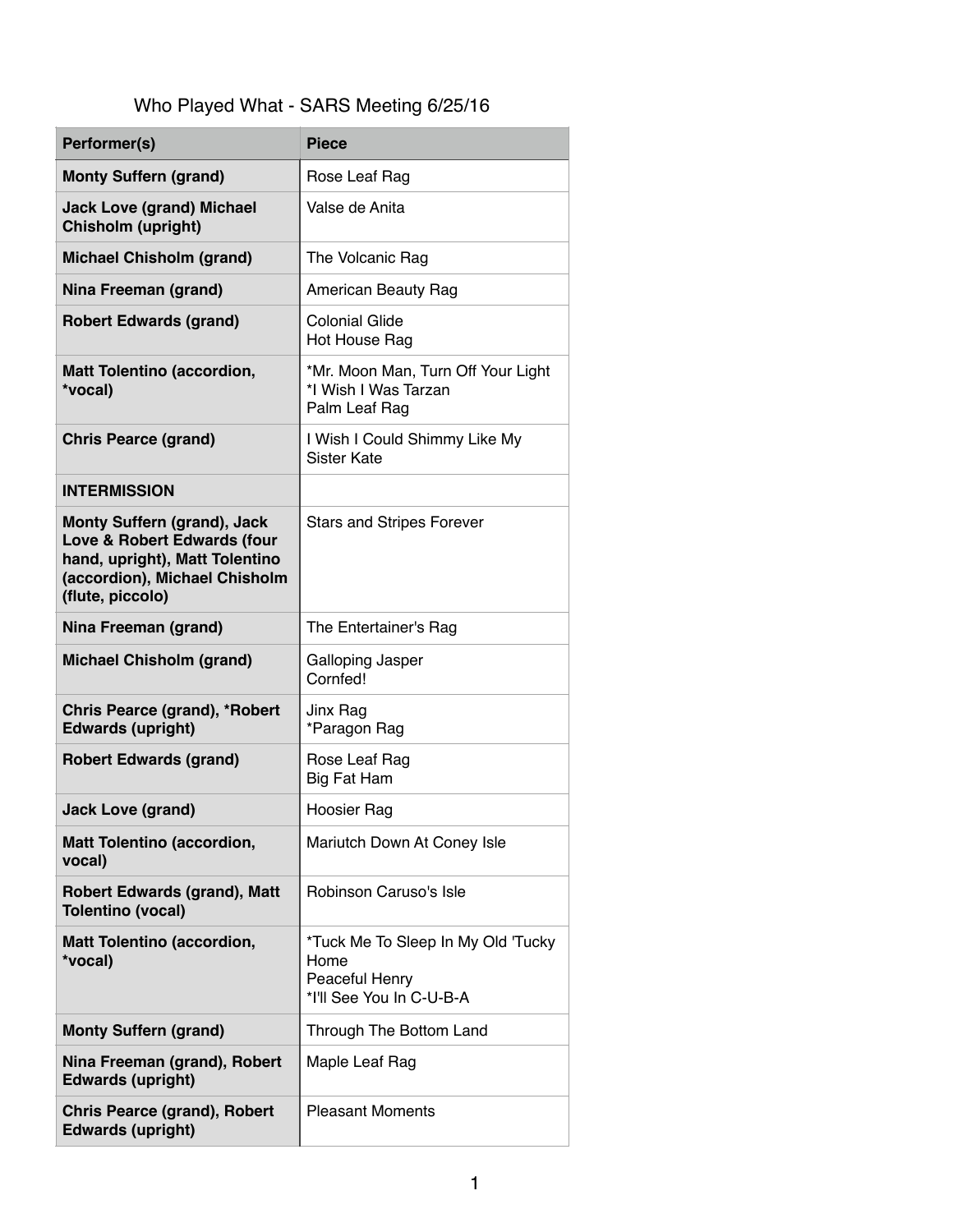| Performer(s)                                             | <b>Piece</b>              |
|----------------------------------------------------------|---------------------------|
| <b>Monty Suffern (grand)</b>                             | <b>Basin Street Blues</b> |
| Nina Freeman (grand), Robert<br><b>Edwards (upright)</b> | Fig Leaf Rag              |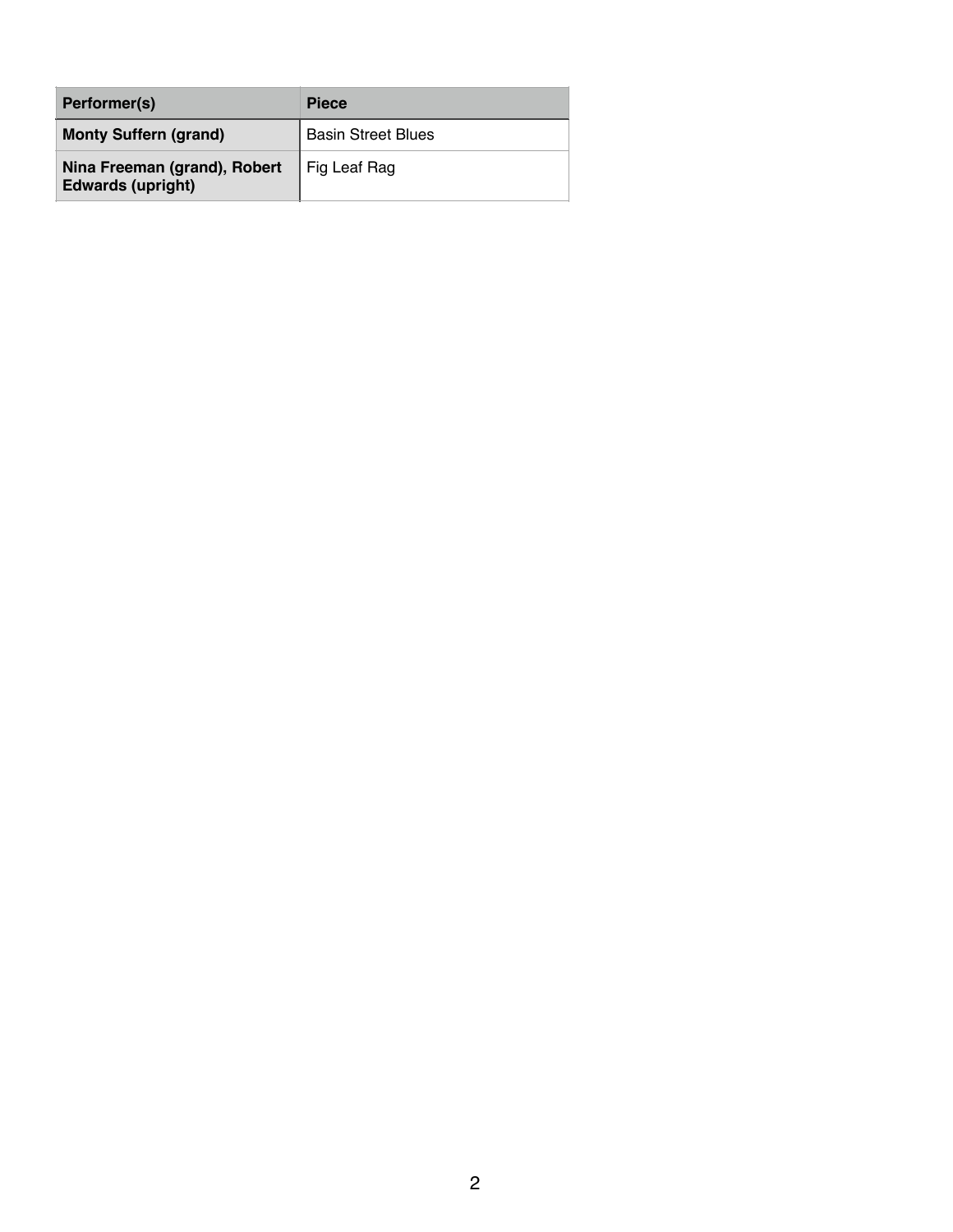#### **San Antonio Ragtime Society Meeting April 9, 2016**

#### **List of performers and music played**

| Performer            | Title                               | Composer             | Year | Order          |
|----------------------|-------------------------------------|----------------------|------|----------------|
| <b>Jimmy Drury</b>   | Weeping Willow                      | Scott Joplin         | 1903 | 1              |
| <b>Jimmy Drury</b>   | Leola                               | Scott Joplin         | 1905 | $\overline{2}$ |
| <b>Jack Love</b>     | <b>Bluffton Street Carnival Rag</b> | Verdi Karns          | 1899 | 3              |
| <b>Bill Thompson</b> | Ole Miss Rag                        | W.C. Handy           | 1914 | $\overline{4}$ |
| Luis Martinez        | Solace                              | Scott Joplin         | 1909 | 5              |
| <b>Monty Suffern</b> | Creeks of Missouri                  | <b>Galen Wilkes</b>  | 1983 | 6              |
| <b>Monty Suffern</b> | Bei Mir Bist Du Schoen              | Sholom Secunda       | 1932 | $\tau$         |
| <b>Jack Love</b>     | Lasses                              | Lucy Thomas          | 1905 | 8              |
| <b>Bill Thompson</b> | <b>Euphonic Sounds</b>              | Scott Joplin         | 1909 | 9              |
| <b>Monty Suffern</b> | Half & Half                         | Larisa Migachyov     | 2011 | 10             |
| <b>Monty Suffern</b> | Mississippi Rag                     | W.H. Krell           | 1897 | 11             |
| <b>Jack Love</b>     | <b>Ashokan Farewell</b>             | Jay Ungar            | 1982 | 12             |
| (break)              |                                     |                      |      | 12.1           |
| John Lile            | <b>Dizzy Fingers</b>                | Zez Confrey          | 1923 | 13             |
| <b>Monty Suffern</b> | <b>King Chanticleer</b>             | Nat Ayer             | 1910 | 14             |
| <b>Jack Love</b>     | White Seal Rag                      | Kittie Hamel         | 1907 | 15             |
| <b>Monty Suffern</b> | <b>Chicken Fried Steak Rag</b>      | Larisa Migachyov     | 2007 | 16             |
| <b>Jack Love</b>     | Weeping Willow (Note 1)             | Scott Joplin         | 1903 | 17             |
| <b>Monty Suffern</b> | Sobbing Sycamore (Note 1)           | <b>Monty Suffern</b> | 2010 | 18             |
| Luis Martinez        | The Entertainer                     | Scott Joplin         | 1902 | 19             |
| <b>Bill Thompson</b> | <b>Funny Folks</b>                  | W.C. Powell          | 1904 | 20             |
| <b>Jimmy Drury</b>   | Palm Leaf Rag                       | Scott Joplin         | 1903 | 21             |
| <b>Jimmy Drury</b>   | <b>Elite Syncopations</b>           | Scott Joplin         | 1902 | 22             |
| <b>Monty Suffern</b> | <b>Texas Fox Trot</b>               | David W. Guion       | 1917 | 23             |
| Monty Suffern        | Rose Leaf Rag                       | Scott Joplin         | 1907 | 24             |
| <b>Jack Love</b>     | El Choclo (Tango) (Note 2)          | Angel Villoldo       | 1903 | 25             |
|                      |                                     |                      |      |                |
|                      |                                     |                      |      |                |
|                      |                                     |                      |      |                |

Notes:

1. Sobbing Sycamore is a "companion rag" to Weeping Willow, and they were played concurrently.

2. This music was used for the 1952 hit song "Kiss of Fire" recorded by Georgia Gibbs.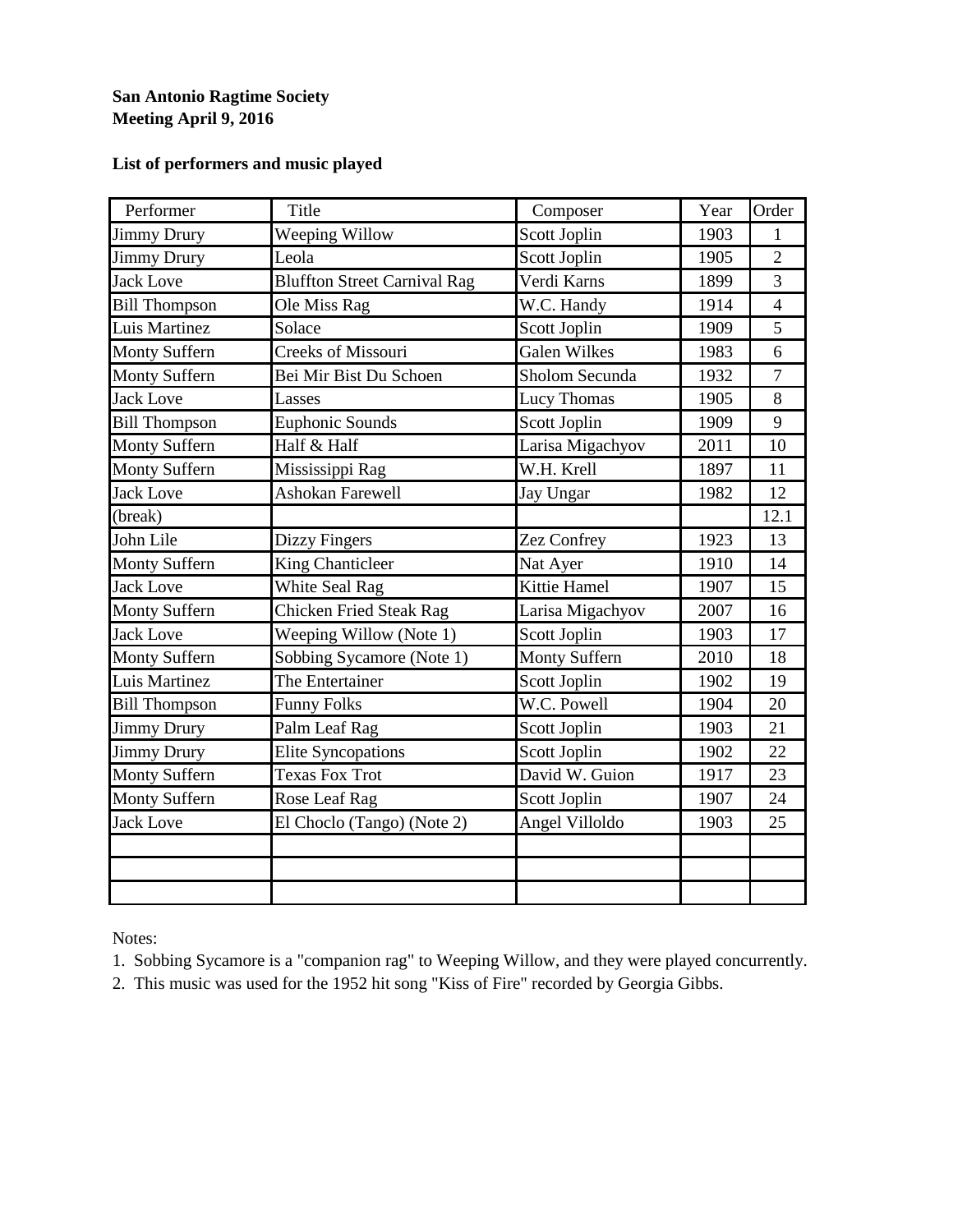#### **San Antonio Ragtime Society Meeting February 13, 2016**

| Performer                           | <b>Title</b>                                                                            | Composer                                                           | Year          | Order          |
|-------------------------------------|-----------------------------------------------------------------------------------------|--------------------------------------------------------------------|---------------|----------------|
| Jimmy Drury / John<br>Lile          | The Entertainer                                                                         | Scott Joplin                                                       | 1902          | 1              |
| Michael Chisholm                    | Whoa! You Heifer                                                                        | Al Verges                                                          | 1904          | $\overline{2}$ |
| <b>Tommy James</b>                  | (three short pieces)<br>Race Car Rally<br>Race Car Rag<br><b>Sugar Foot Rag</b>         | Nancy & Randall Faber<br>W.T. Skye Garcia<br>Nancy & Randall Faber | various       | 3              |
| Bill Thompson /<br>Michael Chisholm | <b>Creole Belles</b>                                                                    | J. Bodewalt Lampe                                                  | 1900          | $\overline{4}$ |
| Nina Freeman                        | The Entertainer's Rag                                                                   | <b>Jay Roberts</b>                                                 | 1912          | 5              |
| Monty Suffern                       | Odeon                                                                                   | <b>Ernesto Nazareth</b>                                            | 1910          | 6              |
| Michael Chisholm                    | Pride of the Smokey Row                                                                 | J.M. Wilcoxson                                                     | 1911          | 7              |
| Chris Castillo                      | The Moon Is Shining in the Skies                                                        | Louis Chauvin                                                      | circa<br>1903 | 8              |
| Chris Castillo                      | Silver Swan                                                                             | Scott Joplin                                                       | 1971          | 9              |
| <b>Tommy James</b>                  | <b>Sugarfoot Rag</b>                                                                    | Nancy & Randall Faber                                              | $ -$          | 10             |
| Bill Thompson / John<br>Lile        | medley: When You Wore a Tulip/On<br>Moonlight Bay/Put On Your Old Grey<br><b>Bonnet</b> | Percy Wenrich                                                      | various       | 11             |
| Bill Thompson / John<br>Lile        | Alamo Rag                                                                               | Percy Wenrich                                                      | 1910          | 12             |
| <b>Monty Suffern</b>                | <b>Black and White Rag</b>                                                              | George Botsford /<br>Winifred Atwell, arr.                         | 1908/nd       | 13             |
| Michael Chisholm                    | Spanking the Monkey                                                                     | <b>Elliot Adams</b>                                                | 1999          | 14             |
| Paul                                | <b>Fur Elise</b>                                                                        | Ludwig van Beethoven                                               | $ -$          | 15             |
| Chris Castillo                      | Quarry Rag                                                                              | Chris Castillo                                                     | 2014          | 16             |
| -- break --                         |                                                                                         |                                                                    |               | 16.1           |
| Bill Thompson / John<br>Lile        | Paragon Rag                                                                             | Scott Joplin                                                       | 1909          | 17             |
| Monty Suffern /<br>Michael Chisholm | Weeping Willow                                                                          | Scott Joplin                                                       | 1903          | 18             |
| <b>Monty Suffern</b>                | Lemon Slice Rag                                                                         | Larisa Migachyov                                                   | 2008          | 19             |
| <b>Jimmy Drury</b>                  | Rose Leaf Rag<br><b>Magnetic Rag</b><br><b>Elite Syncopations</b>                       | Scott Joplin                                                       | various       | 20             |
| <b>Monty Suffern</b>                | Purple Chicken Rag                                                                      | Larisa Migachyov                                                   | 2006          | 21             |
| Michael Chisholm                    | <b>Chicken Chowder</b>                                                                  | Irene Giblin                                                       | 1905          | 22             |
| Michael Chisholm                    | <b>Carpet Rags</b>                                                                      | Raymond W. Conner                                                  | 1903          | 23             |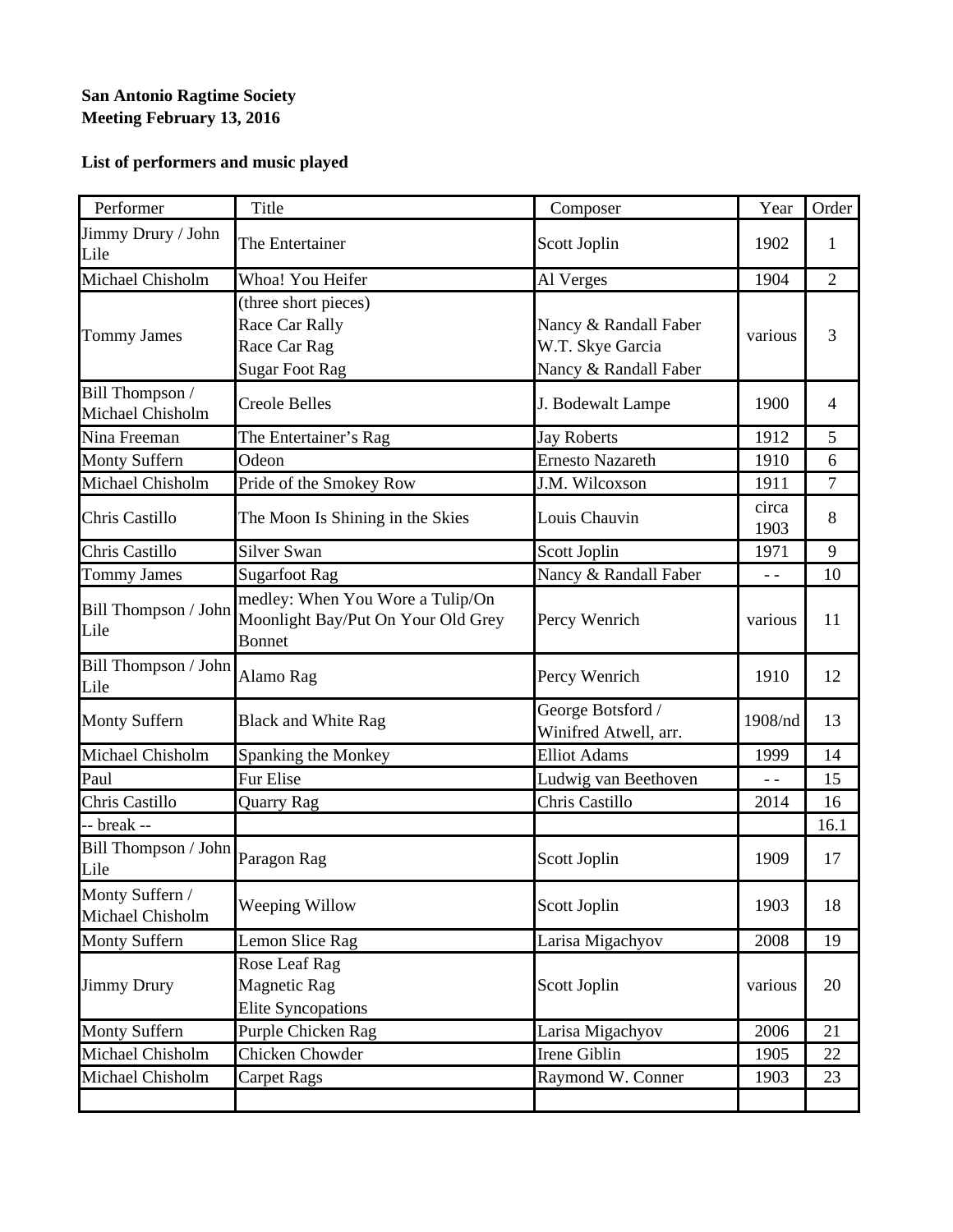#### **San Antonio Ragtime Society Meeting October 17, 2015**

| Performer                              | Title                         | Composer               | Year  | Order          |
|----------------------------------------|-------------------------------|------------------------|-------|----------------|
| Michael Chisholm &<br><b>Jack Love</b> | Panama                        | W.H. Tyers             | 1911  | $\mathbf{1}$   |
| Michael Chisholm                       | That Demon Rag                | <b>Russell Smith</b>   | 1912  | $\overline{2}$ |
| Christopher Castillo                   | <b>Quarry Rag</b>             | Christopher Castillo   | 2015  | 3              |
| Daniel                                 | The Entertainer               | Scott Joplin           | 1902  | $\overline{4}$ |
| Daniel                                 | Take the "A" Train            | <b>Billy Strayhorn</b> | 1939  | 5              |
| Michael Chisholm                       | <b>Texas Fox Trot</b>         | David Guion            | 1917  | 6              |
| Mark Camann                            | Santa Fe Railway March        | David Guion            | unpub | $\tau$         |
| <b>Bill Thompson</b>                   | Train to Sedalia              | <b>Brett Youens</b>    | 2010  | 8              |
| Michael Chisholm &<br><b>Jack Love</b> | Hummer Rag                    | J. Rollie Bibb         | 1916  | 9              |
| Mark Camann                            | <b>Guion's Mister Showoff</b> | David Guion            | unpub | 10             |
| Mark Camann                            | <b>Guion's Winner</b>         | David Guion            | unpub | 11             |
| (break)                                |                               |                        |       | 11.1           |
| Michael Chisholm                       | Spanking the Monkey           | <b>Elliott Adam</b>    | 1999  | 12             |
| <b>Jack Love</b>                       | <b>Cloud Kisser</b>           | <b>Raymond Birch</b>   | 1911  | 13             |
| <b>Bill Thompson</b>                   | Missouri Pacific Rag          | <b>Bill Thompson</b>   | 2010  | 14             |
| Mark Camann                            | Little Prelude                | David Guion            | unpub | 15             |
| Mark Camann                            | <b>Another Little Prelude</b> | David Guion            | unpub | 16             |
| Christopher Castillo                   | The Candy Girl                | <b>Thomas White</b>    | 1905  | 17             |
| Mark Camann                            | Turkey in the Straw           | David Guion (arr.)     | 1919  | 18             |
| <b>Jack Love</b>                       | Solace                        | Scott Joplin           | 1909  | 19             |
| Michael Chisholm &<br><b>Jack Love</b> | Georgia Grind                 | Ford T. Dabney         | 1915  | 20             |
| Michael Chisholm &<br>John Lile        | Hap Li'l Mose                 | T.A. Duggan            | 1903  | 21             |
| Michael Chisholm                       | Sycamore Saplin'              | <b>Terence Bennett</b> | 1910  | 22             |
|                                        |                               |                        |       |                |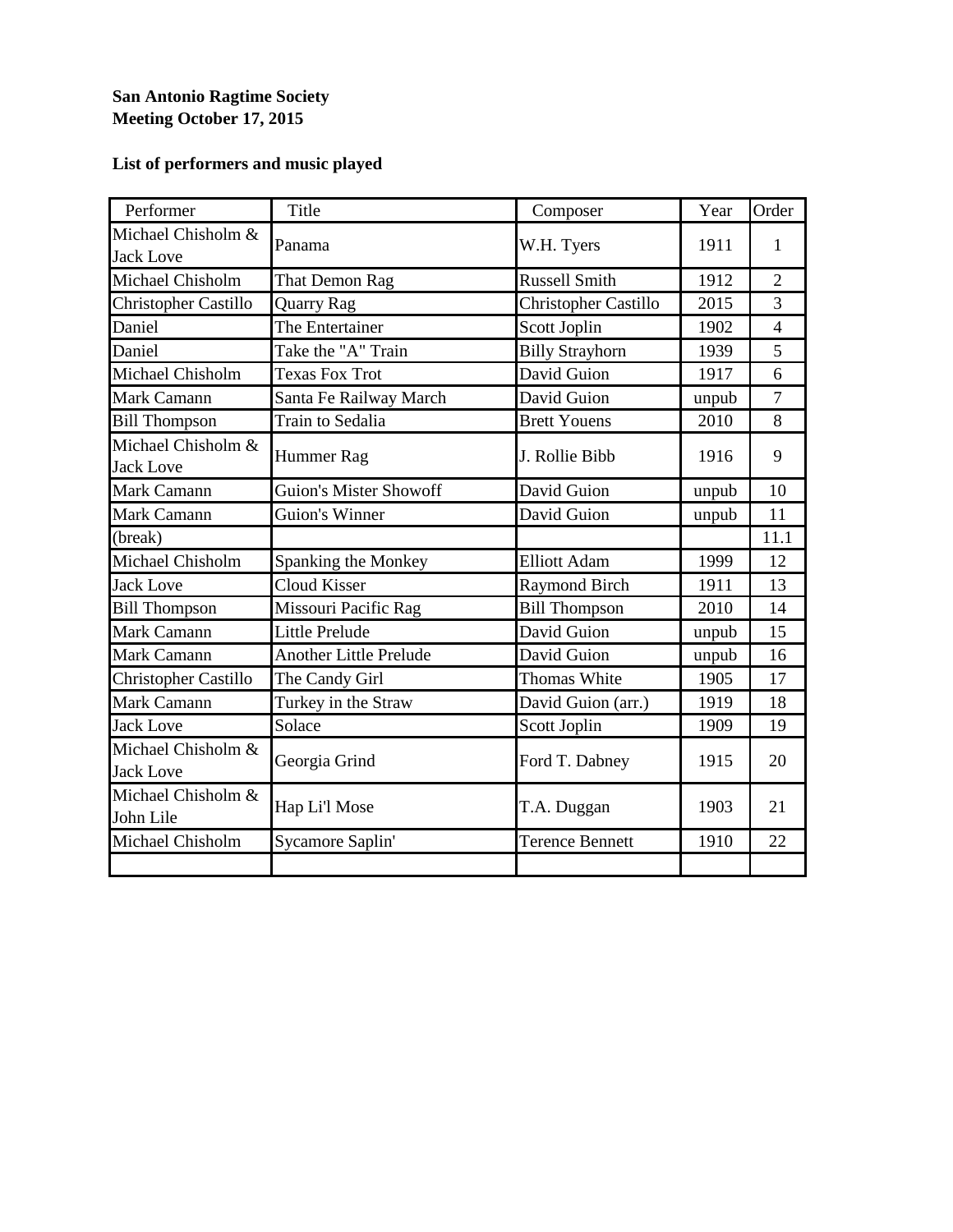### San Antonio Ragtime Society Meeting February 14, 2015

| Performer                                    | <b>Title</b>                                                          | Composer                         | Year            | 0rd             |
|----------------------------------------------|-----------------------------------------------------------------------|----------------------------------|-----------------|-----------------|
|                                              |                                                                       |                                  |                 |                 |
| Jimmy Drury /<br>John Lile                   | The Entertainer                                                       | Scott Joplin                     | 1902            | 01              |
| Monty Suffern                                | King Chanticleer                                                      | Nat D. Ayer and<br>Seymour Brown | 1911            | 02              |
| Monty Suffern                                | Gladiolus Rag                                                         | Scott Joplin                     | 1907            | 03              |
| <b>Bill Thompson</b>                         | Tribute to Joplin<br>(medley Maple Leaf, Palm Leaf,<br>Chrysanthemum) | <b>Max Morath</b>                | $ -$            | 04              |
| <b>Chris Castillo</b>                        | <b>Jelly Beans</b>                                                    | Christopher Castillo             | 2014            | 05              |
| <b>Chris Castillo</b>                        | Ragtime Bobolink                                                      | Joseph Lamb                      | 1960            | 06              |
| John Lile/<br>Cathy Kernodle/<br>Vicki McRae | Easy Winners (trio)                                                   | Scott Joplin<br>arr. Denes Agay  | 1901/<br>1975   | 07              |
| <b>Brooks Christensen</b>                    | Rose Bud (partial)                                                    | Tom Shea                         | circa<br>1970's | 08              |
| <b>Brooks Christensen</b>                    | Spanish Autumn                                                        | <b>Brian Holland</b>             | 2013            | 09              |
| -- break --                                  |                                                                       |                                  |                 |                 |
| Brooks Christensen /<br>Monty Suffern        | Lourdes Joy                                                           | <b>Ezequiel Palleja</b>          | 1998            | 10              |
| <b>Bill Thompson</b>                         | <b>Blossom Rag</b>                                                    | Dale Hadley                      | $\overline{?}$  | 11              |
| Monty Suffern                                | (partials for chord examples)<br>Down South and Cascades              | $ -$                             | $ -$            | 12              |
| Monty Suffern                                | Bohemia                                                               | Joseph Lamb                      | 1919            | 13              |
| Nina Freeman                                 | Fig Leaf Rag                                                          | Scott Joplin                     | 1908            | 14              |
| John Lile/<br>Cathy Kernodle/<br>Vicki McRae | Gladiolus Rag (trio)                                                  | Scott Joplin<br>arr. Denes Agay  | 1907/<br>1975   | 15              |
| <b>Chris Castillo</b>                        | Peacherine Rag                                                        | Scott Joplin                     | 1901            | 16              |
| Nina Freeman                                 | Russian Rag                                                           | George Cobb                      | 1918            | 17              |
| John Lile                                    | various short themes in honor of<br>Valentines Day                    |                                  | $\sim$ $\sim$   | 18              |
| John Lile                                    | <b>Grizzly Bear Rag</b>                                               | George Botsford                  | 1910            | $\overline{19}$ |
| Monty Suffern                                | Lemon Slice Rag                                                       | Larisa Migachyov                 | 2008            | 20              |
| <b>Brooks Christensen</b>                    | Pickles & Peppers                                                     | Adaline Shepherd                 | 1906            | 21              |
| Brooks Christensen /<br>Monty Suffern        | Bohemia                                                               | Joseph Lamb                      | 1919            | 22              |
| Brooks C.                                    | <b>Texas Fox Trot</b>                                                 | David Guion                      | 1917            | 23              |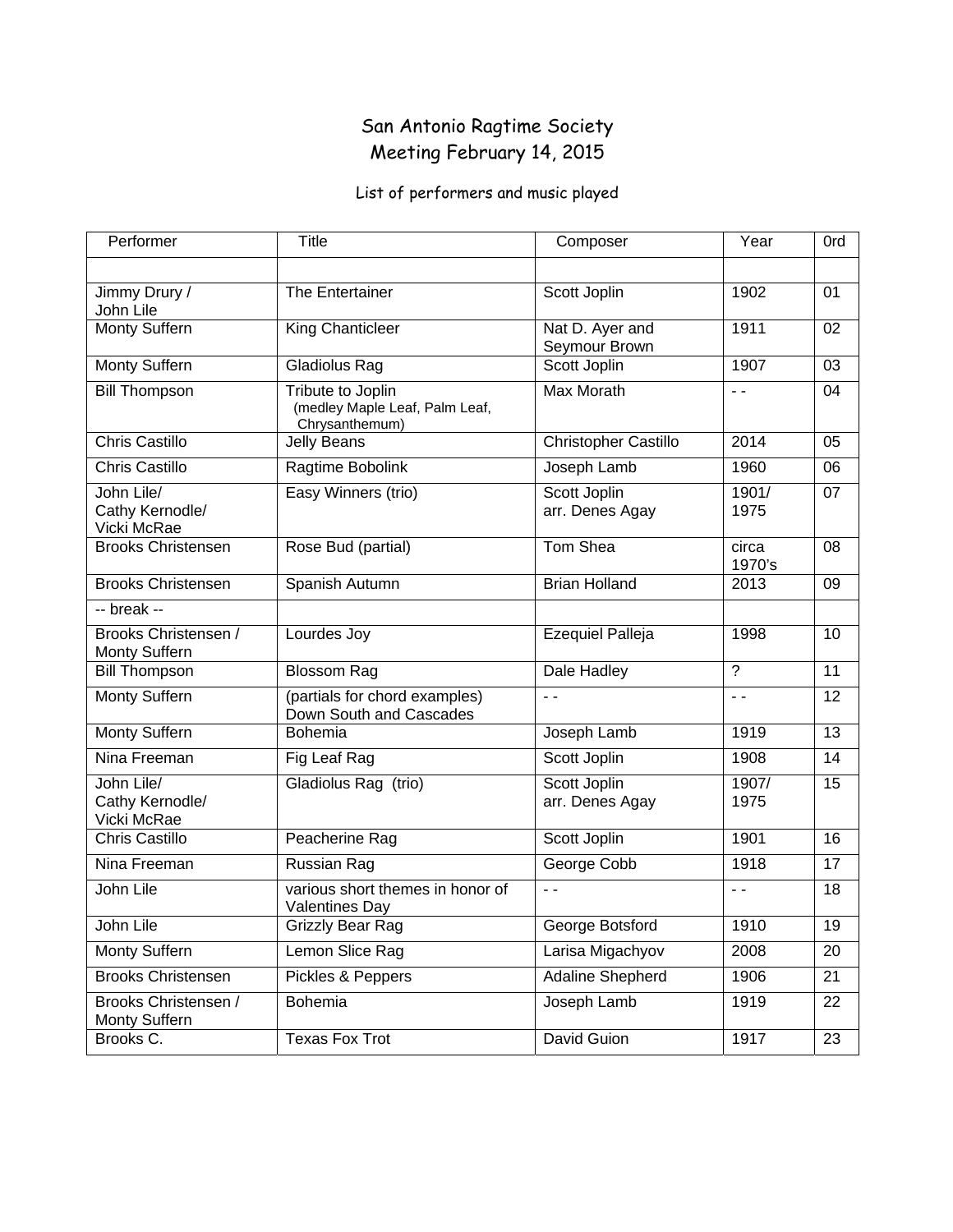### San Antonio Ragtime Society Meeting October 25, 2014

| Performer                                   | <b>Title</b>                                     | Composer                             | Year          | 0rd             |
|---------------------------------------------|--------------------------------------------------|--------------------------------------|---------------|-----------------|
|                                             |                                                  |                                      |               |                 |
| Jimmy Drury                                 | Leola                                            | Scott Joplin                         | 1905          | 01              |
| <b>Monty Suffern</b>                        | The Chrysanthemum                                | Scott Joplin                         | 1904          | 02              |
| Monty Suffern                               | <b>Bethena</b>                                   | Scott Joplin                         | 1905          | 03              |
| <b>Bill Thompson</b>                        | A Real Slow Drag<br>(from the opera Treemonisha) | Scott Joplin                         | 1907?         | 04              |
| John Lile                                   | Toccata in D minor<br>(Halloween special)        | J.S. Bach                            | $ -$          | 05              |
| John Lile                                   | <b>Elite Syncopations</b>                        | Scott Joplin                         | 1902          | 06              |
| Luis Martinez                               | The Entertainer                                  | Scott Joplin                         | 1902          | 07              |
| Luis Martinez / John Lile                   | Oh Susanna<br>(Halloween version sing-a-long)    | $\sim$ $\sim$                        | $\sim$ $\sim$ | 08              |
| Cathy Kernodle/ John<br>Lile/ Vicki McRae   | Peanuts (a nutty rag)<br>(two pianos)            | <b>Ethel Ernest</b>                  | 1911          | 09              |
| - - BREAK - -                               |                                                  |                                      |               |                 |
| Jimmy Drury                                 | Heliotrope Bouquet                               | Scott Joplin /<br>Louis Chauvin      | 1907          | 10              |
| Jimmy Drury / John Lile                     | Weeping Willow<br>(two pianos)                   | Scott Joplin                         | 1903          | 11              |
| <b>Bill Thompson</b>                        | St. Louis Rag                                    | Tom Turpin                           | 1903          | $\overline{12}$ |
| Dawn/Victoria/Janevah<br>(guests from Waco) | Annie's Song<br>(vocal)                          | John Denver                          | 1974          | 13              |
| Dawn/Victoria/Janevah                       | San Antonio Stroll<br>(vocal)                    | Peter Noah                           | 1975          | $\overline{14}$ |
| Monty Suffern                               | Waiting for the Robert E. Lee                    | Lewis Muir /<br><b>Wolfe Gilbert</b> | 1912          | 15              |
| Monty Suffern                               | Fig Leaf Rag                                     | Scott Joplin                         | 1908          | 16              |
| Cathy Kernodle/ John<br>Lile/ Vicki McRae   | <b>Original Rags</b><br>(two pianos)             | Scott Joplin                         | 1899          | $\overline{17}$ |
| Jimmy Drury / John Lile                     | The Entertainer<br>(two pianos)                  | Scott Joplin                         | 1902          | 18              |
|                                             |                                                  |                                      |               |                 |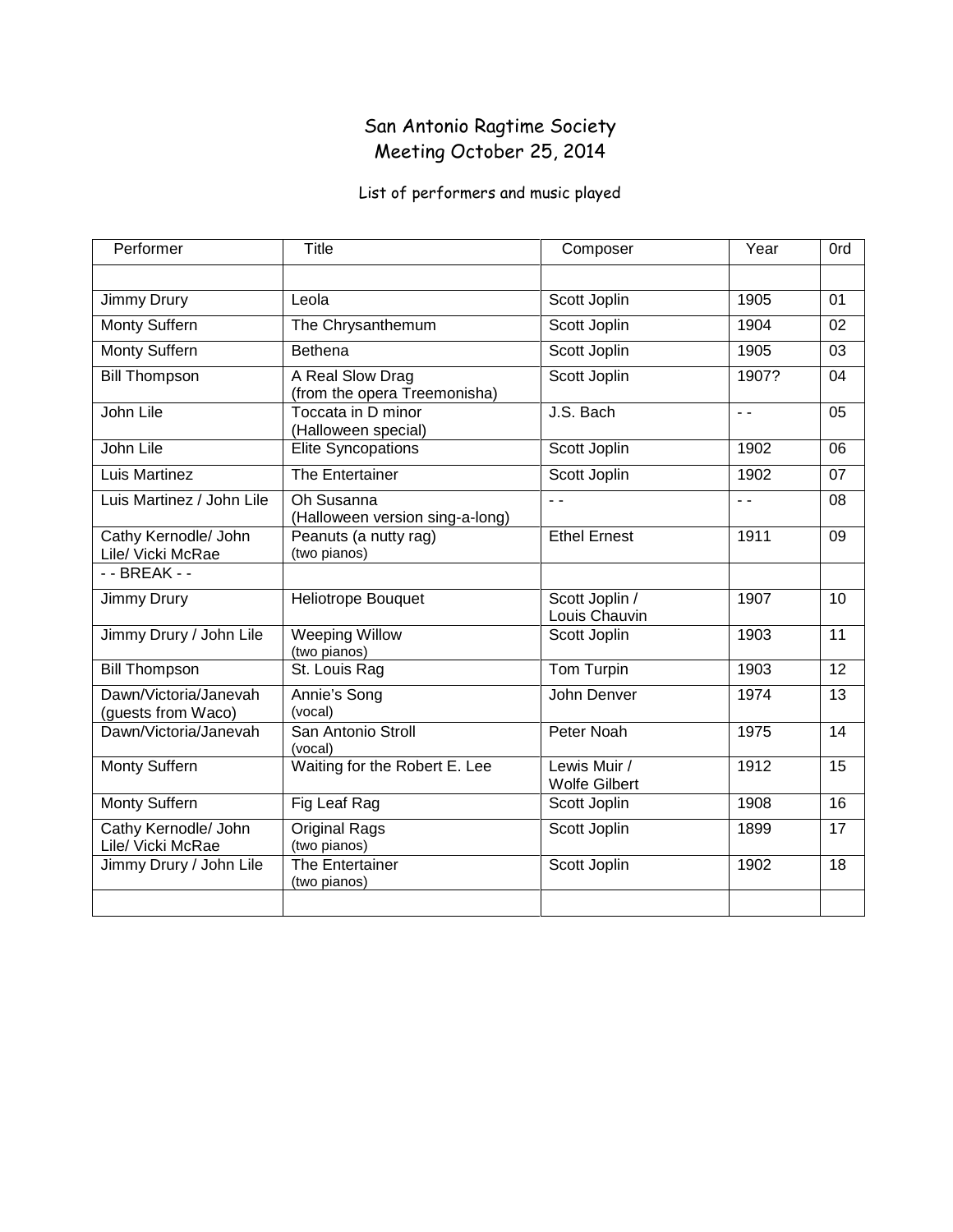### San Antonio Ragtime Society Meeting August 30, 2014

| Performer                                 | <b>Title</b>                                            | Composer                                           | Year                 | Perf<br>Ord     |
|-------------------------------------------|---------------------------------------------------------|----------------------------------------------------|----------------------|-----------------|
|                                           |                                                         |                                                    |                      |                 |
| <b>Chris Castillo</b>                     | Bink's Waltz plus others;<br>pre-meeting warm-up        | Scott Joplin                                       | 1905                 | 01              |
| Luis Martinez                             | <b>Bethena</b>                                          | Scott Joplin                                       | 1905                 | $\overline{02}$ |
| Jimmy Drury/John Lile                     | Weeping Willow (2 pianos)                               | Scott Joplin                                       | 1903                 | 03              |
| <b>Chris Castillo</b>                     | Peanuts - A Nutty Rag                                   | <b>Ethel Earnist</b>                               | 1911                 | 04              |
| Cathy Kernodle/ John<br>Lile/ Vicki McRae | Sunburst Rag (2 pianos)                                 | James Scott;<br>arr. D. Agay/John Lile             | 1909                 | 05              |
| Jimmy Drury                               | Palm Leaf Rag                                           | Scott Joplin                                       | 1903                 | 06              |
| Jimmy Drury                               | Rose Leaf Rag                                           | Scott Joplin                                       | 1907                 | $\overline{07}$ |
| John Lile                                 | Doxology, The;<br>w/innovative introduction             | - - -                                              | $\sim$ $\sim$        | 08              |
| John Lile                                 | Time For Us, A<br>(love theme from Romeo and<br>Juliet) | Nino Rota/Henry Mancini<br>arr. John L.            | 1969/<br>2014        | $\overline{09}$ |
| John Lile                                 | Cascades, The - A Rag                                   | Scott Joplin                                       | 1904                 | 10              |
| <b>Chris Castillo</b>                     | Favorite, The                                           | Scott Joplin                                       | 1904                 | $\overline{11}$ |
| - - BREAK - -                             |                                                         |                                                    |                      |                 |
| Marty S.                                  | Cottontail plus others;<br>(during break)               | Joseph Lamb                                        | 1964<br>(posthumous) | 12              |
| <b>Luis Martinez</b>                      | Solace (partial)                                        | Scott Joplin                                       | 1909                 | $\overline{13}$ |
| Marlin                                    | Original Jelly Roll Blues, The                          | Jelly Roll Morton<br>(Ferdinand Joseph<br>LaMothe) | 1905?/<br>© 1915     | 14              |
| John Lile                                 | Corrate<br>(from: Notebook for Betty Sue<br>Bach)       | PDQ Bach<br>(Peter Schickele)                      | 1973                 | 15              |
| John Lile                                 | Strenuous Life, The                                     | Scott Joplin                                       | 1902                 | 16              |
| Jimmy Drury/John Lile                     | Entertainer, The (2 pianos)                             | Scott Joplin                                       | 1902                 | $\overline{17}$ |
| Gil T.                                    | Lourdes Joys                                            | <b>Ezequiel Palleja</b>                            | 1998                 | 18              |
| Jimmy Drury/John Lile                     | Something Doing (2 pianos)                              | Scott Joplin/Scott Hayden                          | 1903                 | 19              |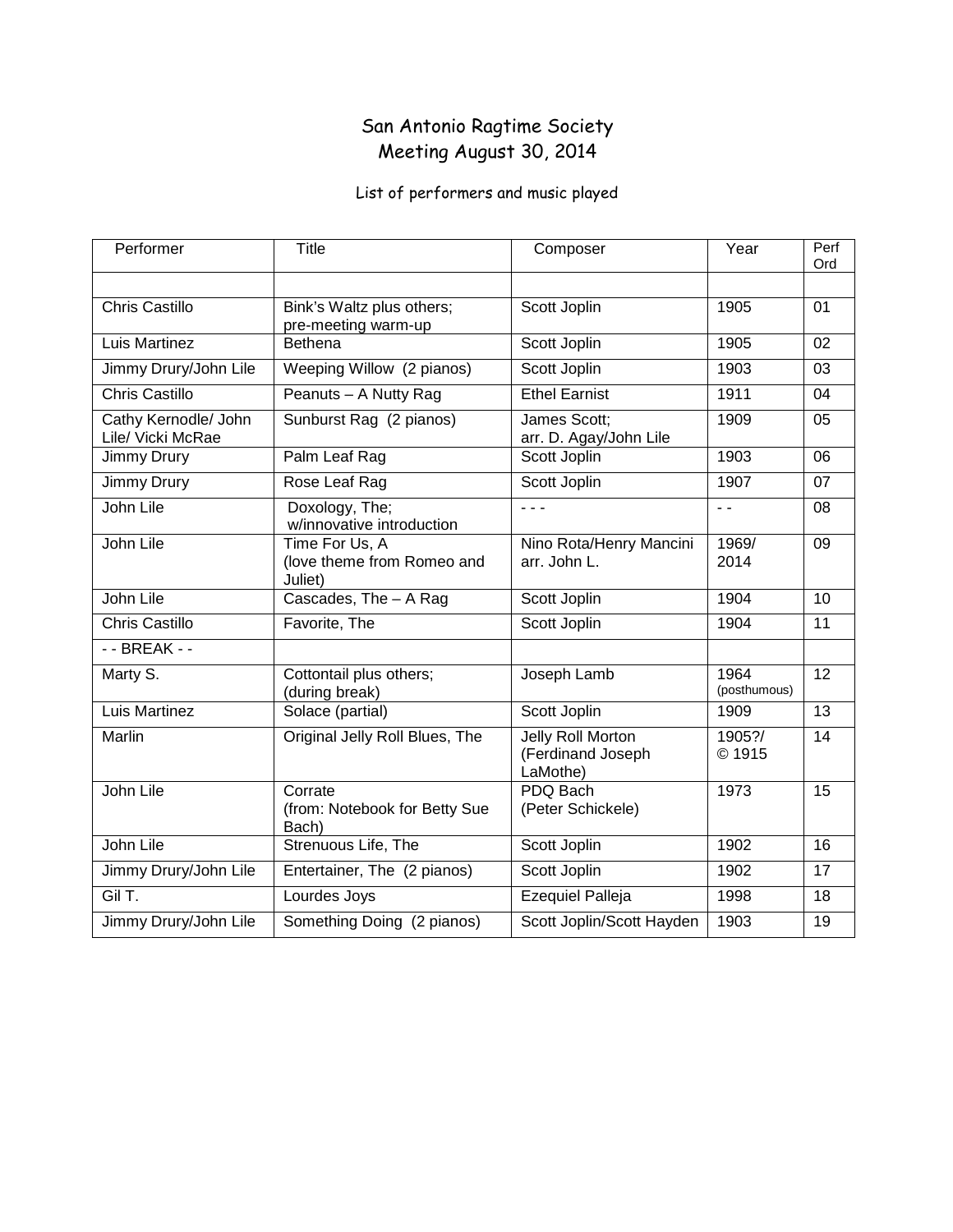### San Antonio Ragtime Society Meeting July 12, 2014

| Performer                                 | Title                                                             | Composer                                  | Year              | 0rd             |
|-------------------------------------------|-------------------------------------------------------------------|-------------------------------------------|-------------------|-----------------|
|                                           |                                                                   |                                           |                   |                 |
| Monty Suffern                             | Grieg's Piano Concerto<br>(ragtime arrangement)                   | <b>Edward Grieg-m</b><br>- arr.           | $\sim$ $\sim$     | 01              |
| <b>Monty Suffern</b>                      | <b>Stars and Stripes</b>                                          | <b>John Philip Sousa</b>                  | $\sim$ $\sim$     | 02              |
| Luis Martinez                             | The Old Fun City<br>(from: Butch Cassidy and the<br>Sundance Kid) | <b>Burt Bacharach</b>                     | 1969              | 03              |
| John Lile                                 | American Jubilee                                                  | <b>Edward Claypoole</b>                   | 1916              | 04              |
| Nina Freeman                              | Russian Rag                                                       | George Cobb                               | 1918              | 05              |
| <b>Mark Camann</b>                        | Johan Sebastian Rag                                               | Mark Camann                               | 2014              | 06              |
| Cathy Kernodle/ John<br>Lile/ Vicki McRae | <b>Ben Hur Chariot Race</b>                                       | E.T. Paull                                | 1898              | 07              |
| Jimmy Drury / John<br>Lile                | The Sting (The Entertainer)                                       | Scott Joplin                              | 1973<br>(1902)    | 08              |
| Nina Freeman                              | Maple Leaf Rag                                                    | Scott Joplin                              | 1899              | 09              |
| Mark Camann                               | You Tell 'Em Ivories                                              | Zez Confrey                               | 1921              | 10              |
| Monty Suffern                             | Lamb Chop Rag                                                     | Larisa Migachyov                          | circa<br>2010?    | 11              |
| Jimmy Drury / Marty<br>S.                 | Pine Apple Rag                                                    | Scott Joplin                              | 1908              | $\overline{12}$ |
| <b>Monty Suffern</b>                      | Mississippi Rag                                                   | Krell                                     | 1897              | 13              |
| Monty Suffern                             | Bohemia                                                           | Joseph Lamb                               | 1919              | 14              |
| Jimmy Drury / Monty<br>Suffern            | <b>Weeping Willow</b>                                             | Scott Joplin                              | 1903              | 15              |
| <b>Monty Suffern</b>                      | Roberto Clemente                                                  | <b>David Thomas Roberts</b>               | 1972              | 16              |
| <b>Monty Suffern</b>                      | The Doxology<br>(Australian version)                              | $\sim$ $\sim$                             | $\sim$ $\sim$     | 17              |
| <b>Monty Suffern</b>                      | The Holy City                                                     | <b>Stephen Adams</b><br>arr. Harold Perry | 1892<br>arr. 1954 | $\overline{18}$ |
| Nina Freeman                              | Russian Rag (reprise)                                             | George Cobb                               | 1918              | 19              |
| Luis Martinez                             | Polly Wolly Doodle/O<br>Susanna/?? medley                         | traditional                               | $\sim$ $\sim$     | $\overline{20}$ |
| Jimmy Drury                               | Magnetic Rag                                                      | Scott Joplin                              | 1914              | 21              |
| Monty Suffern                             | Stars and Stripes (reprise)                                       | John Philip Sousa                         | $\sim$ $\sim$     | 22              |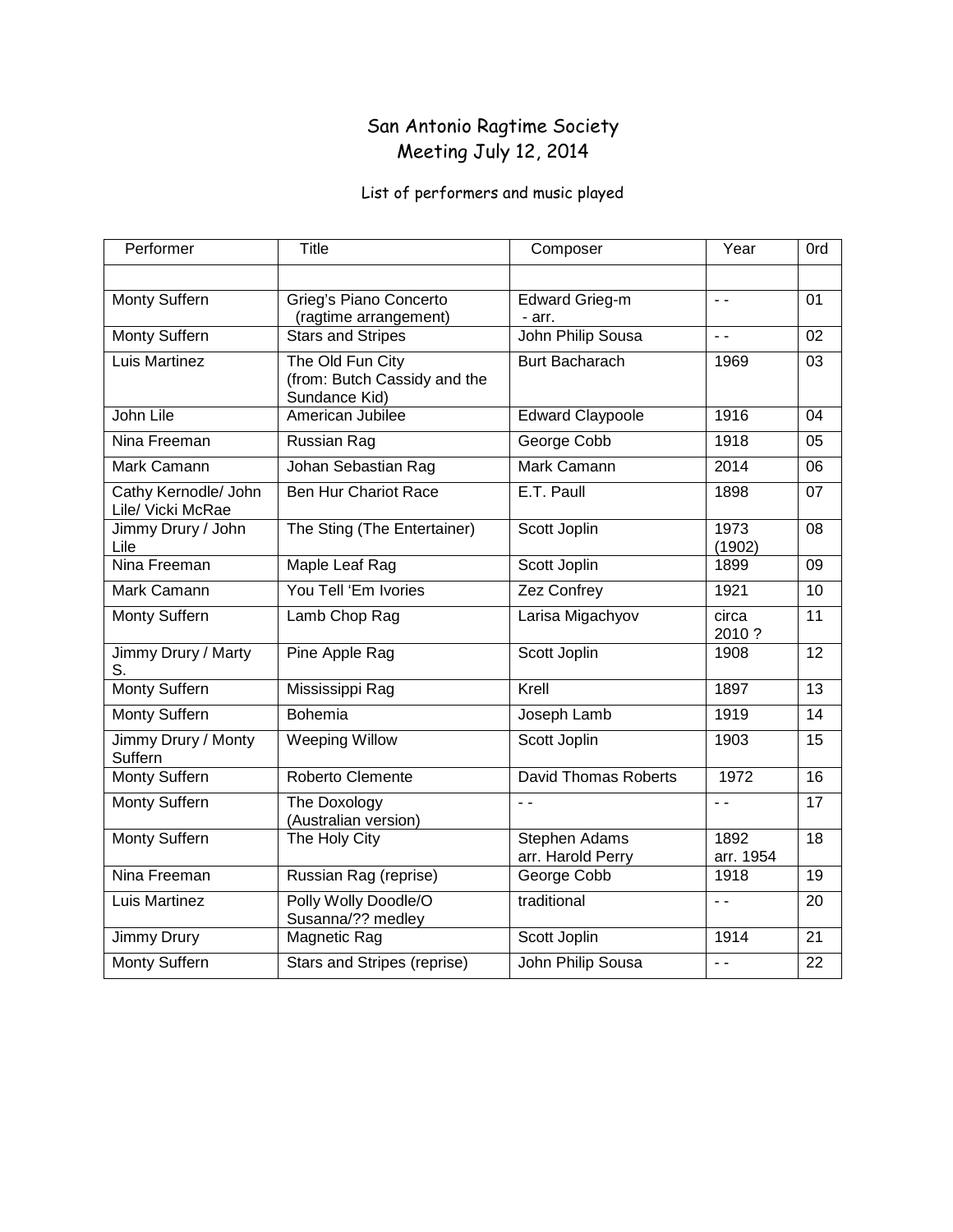### San Antonio Ragtime Society Meeting April 19, 2014

| Performer                                 | Title                       | Composer                          | Year        | 0rd |
|-------------------------------------------|-----------------------------|-----------------------------------|-------------|-----|
|                                           |                             |                                   |             |     |
| Alex R.                                   | Pine Apple Rag              | Scott Joplin                      | 1908        | 01  |
| Luis Martinez                             | <b>Bethena</b>              | Scott Joplin                      | 1905        | 02  |
| Mark Camann                               | At A Georgia Camp Meeting   | <b>Kerry Mills</b>                | 1897        | 03  |
| Chris Pearce                              | Solace                      | Scott Joplin                      | 1909        | 04  |
| <b>Bill Thompson</b>                      | Alamo Rag (song)            | Percy Wenrich-m<br>Ben Deely-w    | 1910        | 05  |
| Chen W.                                   | Misty (arrangement)         | <b>Errol Garner</b>               | 1954        | 06  |
| Cathy Kernodle/ John<br>Lile/ Vicki McRae | Gladiolus Rag               | Scott Joplin /<br>arr. Denes Agay | $1907/ - -$ | 07  |
| Chris Pearce                              | Patricia Rag                | Joseph Lamb                       | 1916        | 08  |
| Mark Camann                               | Home On the Range           | David Guion                       | 1930        | 09  |
| <b>Bill Thompson</b>                      | <b>Billiken Rag</b>         | E.J. Stark                        | 1913        | 10  |
| Chen W.                                   | Autumn Leaves (arrangement) | Joseph Kosma                      | 1946        | 11  |
| Chris Pearce/ John<br>Lile                | <b>Weeping Willow</b>       | Scott Joplin                      | 1903        | 12  |
| Luis Martinez                             | The Entertainer             | Scott Joplin                      | 1902        | 13  |
| John Lile                                 | Rockin' the Country         | - -                               | - -         | 14  |
| Mark Camann                               | Johann Sebastian Rag        | Mark Camann                       | 2014        | 15  |
| Chris Pearce                              | Bink's Waltz                | Scott Joplin                      | 1905        | 16  |
| <b>Chris Pearce</b>                       | <b>Pleasant Moments</b>     | Scott Joplin                      | 1909        | 17  |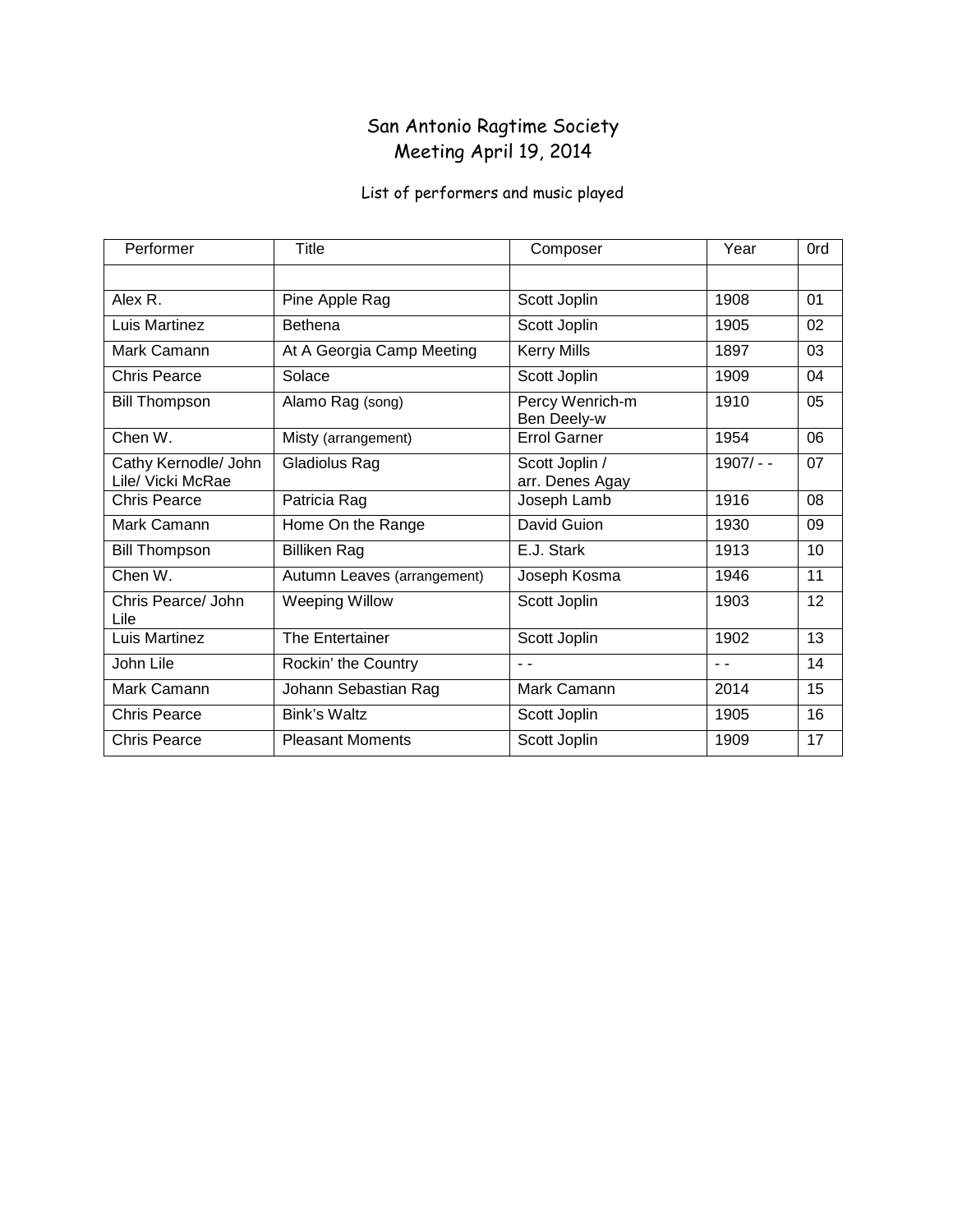### San Antonio Ragtime Society Meeting February 15, 2014

| Performer                                    | <b>Title</b>                                                      | Composer                                                   | Year          | Ord |
|----------------------------------------------|-------------------------------------------------------------------|------------------------------------------------------------|---------------|-----|
| <b>Chris Pearce</b>                          | Heliotrope Bouquet                                                | Scott Joplin and<br>Louis Chavin                           | 1907          | 01  |
| Chen W.                                      | Maple Leaf Rag                                                    | Scott Joplin                                               | 1899          | 02  |
| <b>Mark Morton</b>                           | <b>Bink's Waltz</b>                                               | Scott Joplin                                               | 1905          | 03  |
| <b>Mark Morton</b>                           | Sugar Cane                                                        | Scott Joplin                                               | 1908          | 04  |
| <b>Bill Thompson</b>                         | Euphonic Sounds                                                   | Scott Joplin                                               | 1909          | 05  |
| <b>Brooks Christensen</b>                    | Pickles & Peppers                                                 | <b>Adelaide Shepherd</b>                                   | 1906          | 06  |
| John Lile                                    | There's A Place For Us (arr)                                      | Leonard Bernstein-m<br>Stephen Sondheim-w                  | 1956          | 07  |
| Mark Camann                                  | Johann Sebastian Rag<br>(new rag-premiere!)                       | Mark Camann                                                | 2014          | 08  |
| Solon P                                      | Hello Dolly/Let Me Call You<br>Sweetheart                         | various                                                    | $\sim$ $\sim$ | 09  |
| Cathy Kernodle/<br>John Lile/ Vicki<br>McRae | Champagne Rag                                                     | Joseph Lamb<br>arr. Denes Agay                             | 1910/--       | 10  |
| Monty Suffern                                | (new rag composition)                                             | Monty Suffern                                              | 2014          | 11  |
| <b>Chris Pearce</b>                          | <b>Pleasant Moments</b>                                           | Scott Joplin                                               | 1909          | 12  |
| John Lile/ Vicki<br>McRae                    | <b>Blue Moon</b>                                                  | Richard Rodgers-m<br>Lorenz Hart-w<br>arr. J. Louis Merkur | 1935/1950     | 13  |
| Joshua R.                                    | San Antonio Rose (arr)                                            | Bob Wills/arr                                              | 1940          | 14  |
| - - BREAK - -                                |                                                                   |                                                            |               |     |
| Luis Martinez                                | medley of various tunes<br>(during break)                         | $\overline{a}$                                             | $\sim$ $\sim$ | 15  |
| <b>Monty Suffern</b>                         | Lourdes Joys                                                      | <b>Ezequiel Palleja</b>                                    | 1998          | 16  |
| <b>Chris Pearce</b>                          | Rose Leaf Rag                                                     | Scott Joplin                                               | 1907          | 17  |
| <b>Chris Pearce</b>                          | Last Rag                                                          | <b>William Bolcom</b>                                      | 1974          | 18  |
| <b>Brooks Christensen</b>                    | Rose Bud Rag                                                      | Tom Shea                                                   | circa 1964    | 19  |
| <b>Bill Thompson</b>                         | Paragon Rag                                                       | Scott Joplin                                               | 1909          | 20  |
| Monty Suffern                                | medley (Everybody Loves My<br>Baby/You're Nobody's<br>Sweetheart) | various                                                    | $\sim$ $\sim$ | 21  |
| Monty Suffern                                | Ethiopia Rag                                                      | Joseph F. Lamb                                             | 1909          | 22  |
| Joshua R.                                    | Honeysuckle Rose (improv)                                         | <b>Fats Waller</b>                                         | 1928          | 23  |
| Luis Martinez                                | Rosalee's Waltz (A Barber's<br>Dance)                             | Luis Martinez                                              | 2013          | 24  |
| <b>Chris Pearce</b>                          | <b>Bird Brain Rag</b>                                             | Joseph Lamb                                                | 1959          | 25  |
| Monty Suffern                                | Champagne Rag                                                     | Joseph Lamb                                                | 1910          | 26  |
| <b>Brooks Christensen</b>                    | One For Amelia (?)                                                | Joseph Lamb                                                | $\sim$ $\sim$ | 27  |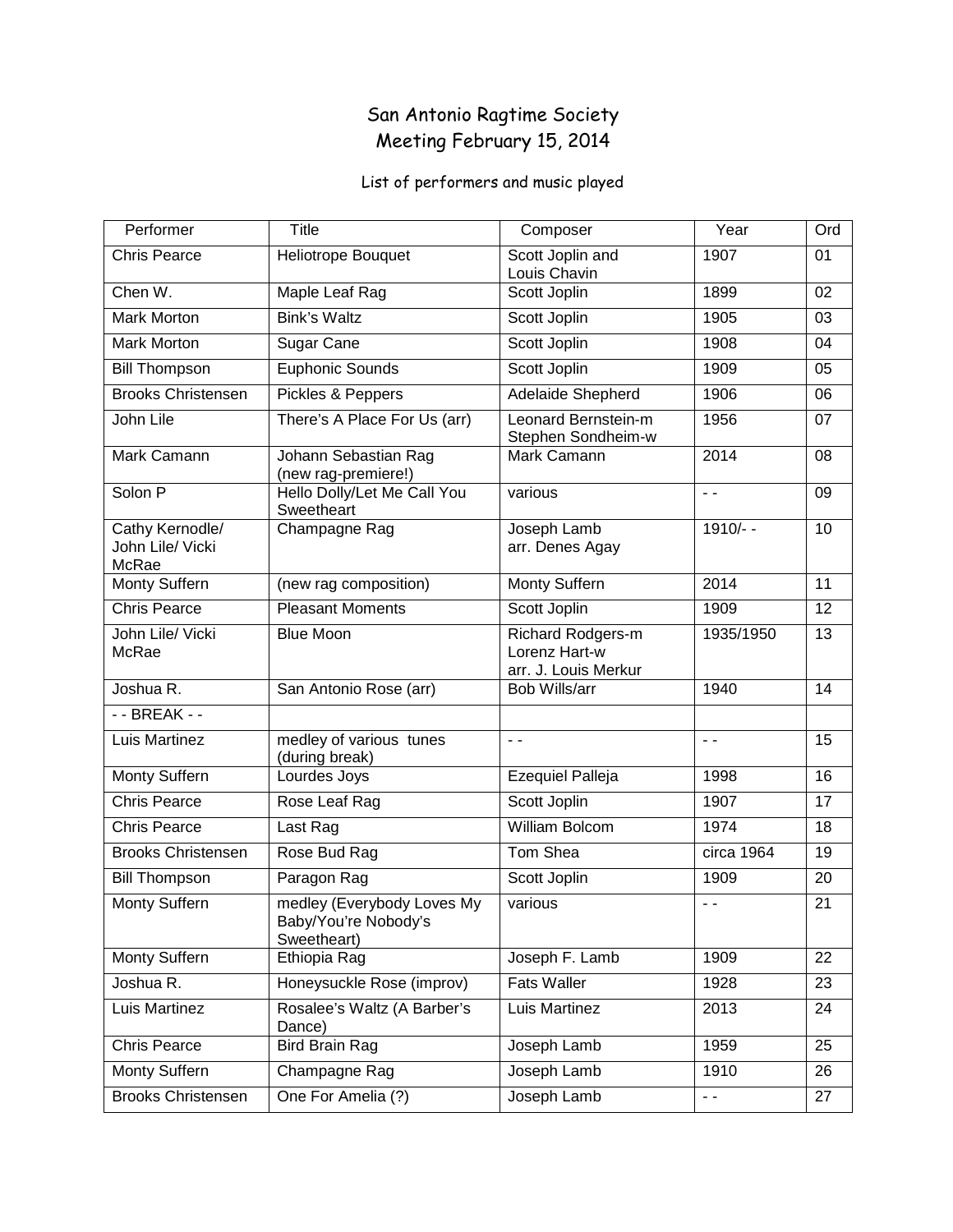# Play list for October 19, 2013

| <b>Bill Thompson</b>                                                                                                 | <b>Plaintive Rag</b>              | 2002                     | Dale Hadley                          |
|----------------------------------------------------------------------------------------------------------------------|-----------------------------------|--------------------------|--------------------------------------|
| Chloe Castillo<br>(student)                                                                                          | Downright Happy Rag               | 1993                     | Martha Mier                          |
| Mark Camann                                                                                                          | Sheep and Goat Walkin' to Pasture | 1926                     | David Guion                          |
| Chloe Canales /<br>Madelyn Walker<br>(students - duet)                                                               | Maple Leaf Rag                    | 1899 /<br>$ -$           | Scott Joplin /<br>$arr. - -$         |
| Chloe Canales /<br>Madelyn Walker<br>(students - duet)                                                               | The Entertainer                   | 1902/<br>$ -$            | Scott Joplin /<br>$arr. - -$         |
| Luis Martinez                                                                                                        | Rosalee's Waltz (Barber's Dance)  | ~2013                    | Luis Martinez                        |
| Chloe Castillo                                                                                                       | Dixieland Combo                   |                          |                                      |
| John Lile                                                                                                            | <b>Rustic Dance</b>               | 1935?                    | C. R. Howell                         |
| Chloe Canales /<br>Madelyn Walker<br>(students - duet)                                                               | Maple Leaf (repeat)               | 1899 /<br>$\overline{a}$ | Scott Joplin /<br>$arr. - -$         |
| <b>Bill Thompson</b>                                                                                                 | The Favorite                      | 1904                     | Scott Joplin                         |
| -- Break --                                                                                                          | - (continued below) -             |                          |                                      |
| Jimmy Drury                                                                                                          | <b>Weeping Willow</b>             | 1903                     | Scott Joplin                         |
| Saxophone quartet:<br>Joseph Trevino (alto),<br>John Pesina (alto),<br>Ryan Eurfurth (bass),<br>Jesse Howton (tenor) | The Entertainer                   | 1902 /<br>- -            | Scott Joplin /<br>$arr. - -$         |
| John Lile                                                                                                            | <b>String of Pearls</b>           | 1942                     | m - Jerry Gray<br>w - Eddie De Lange |
| John Lile                                                                                                            | Hazel's Boogie                    | 1943                     | <b>Hazel Scott</b>                   |
| <b>Bill Thompson</b>                                                                                                 | Purple Martin Rag                 | 2013                     | <b>Bill Thompson</b>                 |
| John Lile                                                                                                            | The Strenuous Life                | 1902                     | Scott Joplin                         |
| Jimmy Drury                                                                                                          | Leola                             | 1905                     | Scott Joplin                         |
| <b>Jimmy Drury</b>                                                                                                   | Magnetic Rag                      | 1914                     | Scott Joplin                         |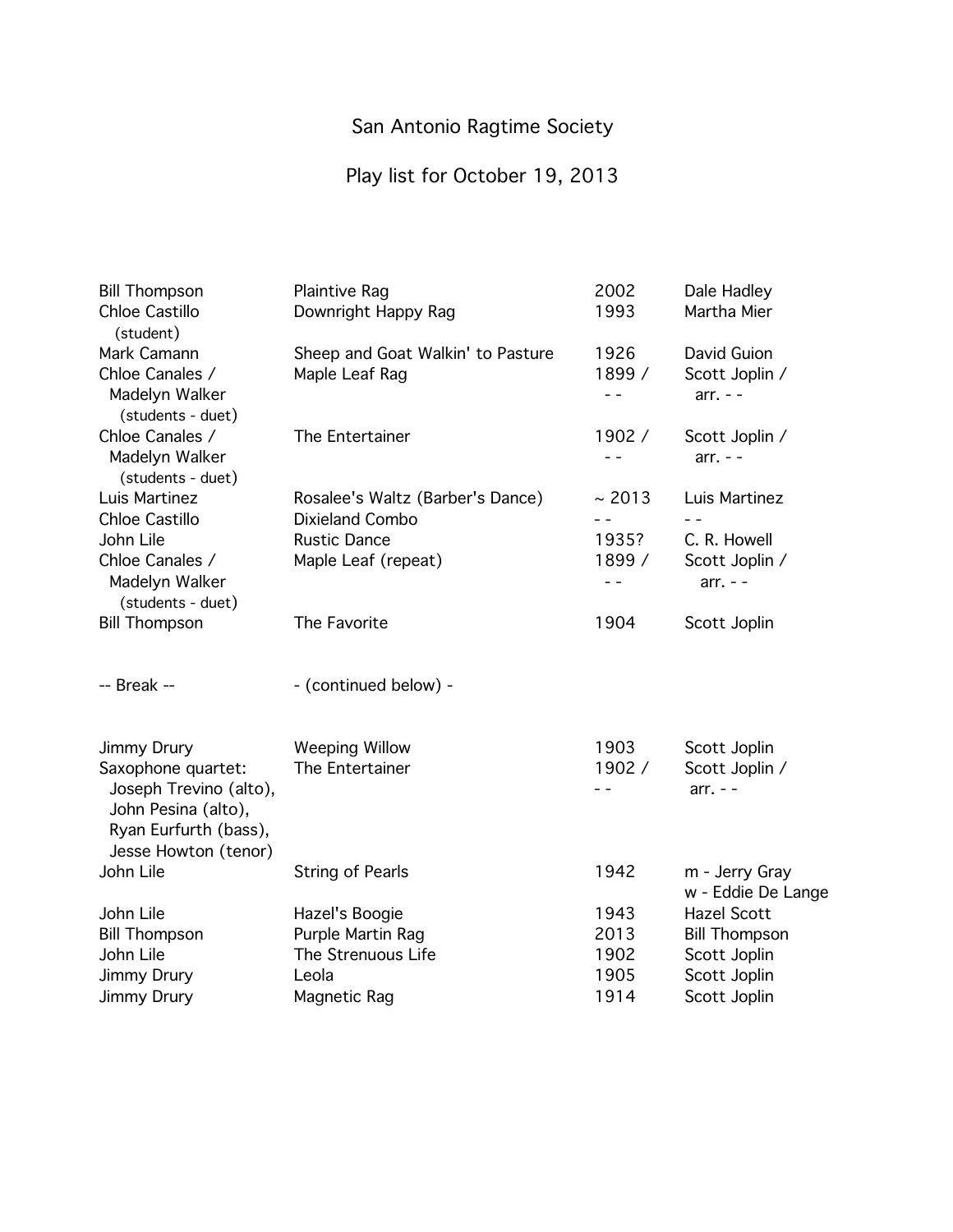### Play list for August 31, 2013

| -- Pre-meeting warmup --           |                                                                        |                |                                                 |
|------------------------------------|------------------------------------------------------------------------|----------------|-------------------------------------------------|
| <b>Ethan Telfer</b>                | Swipesy -- Cakewalk                                                    | 1900           | Scott Joplin /<br><b>Arthur Marshall</b>        |
| -- Meeting --                      |                                                                        |                |                                                 |
| <b>Bill Thompson</b>               | Silver Swan<br>(transcribed from a piano roll<br>by Richard Zimmerman) | 1971           | Scott Joplin                                    |
| Monty Suffern                      | <b>Belle of Louisville</b>                                             | 1991           | Frank French                                    |
| <b>Ethan Telfer</b>                | Swipesy -- Cakewalk                                                    | 1900           | Scott Joplin /<br><b>Arthur Marshall</b>        |
| Emilio Valedez<br>(student)        | Solace/Blue Bayou                                                      | 1909 /<br>1963 | Scott Joplin /<br>Roy Orbison and<br>Joe Melson |
| <b>Sharon Hudkins</b><br>(teacher) | <b>Bink's Waltz</b>                                                    | 1905           | Scott Joplin                                    |
| <b>Brooks Christensen</b>          | Maple Leaf Rag                                                         | 1899           | Scott Joplin                                    |
| Solon Pautz                        | "name that tune"<br>Lorraine, ??, I'll Take Manhattan                  | var.           | various                                         |
| John Lile                          | Old Piano Roll Blues                                                   | 1950           | Cy Coben                                        |
| Rhoda Auerbach                     | Chatterbox Raq                                                         | 1910           | George Botsford                                 |
| <b>Byron Elliott</b>               | Kinda Careless<br>(no. 2, from African Suite)                          | 1924           | Zez Confrey                                     |
| <b>Byron Elliott</b>               | Brown Derby No. 2                                                      | 1988           | Joseph Lamb                                     |
| <b>Ethan Telfer</b>                | Maple Leaf Rag                                                         | 1899           | Scott Joplin                                    |
| John L. / Vicki M.                 | Stormy Weather                                                         | 1933 /         | Harold Arlen and                                |
| (duo - 2 pianos)                   |                                                                        | 1945           | Ted Koehler /<br>arr. - J. Louis Merkur         |
| Monty Suffern                      | Rose Leaf Rag                                                          | 1907           | Scott Joplin                                    |
| <b>Bill Thompson</b>               | Sweetpea Serenade<br>(A Ragtime Lullaby)                               | 2006           | Dale Hadley                                     |
| <b>Byron Elliott</b>               | Dizzy Fingers                                                          | 1923           | Zez Confrey                                     |
| Solon Pautz                        | "name that tune"<br>??, As Time Goes By                                | var.           | various                                         |
| <b>Brooks Christensen</b>          | Lion Tamer Rag                                                         | 1913           | Mark Janza                                      |
| -- Break --                        | - (continued on next page) -                                           |                |                                                 |

- Break --- playlist continued on next page -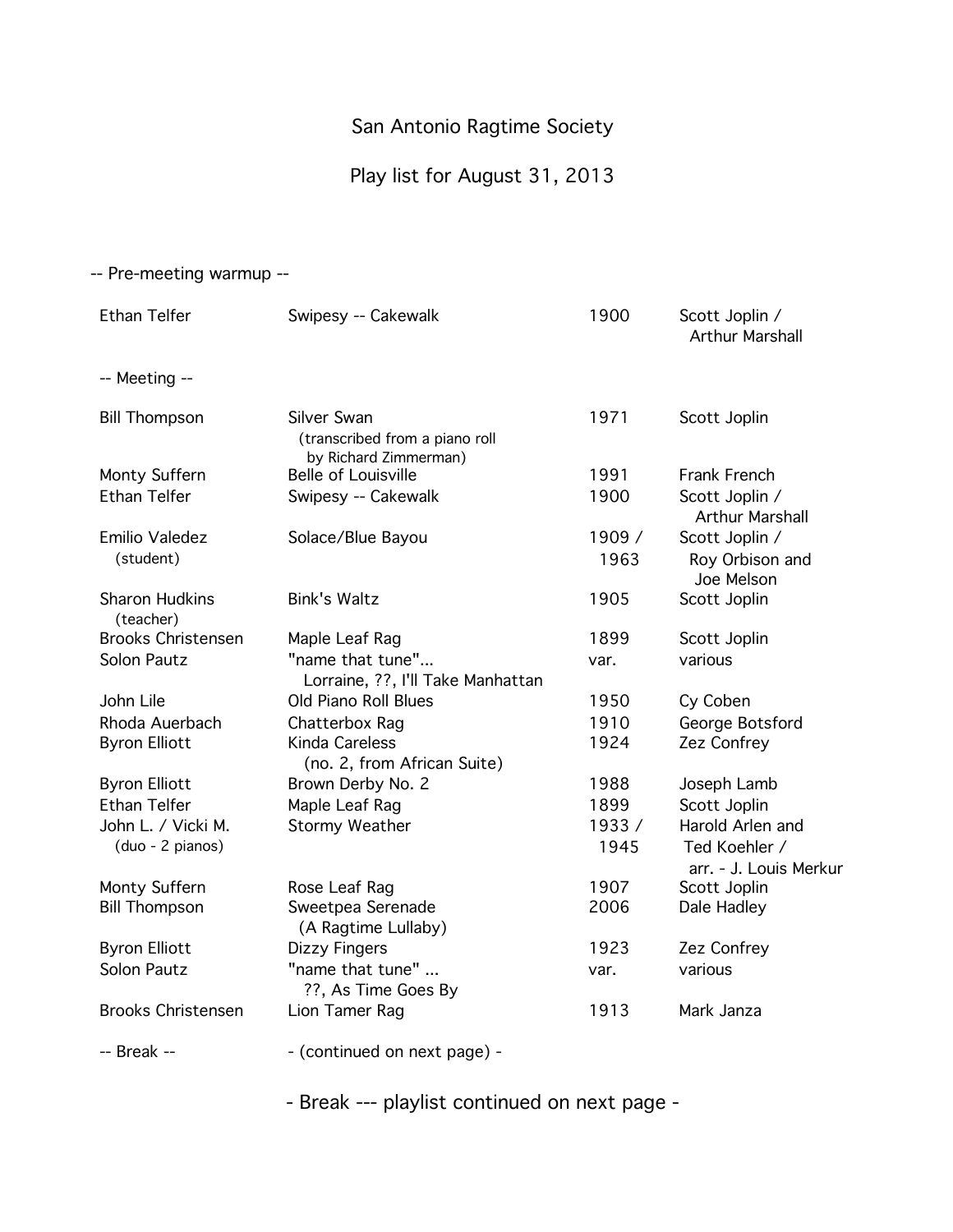# San Antonio Ragtime Society - August 31, 2013

# - (continued) -

| Monty Suffern             | Gitche Gumee Rag                                            | 2007 | Larisa Migachyov     |
|---------------------------|-------------------------------------------------------------|------|----------------------|
| <b>Byron Elliott</b>      | <b>Texas Foxtrot</b>                                        | 1915 | David Guion          |
| <b>Sharon Hudkins</b>     | Tobasco, Rag-Time Waltz                                     | 1909 | Chas. L. Johnson     |
| <b>Brooks Christensen</b> | Skunk Hollow Rag<br>(written for the folks at Sutter Creek) | 2001 | Tom Brier            |
| <b>Brooks Christensen</b> | Pickles and Peppers                                         | 1906 | Adaline Shepherd     |
| Luis Martinez             | Bethena - A Concert Waltz                                   | 1905 | Scott Joplin         |
| Rhoda Auerbach            | Desperado                                                   |      |                      |
| Rhoda Auerbach            | I Got Rhythm                                                | 1930 | George Gershwin      |
| Monty Suffern             | Roberto Clementi                                            | 1978 | David Thomas Roberts |
|                           |                                                             |      |                      |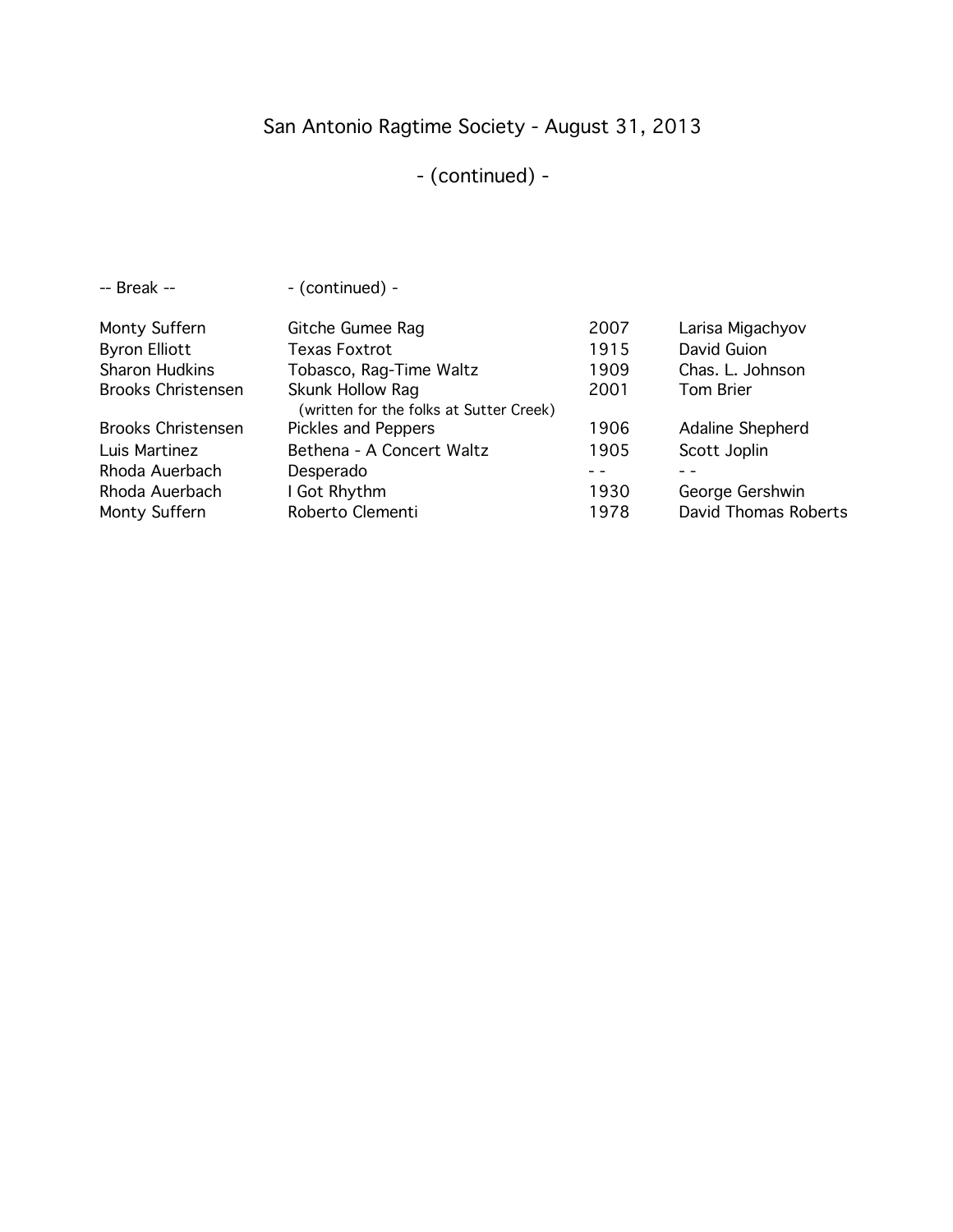# Play list for April 20, 2013

#### -- Pre-meeting warmup --

|                                                  | Medley (didn't get info)                                    |                |                                   |
|--------------------------------------------------|-------------------------------------------------------------|----------------|-----------------------------------|
| -- Meeting --                                    |                                                             |                |                                   |
| Luis Martinez                                    | Rosalee's Waltz (A Barber's Dance)<br>(his new composition) | 2013           | Luis Martinez                     |
| Rhoda Auerbach                                   | Harlem Rag                                                  | 1897           | Tom Turpin                        |
| <b>Chris Pearce</b>                              | <b>Bird Brain</b>                                           | 1964           | Joseph Lamb                       |
| <b>Chris Pearce</b>                              | Paragon Rag                                                 | 1909           | Scott Joplin                      |
| <b>Sharon Hudkins</b><br>(teacher)               | Solace                                                      | 1909           | Scott Joplin                      |
| Justin --                                        | Improvisation<br>(in the style of Art Tatum)                | 2013           | Justin --                         |
| Marty Sealy                                      | Cottontail Rag                                              | 1964           | Joseph Lamb                       |
| <b>Chris Pearce</b>                              | The Thriller                                                | 1909           | May Aufderheide                   |
| <b>Chris Pearce</b>                              | Pastime Rag No. 2                                           | 1913           | <b>Artie Matthews</b>             |
| Rhoda Auerbach                                   | <b>Pleasant Moments</b>                                     | 1909           | Scott Joplin                      |
| John L. / Cathy K. /<br>Vicki M. (trio-2 pianos) | Sunburst Rag                                                | 1909 /<br>1975 | James Scott /<br>arr. Denes Agay  |
| <b>Ethan Telfer</b>                              | Maple Leaf Rag                                              | 1899           | Scott Joplin                      |
| John L. / Cathy K. /<br>Vicki M. (trio-2 pianos) | Palm Leaf Rag                                               | 1903/<br>1975  | Scott Joplin /<br>arr. Denes Agay |
| <b>Chris Pearce</b>                              | Heliotrope Bouquet                                          | 1907           | Scott Joplin /<br>Louis Chauvin   |
| John Lile                                        | Solace                                                      | 1909           | Scott Joplin                      |
| <b>Chris Pearce</b>                              | Ethiopia (A Rag)                                            | 1909           | Joseph Lamb                       |
| -- End --                                        | - (short meeting because of                                 |                |                                   |

room conflict) -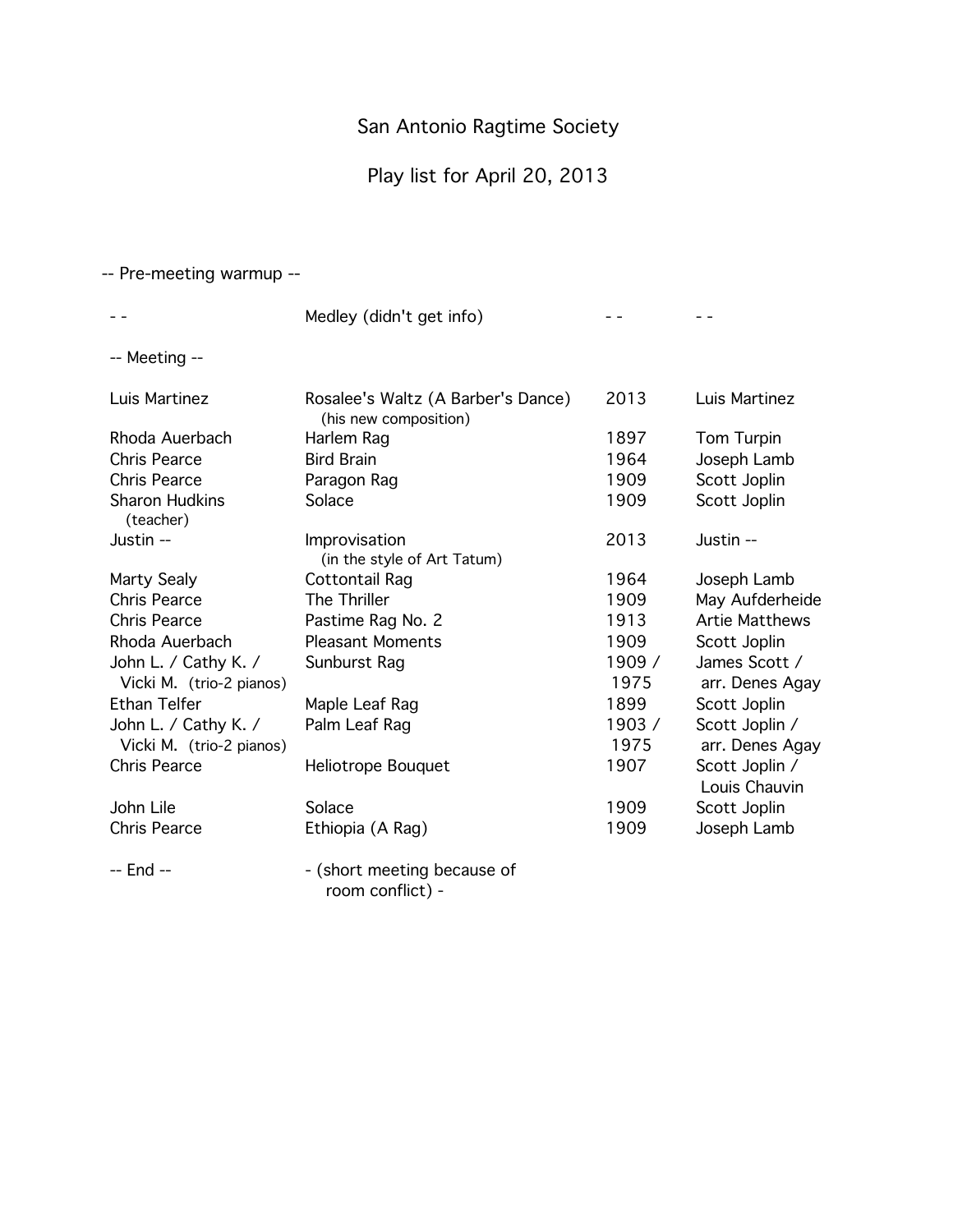# Play list for February 9, 2013

| Monty Suffern        | Gitche Gumee Rag                  | 2007   | Larisa Migachyov     |
|----------------------|-----------------------------------|--------|----------------------|
| <b>Chris Pearce</b>  | Heliotrope Bouquet                | 1907   | Scott Joplin /       |
|                      |                                   |        | Louis Chauvin        |
| <b>Bill Thompson</b> | Purple Martin Rag                 | 2013   | <b>Bill Thompson</b> |
| Ben Kurzban          | Peacherine Rag                    | 1901   | Scott Joplin         |
| Solon Pautz          | "name that tune"                  | var.   | various              |
|                      | Hey Look Me Over, Hello Dolly     |        |                      |
| Larry Walsh          | The Entertainer                   | 1902   | Scott Joplin         |
| <b>Chris Pearce</b>  | Ethiopia (A Rag)                  | 1909   | Joseph Lamb          |
| <b>Byron Elliott</b> | <b>Texas Fox Trot</b>             | 1915   | David Guion          |
| John L. / Cathy K. / | Sunburst Rag                      | 1909 / | James Scott /        |
| Vicki M.             |                                   | 1975   | arr. Denes Agay      |
| (trio - 2 pianos)    |                                   |        |                      |
| Monty Suffern        | Bohemia Companion Piece           | ~2013  | Monty Suffern        |
| Luis Martinez        | Bethena - A Concert Waltz         | 1905   | Scott Joplin         |
|                      |                                   |        |                      |
|                      |                                   |        |                      |
| $-$ Break $-$        | - (continued below) -             |        |                      |
|                      |                                   |        |                      |
| John L. / Jimmy D.   | <b>Weeping Willow</b>             | 1903   | Scott Joplin         |
| (duo - 2 pianos)     |                                   |        |                      |
| Chris Pearce         | Ophelia                           | 1910   | James Scott          |
| <b>Bill Thompson</b> | Grace and Beauty                  | 1909   | James Scott          |
| Monty Suffern        | Medley: Whispering, Some of These | var.   | various              |
|                      | Days                              |        |                      |
| <b>Byron Elliott</b> | Brown Derby No. 2                 | 1988   | Joseph Lamb          |
| <b>Byron Elliott</b> | <b>Cottontail Rag</b>             | 1964   | Joseph Lamb          |
| Luis Martinez        | 24                                | ~2012  | Luis Martinez        |
| John L. / Vicki M.   | <b>Blue Moon</b>                  | 1934/  | m - Richard Rogers   |
| (duo - 2 pianos)     |                                   | 1950   | w - Lorenz Hart /    |
|                      |                                   |        | arr. J. Louis Merkur |
| <b>Chris Pearce</b>  | <b>Kinklets</b>                   | 1906   | Arthur Marshall      |
| <b>Chris Pearce</b>  | Paragon Rag                       | 1909   | Scott Joplin         |
| Monty Suffern        | Russian Rag                       | 1918   | George Cobb          |
| <b>Byron Elliott</b> | Nickel in the Slot                | 1923   | Zez Confrey          |
| <b>Chris Pearce</b>  | <b>Weeping Willow</b>             | 1903   | Scott Joplin         |
| Larry Walsh          | Making Whoopee                    | 1928   | m - Walter Donaldson |
|                      | (with improvisation)              |        | w - Gus Kahn         |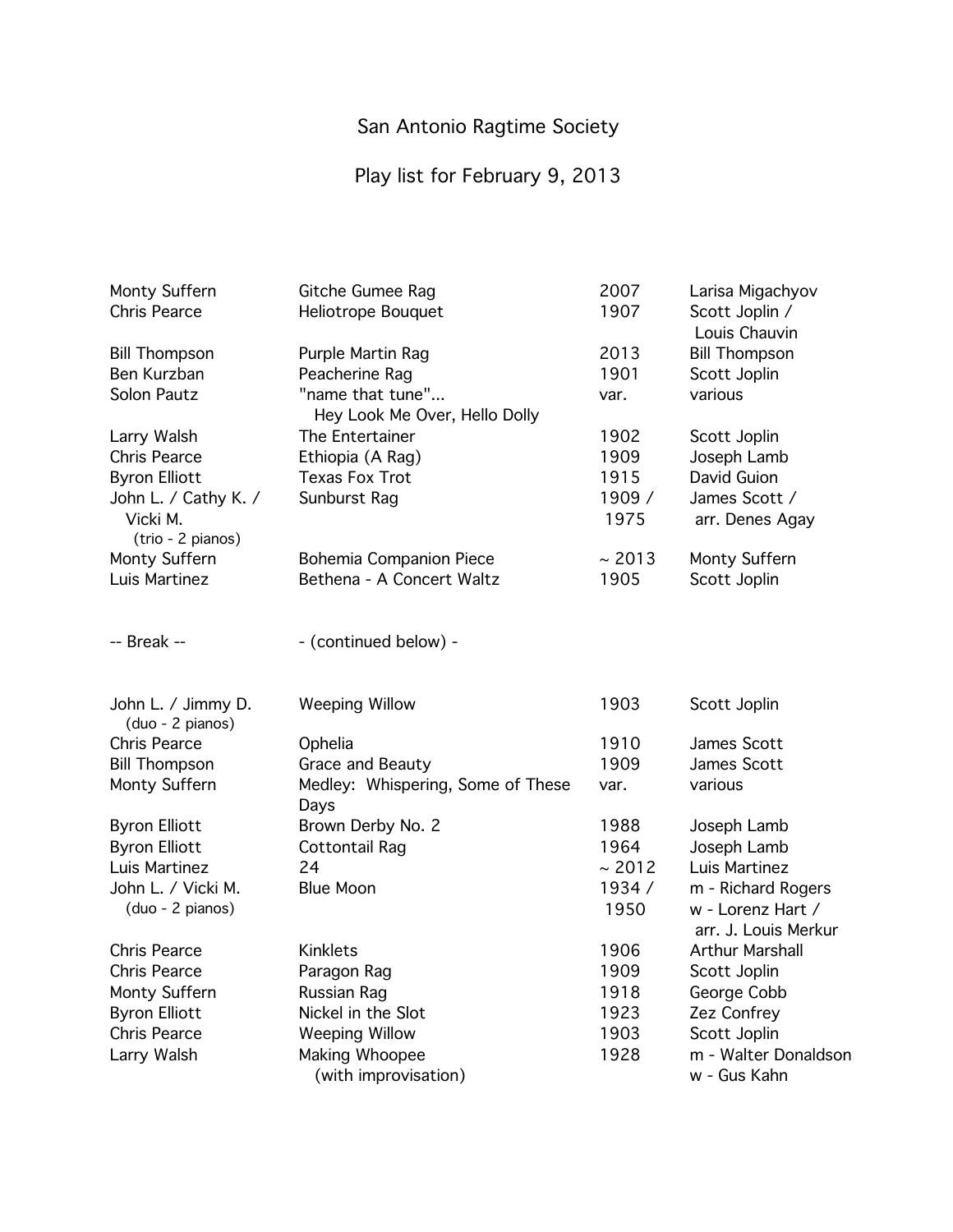# Play list for October 20, 2012

| John Pesina /<br><b>Bill Ricketts</b><br>(mandolin/guitar duet)                                              | <b>Creole Belles</b>    | 1900 /<br>- - | J. Bodewalt Lampe /<br>$arr. - -$ |
|--------------------------------------------------------------------------------------------------------------|-------------------------|---------------|-----------------------------------|
| Saxophone quartet:<br>Joseph Trevino - alto<br>John Pesina - alto<br>Jesse Howton - tenor<br>Adrian ? - bass | Mississippi Rag         | 1897/         | William Krell /<br>$arr. - -$     |
| John Pesina /<br><b>Bill Ricketts</b><br>(guitar duet)                                                       | <b>Temptation Rag</b>   | 1909 /        | Henry Lodge /<br>$arr. - -$       |
| Nina Freeman                                                                                                 | Maple Leaf Rag          | 1899          | Scott Joplin                      |
| Chris Pearce                                                                                                 | <b>Weeping Willow</b>   | 1903          | Scott Joplin                      |
| <b>Sharon Hudkins</b><br>(teacher)                                                                           | <b>Pleasant Moments</b> | 1909          | Scott Joplin                      |
| Larry Walsh                                                                                                  | Peacherine Rag          | 1901          | Scott Joplin                      |
| Monty Suffern                                                                                                | <b>Cottontail Rag</b>   | 1964          | Joseph Lamb                       |
| Luis Martinez                                                                                                | 24                      | 2012          | Luis Martinez                     |
| -- Break --                                                                                                  | - (continued below) -   |               |                                   |
| <b>Chris Pearce</b>                                                                                          | Ophelia Rag             | 1910          | James Scott                       |
| <b>Chris Pearce</b>                                                                                          | Solace                  | 1909          | Scott Joplin                      |
| <b>Chris Pearce</b>                                                                                          | Grace and Beauty        | 1910          | James Scott                       |
| <b>Chris Pearce</b>                                                                                          | Leola                   | 1905          | Scott Joplin                      |
| Chris Pearce                                                                                                 | Magnetic Rag            | 1914          | Scott Joplin                      |
| Jimmy Drury                                                                                                  | Paragon Rag             | 1909          | Scott Joplin                      |
| <b>Chris Pearce</b>                                                                                          | Ophelia Rag (repeat)    | 1910          | James Scott                       |
| Thora Yoon                                                                                                   | Maple Leaf Rag          | 1899          | Scott Joplin                      |
| Luis Martinez                                                                                                | -- (didn't catch)       | - -           |                                   |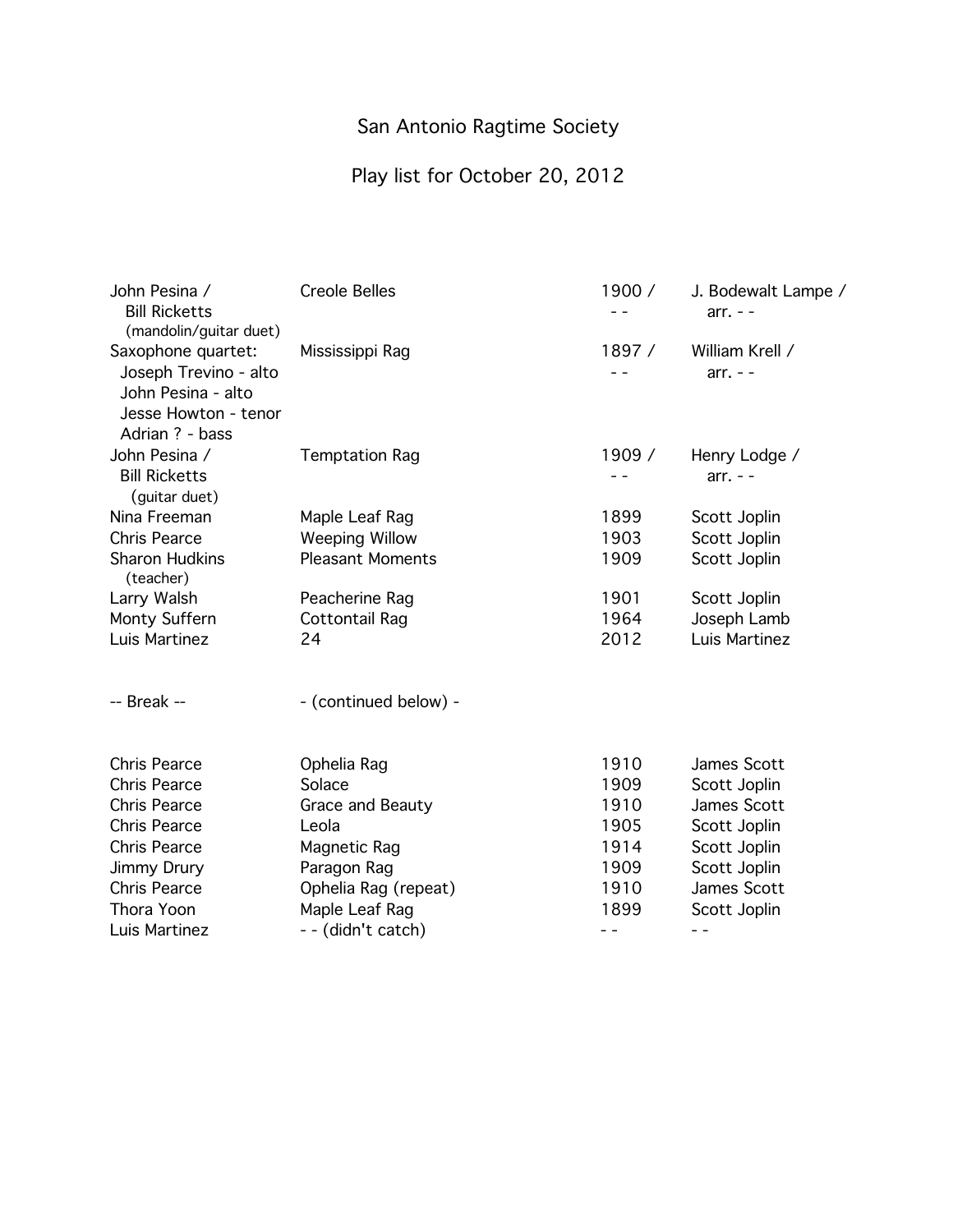# Play list for August 25, 2012

|                                    | - missed first couple performances -                                                                                             |      |                             |
|------------------------------------|----------------------------------------------------------------------------------------------------------------------------------|------|-----------------------------|
| Monty Suffern                      | Roberto Clemente                                                                                                                 | 1979 | David Thomas<br>Roberts     |
| <b>Brooks Christensen</b>          | Ticklish Tom - A Carolina Cakewalk                                                                                               | 2005 | Bryan Wright                |
| <b>Sharon Hudkins</b><br>(teacher) | Bethena - A Concert Waltz                                                                                                        | 1905 | Scott Joplin                |
| Robby - -<br>(student)             | Chopsticks - plus improvisation                                                                                                  |      | traditional /<br>arr. Robby |
| <b>Bill Thompson</b>               | River Man Rag<br>(based on melodies by Frederick Delius,<br>English orchestral composer, and Nick<br>Drake English folk singer)  | 2012 | <b>Bill Thompson</b>        |
| Solon Pautz                        | Medley: O You Beautiful Doll, I'm<br>Looking Over a Four Leaf Clover                                                             | var  | various                     |
| <b>Byron Elliott</b>               | (most of) Texas Foxtrot                                                                                                          | 1915 | David Guion                 |
| <b>Bill Ricketts</b>               | Short program on Victrolas                                                                                                       |      |                             |
| -- Break --                        | - (continued below) -                                                                                                            |      |                             |
| <b>Brooks Christensen</b>          | <b>Pickles and Peppers</b>                                                                                                       | 1906 | Adaline Shepherd            |
| Mark Camann                        | Jazz Scherzo (aka Rag Crazy)                                                                                                     | 1924 | David Guion                 |
| <b>Bill Thompson</b>               | Missouri Pacific Rag<br>(Bill's entry in the 2010 Scott Joplin<br>Foundation's composition contest)                              | 2010 | <b>Bill Thompson</b>        |
| Luis Martinez                      | Bethena - A Concert Waltz                                                                                                        | 1905 | Scott Joplin                |
| Monty Suffern                      | Cucumber Lemonade                                                                                                                | 2010 | Larisa Migachyov            |
| <b>Byron Elliott</b>               | <b>Hot Cinders</b>                                                                                                               | 1964 | Joseph Lamb                 |
| <b>Brooks Christensen</b>          | Train Town Rag<br>(Martin's entry and winner of the 2010<br>Scott Joplin Foundation's composition<br>contest)                    | 2010 | Martin Spitznagel           |
| Monty Suffern                      | A Roundin' Up the Cows<br>(Monty's entry in the 2012 World<br>Championship Old-Time Piano Playing<br><b>Composition Contest)</b> | 2012 | Monty Suffern               |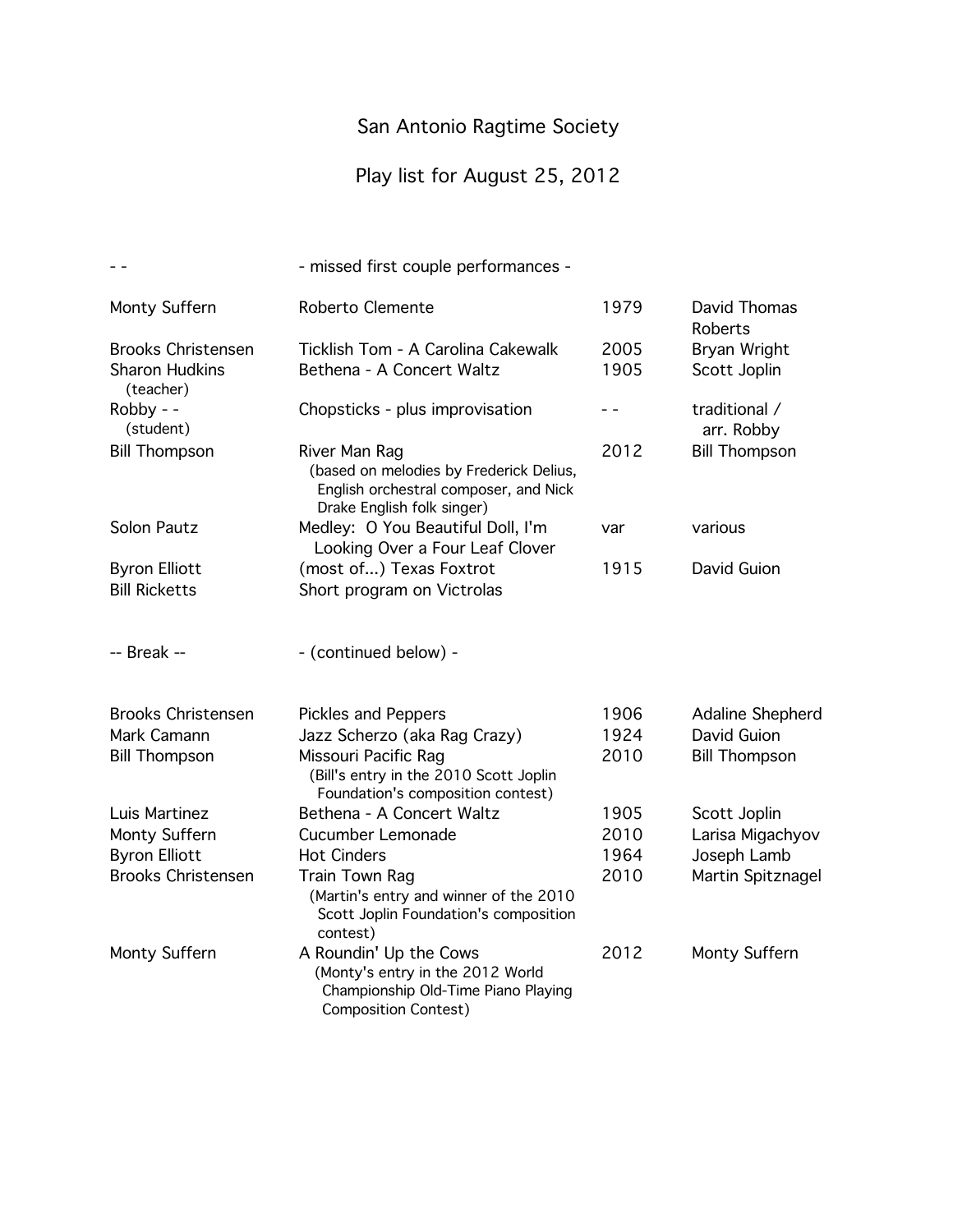### Play List for February 11, 2012

| Jimmy Drury /<br>John Lile<br>(duo - two pianos)                                                               | The Entertainer                                                               | 1902          | Scott Joplin                                        |
|----------------------------------------------------------------------------------------------------------------|-------------------------------------------------------------------------------|---------------|-----------------------------------------------------|
| Mark Morton                                                                                                    | Magnetic Rag                                                                  | 1914          | Scott Joplin                                        |
| Mark Morton                                                                                                    | Ragtime Dance<br>(operatic version - different beginning)                     | 1906          | Scott Joplin                                        |
| Greg Smith /<br>Penny Smith (duet)<br>(students)                                                               | <b>Blackberry Rag</b>                                                         | ~2003         | Martha Mier                                         |
| James Peterson<br>(student)                                                                                    | Solace                                                                        | 1909          | Scott Joplin                                        |
| Bill Rickets /<br>John ? (guitar duet)                                                                         | <b>Temptation Rag</b>                                                         | 1909 /        | Henry Lodge /<br>$arr. - -$                         |
| Saxophone Quartet<br>(South Side HS)<br>Joseph? (soprano)<br>John? (alto)<br>Arlene (baritone<br>Hector (bass) | <b>Black and White Rag</b>                                                    | 1908 /        | George Botsford /<br>$arr. - -$                     |
| <b>Bill Thompson</b>                                                                                           | <b>Tranquility Rag</b>                                                        | 2002          | Dale Hadley                                         |
| <b>Byron Elliott</b>                                                                                           | Dizzy Fingers                                                                 | 1923          | Zez Confrey                                         |
| <b>Solon Pautz</b>                                                                                             | Medley: Hey Look Me Over,<br>Five Foot Two, Love Is Just<br>Around the Corner | var.          | various                                             |
| John Lile                                                                                                      | American Jubilee                                                              | 1916          | <b>Edward Claypoole</b>                             |
| John L. / Cathy K. /<br>Vicki M. (trio)                                                                        | Pork & Beans                                                                  | 1913/<br>1975 | C. Luckyth Roberts<br>(Luckey) /<br>arr. Denes Agay |

-- Break --  $\qquad \qquad -$  (continued on next page) -

- Break --- playlist continued on next page -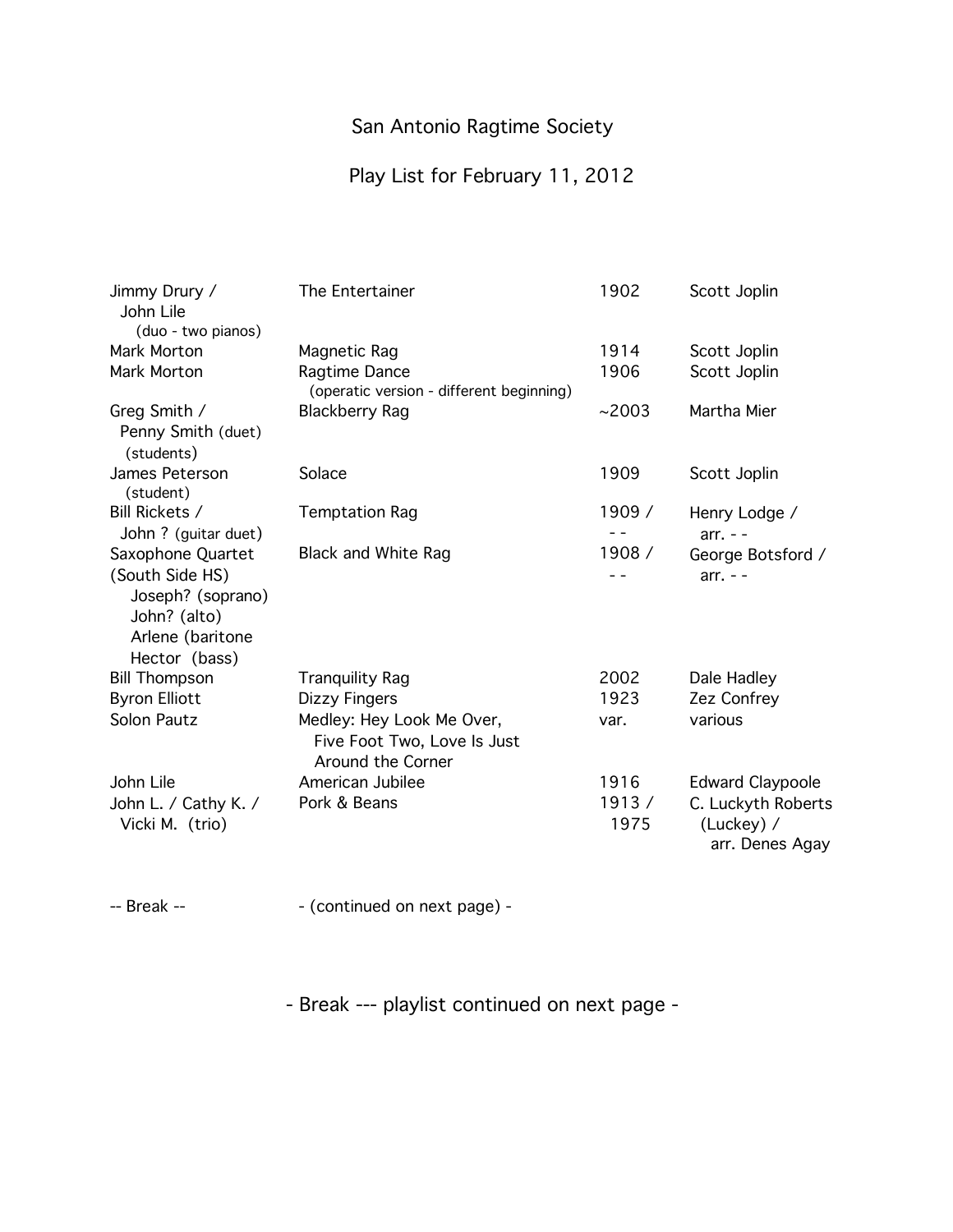# San Antonio Ragtime Society - February 11, 2012

# - (continued) -

| $-$ Break $-$                    | - (continued)                      |        |                                         |
|----------------------------------|------------------------------------|--------|-----------------------------------------|
| Jimmy Drury /<br>John Lile (duo) | <b>Weeping Willow</b>              | 1903   | Scott Joplin                            |
| Marty Sealy                      | The Pippin                         | 1908   | <b>Arthur Marshall</b>                  |
| Luis Martinez                    | Medley: Bethena (part of), Lourdes | 1905 / | Scott Joplin /                          |
|                                  | Joy                                | 1998   | Ezequiel Palleja                        |
| <b>Bill Thompson</b>             | <b>Texas Foxtrot</b>               | 1915   | David Guion                             |
| Robert Goodnow                   | Sweet and Lowdown-?                |        | George Gershwin                         |
| <b>Byron Elliott</b>             | <b>Hot Cinders</b>                 | 1964   | Joseph Lamb                             |
| Robert Goodnow                   | Gold Bar Rag                       | 1959   | Max Morath                              |
| Solon Pautz                      | Medley: I Wanta Be Happy, Way      | var.   | various                                 |
|                                  | Down Yonder in New Orleans         |        |                                         |
| Robert Goodnow                   | Liza (All the Clouds'll Roll Away) | 1929   | m - George Gershwin<br>w - Ira Gershwin |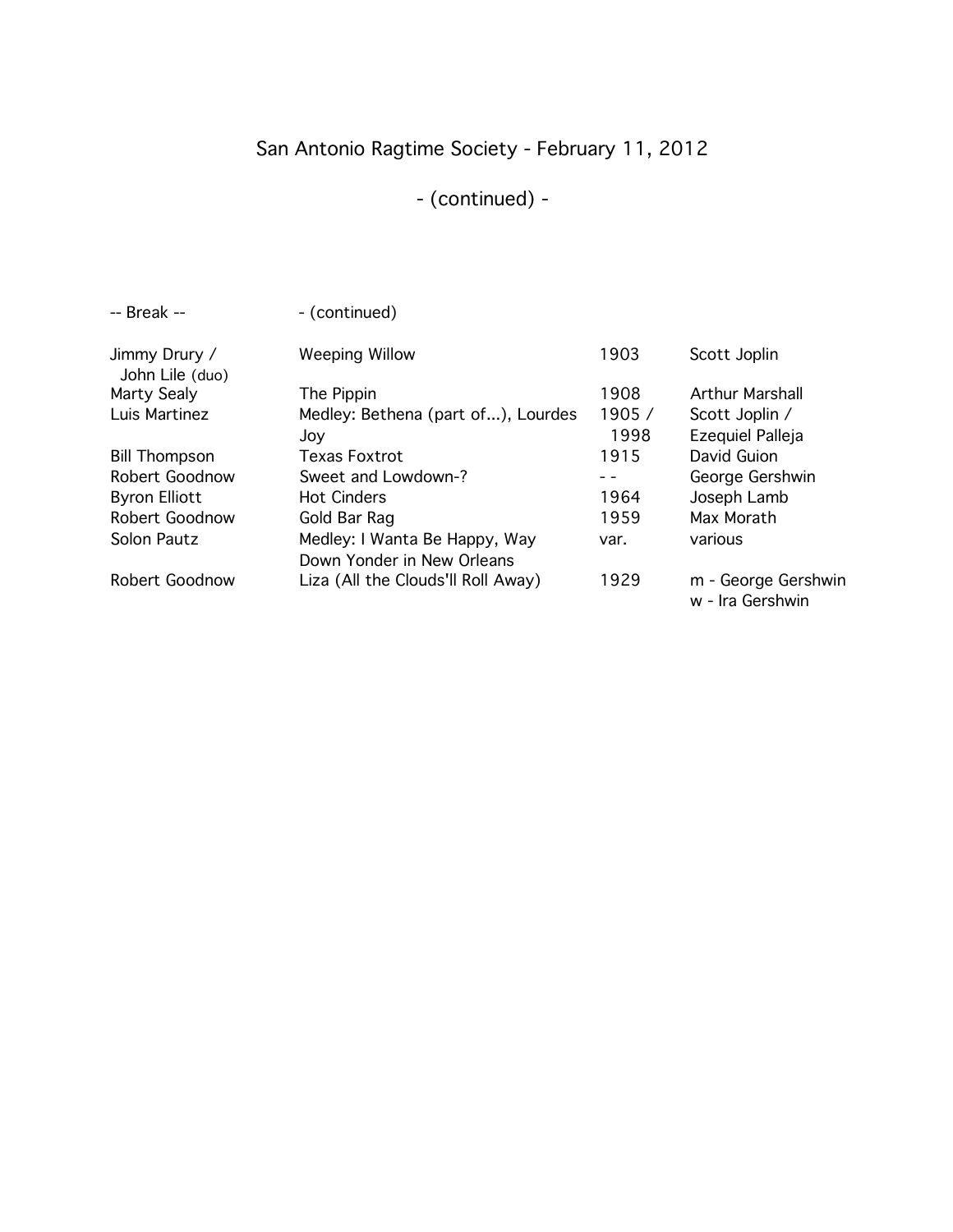# Play list for August 27, 2011

| Mary Lou - -<br>(vocal)                 | Lady in Red                                                                                                                             | 1986          | Chris De Burgh                           |
|-----------------------------------------|-----------------------------------------------------------------------------------------------------------------------------------------|---------------|------------------------------------------|
| Charlene - -<br>(vocal)                 | My Wild Irish Rose                                                                                                                      | 1899          | Chauncey Olcott                          |
| Luis Martinez                           | The Cryptoquiptic Waltz                                                                                                                 | 2011          | Luis Martinez                            |
| <b>Brooks Christensen</b>               | <b>Pickles and Peppers</b>                                                                                                              | 1906          | Adaline Shepherd                         |
| <b>Brooks Christensen</b>               | Ticklish Tom - A Carolina Cakewalk                                                                                                      | 2005          | Bryan Wright                             |
| Larry Walsh                             | Swipesy Cake Walk                                                                                                                       | 1900          | Scott Joplin /<br><b>Arthur Marshall</b> |
| John Lile                               | - didn't catch title -                                                                                                                  |               |                                          |
| John L. / Cathy K. /<br>Vicki M. (trio) | Gladiolus Rag                                                                                                                           | 1907/<br>1974 | Scott Joplin /<br>arr. Denes Agay        |
| Robert Goodnow                          | Medley - 4 Gershwins: Swanee,<br>I Got Rhythm, Lady Be Good,<br>'S Wonderful, 'S Marvelous                                              | var.          | George Gershwin                          |
| Solon Pautz                             | "name that tune" medley<br>Oh, You Beautiful Doll, As Time<br>Goes By, You Must Have Been a<br>Beautiful Baby, Shine on Harvest<br>Moon | var.          | various                                  |
| Marty Sealy                             | The Pippin                                                                                                                              | 1908          | <b>Arthur Marshall</b>                   |
| -- Break --                             | - (continued next page) -                                                                                                               |               |                                          |

- Break --- playlist continued on next page -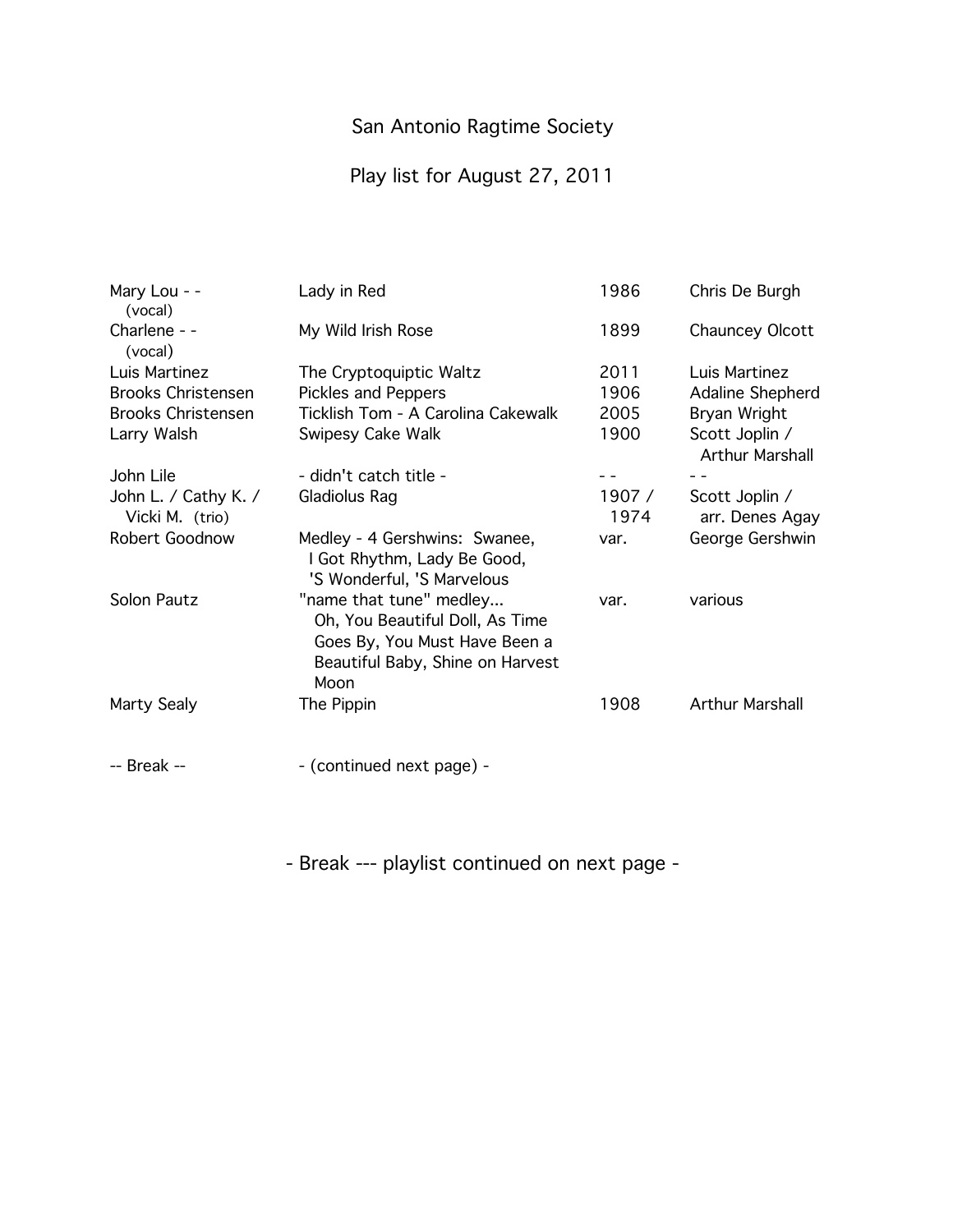# San Antonio Ragtime Society - August 27, 2011

# - (continued) -

-- Break --  $\qquad \qquad$  - (continued) -

| <b>Jimmy Drury</b>                      | Leola                                                                                                    | 1905                     | Scott Joplin                           |
|-----------------------------------------|----------------------------------------------------------------------------------------------------------|--------------------------|----------------------------------------|
| Charlene - -                            | A dance/exercises to The Entertainer                                                                     |                          |                                        |
| Mary Lou - -<br>(vocal)                 | O Danny Boy<br>(tune: Londonderry Aire)                                                                  | trad. $/$<br>1913        | m - trad.<br>w - Frederic<br>Weatherly |
| Luis Martinez /<br>Byron Elliott (duet) | Maple Leaf Rag<br>(Byron wasn't able to make it to the<br>meeting today, so Luis played it as<br>a solo) | 1899                     | Scott Joplin                           |
| Luis Martinez                           | Lourdes Joy                                                                                              | 1998                     | Ezequiel Palleja                       |
| <b>Brooks Christensen</b>               | Lion Tamer                                                                                               | 1913                     | Mark Janza                             |
| Larry Walsh                             | Peacherine Rag                                                                                           | 1901                     | Scott Joplin                           |
| John L. / Cathy K. /<br>Vicki M. (trio) | Scott Joplin's New Rag                                                                                   | 1912/<br>1974            | Scott Joplin /<br>arr. Denes Agay      |
| Solon Pautz                             | "name that tune"<br>Anytime, ??                                                                          | 1921 /<br>$\overline{?}$ | Herbert "Happy"<br>Lawson $/$ ?        |
| Marty Sealy                             | Pine Apple Rag                                                                                           | 1908                     | Scott Joplin                           |
| Charlene - -                            | <b>Bluebonnet Song</b><br>(more than one song with this title;<br>don't know which one she performed)    |                          |                                        |
| <b>Brooks Christensen</b>               | Sauerkraut Sorbet                                                                                        | 2008                     | Larisa Migachyov                       |
| <b>Brooks Christensen</b>               | <b>Belle of Louisville</b>                                                                               | 1991                     | Frank French                           |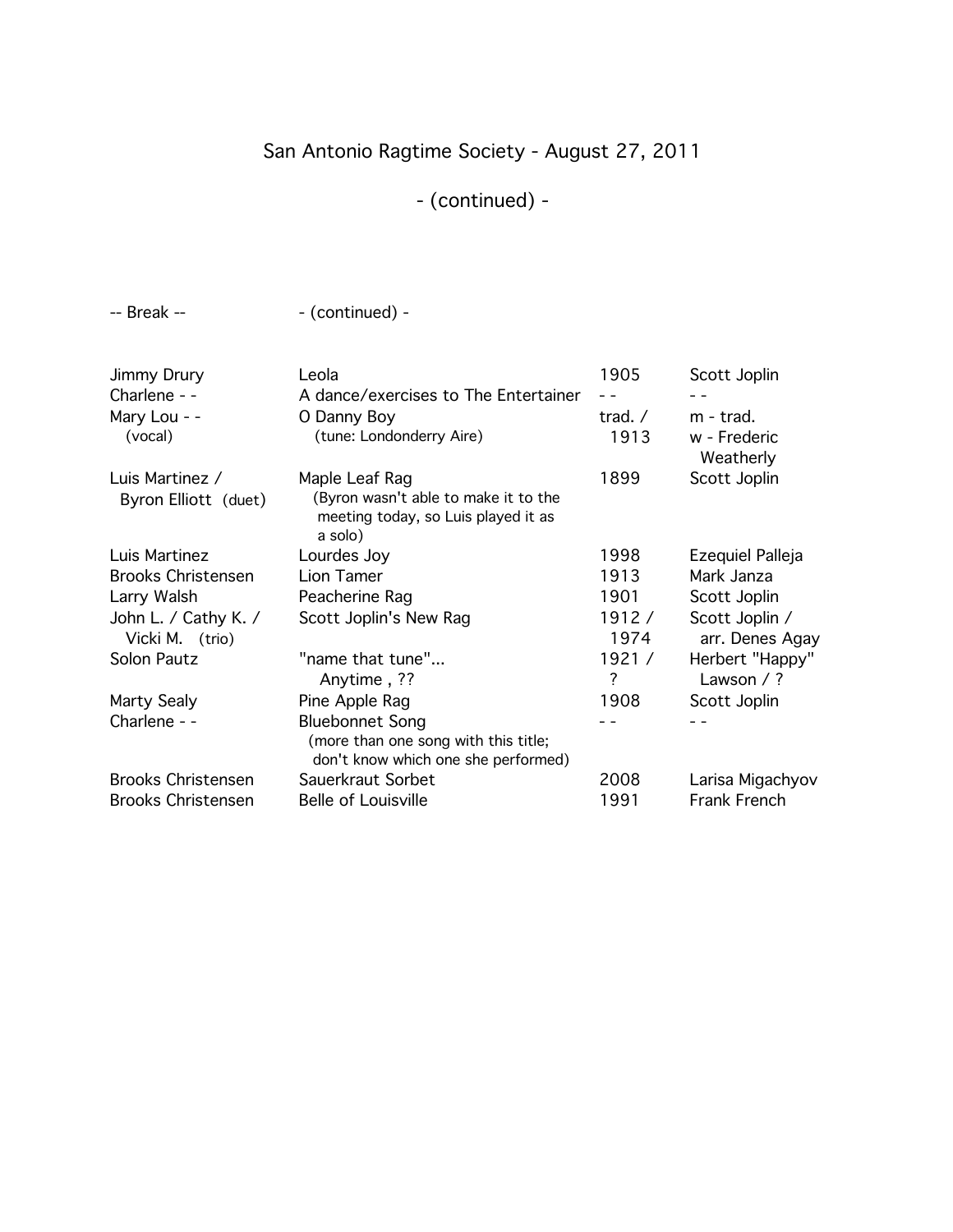Play list for June 29, 2011

| JImmy Drury               | - (arrived late, didn't catch beginning<br>performances) - |        |                                            |
|---------------------------|------------------------------------------------------------|--------|--------------------------------------------|
| Solon Pautz               |                                                            |        |                                            |
| Leo Green                 |                                                            |        |                                            |
| John Lile                 | Nickel in the Slot                                         | 1923   | Zez Confrey                                |
| Marty Sealy               | - (didn't catch title) -                                   |        |                                            |
| John Lile                 | American Jubilee                                           | 1916   | <b>Edward Claypoole</b>                    |
| Luis Martinez             | Solace                                                     | 1909   | Scott Joplin                               |
| Charlene - -<br>(vocal)   | Take Me Out to the Ball Game                               | 1908   | m - Albert Von Tilzer<br>w - Jack Norworth |
| Charlene - -              | The Eyes of Texas                                          | m-1894 | m - traditional                            |
| (vocal)                   | (tune: I've Been Working on the<br>Railroad)               | w-1903 | w - John Sinclair                          |
| <b>Brooks Christensen</b> | <b>Pickles and Peppers</b>                                 | 1906   | Adaline Shepherd                           |
| <b>Brooks Christensen</b> | The Entertainer                                            | 1902   | Scott Joplin                               |
| Leo Green                 | Estrellitra (little star)                                  | 1912   | Manuel Ponce                               |
| <b>Brooks Christensen</b> | Sauerkraut Sorbet                                          | 2008   | Larisa Migachyov                           |
| <b>Brooks Christensen</b> | Cottontail Rag                                             | 1964   | Joseph Lamb                                |

-- Break --  $\qquad \qquad -$  (continued on next page) -

- Break --- playlist continued on next page -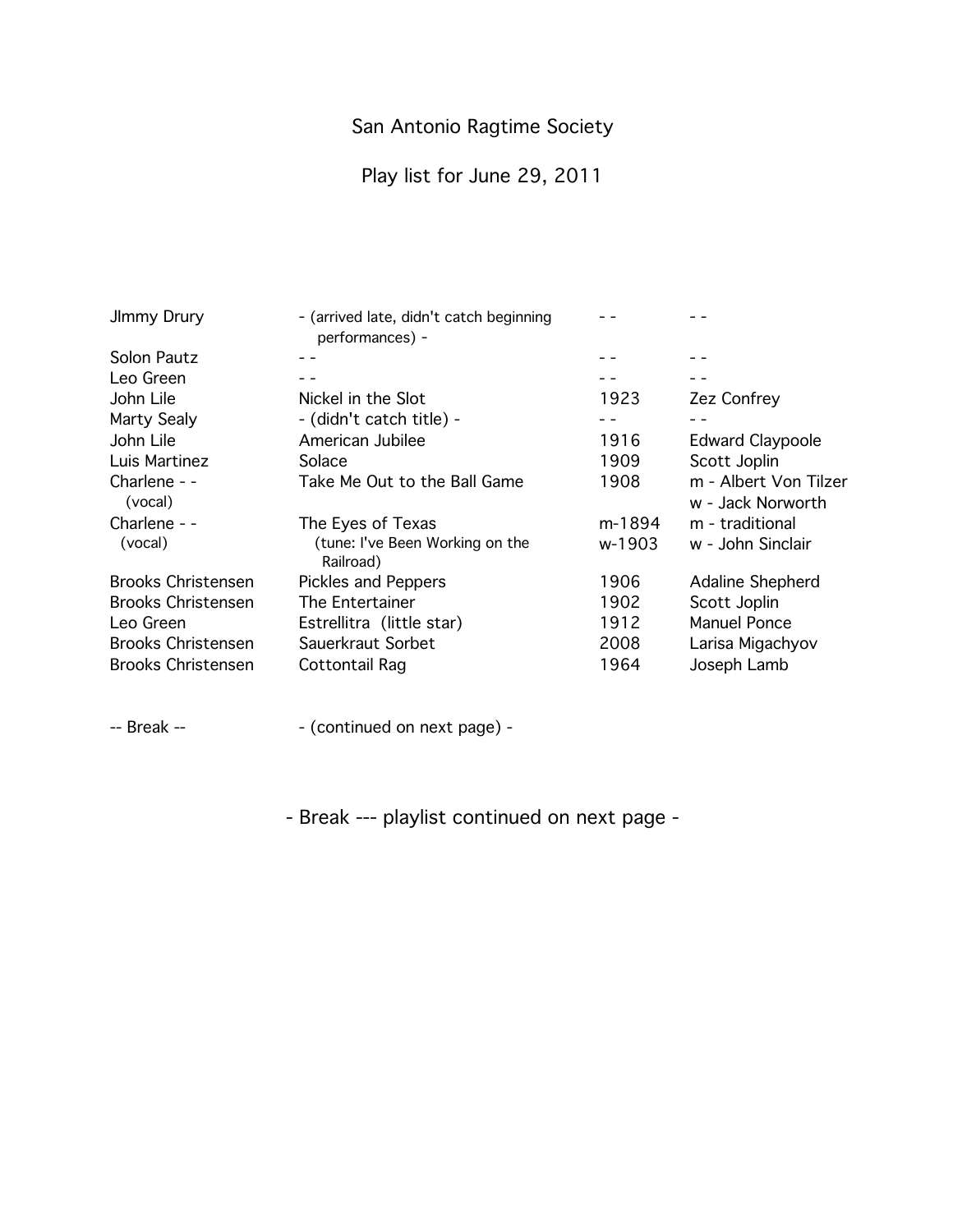# San Antonio Ragtime Society - June 29, 2011

# - (continued) -

-- Break --  $\qquad \qquad$  - (continued) -

| Brooks Christensen /<br>John Lile (duo) | Champagne Rag                                                                                                                                             | 1910 | Joseph Lamb                                |
|-----------------------------------------|-----------------------------------------------------------------------------------------------------------------------------------------------------------|------|--------------------------------------------|
| Jimmy Drury /<br>John Lile (duo)        | <b>Weeping Willow</b>                                                                                                                                     | 1903 | Scott Joplin                               |
| Charlene - -<br>(vocal)                 | You Are My Sunshine                                                                                                                                       | 1939 | Jimmy Davis and<br><b>Charles Mitchell</b> |
| Solon Pautz                             | "name that tune"<br>Please Don't Talk About Me When<br>I'm gone, Makin' Whoopie, ??,<br>Repeat of Please Don't Talk About<br>Me, ??, ??, You Belong To Me | var. | various                                    |
| Luis Martinez                           | The Cryptoquiptic Waltz                                                                                                                                   | 2011 | Luis Martinez                              |
| John Lile                               | Gasoline Rag                                                                                                                                              | 1906 | Louis H. Mentel                            |
| Jimmy Drury                             | Rose Leaf Rag                                                                                                                                             | 1907 | Scott Joplin                               |
| <b>Brooks Christensen</b>               | Roberto Clemente                                                                                                                                          | 1979 | David Thomas<br><b>Roberts</b>             |
| <b>Brooks Christensen</b>               | <b>Belle of Louisville</b>                                                                                                                                | 1991 | Frank French                               |
| <b>Brooks Christensen</b>               | Ticklish Tom - A Carolina Cakewalk                                                                                                                        | 2005 | Bryan Wright                               |
| Luis Martinez                           | Maple Leaf Rag                                                                                                                                            | 1899 | Scott Joplin                               |
| John Lile                               | Noodlin' (novelty)                                                                                                                                        | 1923 | <b>Tom Griselle</b>                        |
| Solon Pautz                             | <b>Twilight Time</b>                                                                                                                                      | 1958 | m - Morty Nevins,                          |
|                                         |                                                                                                                                                           |      | Al Nevins,                                 |
|                                         |                                                                                                                                                           |      | Artie Dunn                                 |
|                                         |                                                                                                                                                           |      | w - Buck Ram                               |
| <b>Brooks Christensen</b>               | Lion Tamer                                                                                                                                                | 1913 | Mark Janza                                 |
| <b>Brooks Christensen</b>               | Dizzy Fingers                                                                                                                                             | 1923 | Zez Confrey                                |